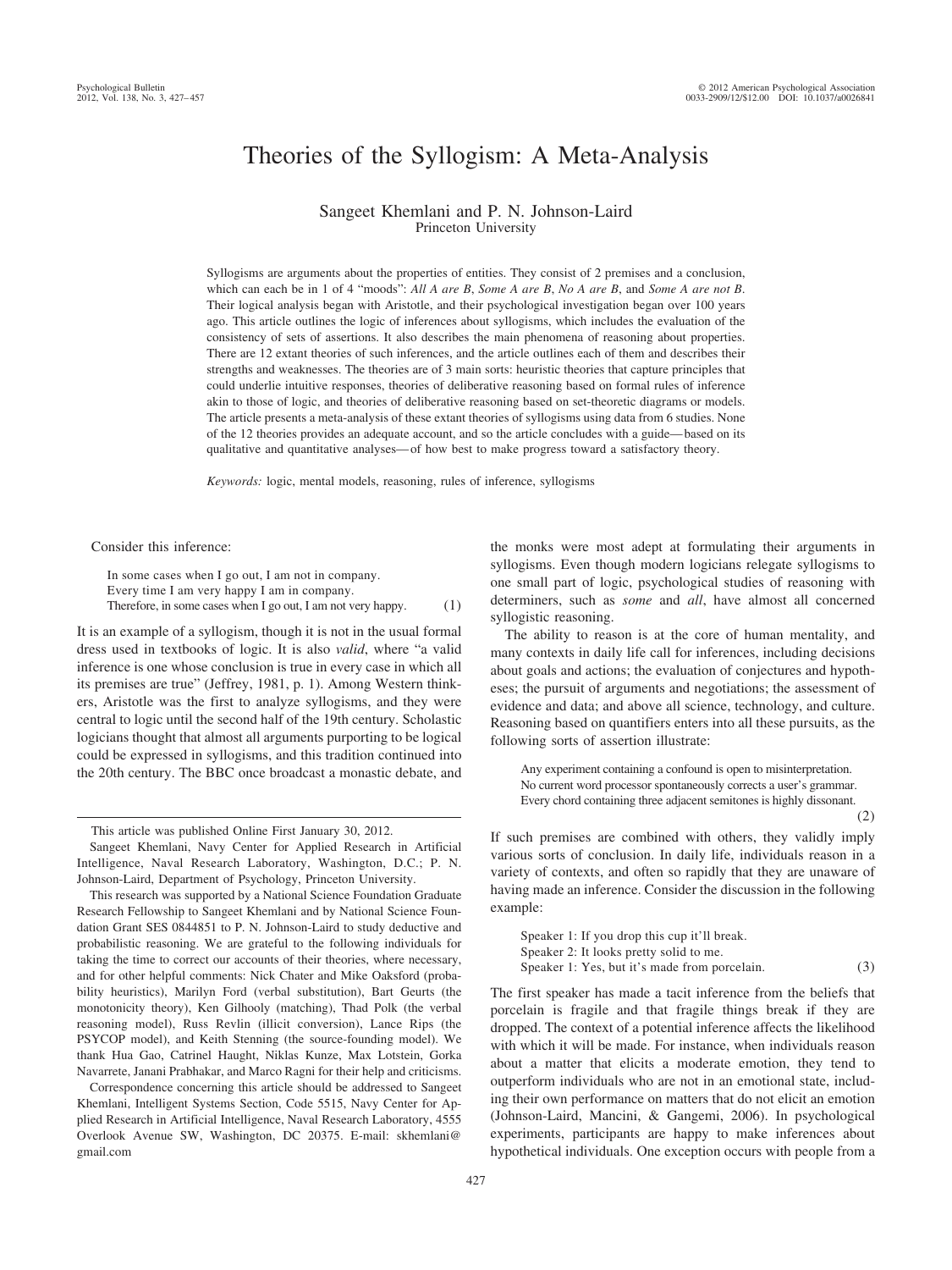nonliterate culture, who are biased to make inferences from personal knowledge, but who will reason hypothetically provided that no one can have the relevant knowledge, such as inferences about a remote planet (Dias, Roazzi, & Harris, 2005).

Some psychologists demand that studies of reasoning should be ecologically valid: "Those who study first-order logic or variants thereof, such as mental rules and mental models, ignore the ecological and social structure of environments" (Hertwig, Ortmann, & Gigerenzer, 1997, pp. 105–106). In fact, abstract mathematics and logic are often outside the ecological and social context of environments. Much the same applies to Sudoku puzzles, which are popular in both East Asia and the Western world. Their solution depends on pure deduction—arithmetical calculations play no part—and on understanding the quantified principle that every row, column, and member of each of the nine  $3 \times 3$  groups of cells contains each of nine digits. The puzzles derive from Euler's study of Latin squares, and their domain is open-ended (i.e., the puzzles can be larger than  $9 \times 9$  squares) and computationally intractable (see Lee, Goodwin, & Johnson-Laird, 2008). The puzzles have no linguistic context beyond the statement of the puzzle itself, and they have no ecological validity either for us or for our protohominid ancestors. They show, however, that logically untrained individuals can make deductions from triply quantified assertions, and their popularity establishes that some people not only exercise logical ability in abstract problems, but also enjoy doing so. Without this ability, as Piaget realized, it is impossible to account for the development of logic and mathematics (see, e.g., Beth & Piaget, 1966).

Another context in which logically untrained individuals are called on to reason explicitly is when taking a test, such as the Scholastic Assessment Test or the Graduate Record Examination. And, of course, some people have to reason in the psychological laboratory as participants in studies of reasoning. In such cases, the instructions often call for them to draw conclusions that follow of necessity from the premises (see, e.g., Table 5). Most people have little difficulty in understanding the task, and even children of 9 years of age are able to make appropriate inferences (Johnson-Laird, Oakhill, & Bull, 1986). Undoubtedly, the instructions and other aspects of an experiment, including the social context that it creates, are likely to affect performance. But perhaps remarkably (as we will show), studies of syllogistic reasoning in the psychological laboratory yield highly correlated results. It seems that if individuals are allowed to think for themselves in relative quiet, without interruption, and with no undue stress or extraneous emotion, they are able to make a wide variety of systematic deductive inferences.

The first psychological study of syllogisms was carried out over 100 years ago: Störring (1908) studied the introspections of four participants tackling various inferences, including some syllogisms. Thirty years ago the task of understanding syllogistic reasoning seemed to be a good test for the feasibility of cognitive science (Johnson-Laird, 1983, Chapter 2): Syllogisms are a small closed set of inferences that lend themselves to psychological experimentation. The task of explaining their psychology appeared both feasible and worthwhile, because theories then had described the factors vitiating reasoning rather than underlying mental processes. If psychologists could agree on an adequate theory of syllogistic reasoning, then progress toward a more general theory of reasoning would seem to be feasible. If, however, researchers

were unable to account for syllogistic reasoning, then they would have little hope of making sense of reasoning in general. This argument seems pertinent today.

There are now 12 main sorts of theory of syllogistic reasoning and reasoning based on *monadic* premises, that is, premises in which assertions assign only properties to individuals. One reason for the plethora of theories is that theorists have different goals. Early theorists, for instance, presupposed some sort of deductive mechanism and sought only to explain causes of error (e.g., Chapman & Chapman, 1959; Woodworth & Sells, 1935). Current theorists aim to characterize heuristics that yield conclusions and disregard logical validity (e.g., Chater & Oaksford, 1999). Other theories provide an account of logical reasoning with less regard for the intuitive responses that naive individuals make (e.g., Johnson-Laird & Steedman, 1978; Rips, 1994). Likewise, some accounts of logical reasoning focus on the evaluation of monadic conclusions within the scope of the first-order predicate calculus the logic in which quantifiers, such as "some artists," range only over individuals (e.g., Rips, 1994). But other theories consider a broader variety of monadic inferences, such as the following example:

More than half the people in the room are English. More than half the people in the room are American.  $\therefore$  At least someone in the room is both English and American. (4)

Quantifiers, such as "more than half the people," cannot be represented in first-order logic (Barwise & Cooper, 1981), because they call for quantification over sets rather than individuals. Hence, theories that invoke only standard first-order logic cannot hope to explain these inferences, or any that hinge on related determiners, such as "more than a third," "more than a quarter," "more than a fifth," etc.

The existence of 12 theories of any scientific domain is a small disaster. If psychologists cannot converge on a single theory of monadic reasoning, then the last 30 years of research have failed or at best made so little progress that skeptics may think that cognitive science itself is not feasible. A major challenge is therefore to develop a single comprehensive theory of monadic reasoning. Our aim in what follows is to make progress toward such a theory. We present a summary of robust data on syllogistic reasoning—a body of results that provide a touchstone for any putative theory. We then evaluate, where possible, each of the existing theories in relation to these data. The results show that the theories differ in the accuracy of their predictions, but that none of them does an adequate job in explaining syllogistic reasoning. We accordingly conclude with a synopsis of what needs to be done in order to establish a satisfactory theory.

#### **Toward a Unified Theory of Syllogistic Reasoning**

What should be the goals of such a theory? We list them here. The theory should cope with everyday determiners, such as *all*, *some*, *none*, *most*, *at least three*, *no more than four*, *less than a third*, which commonly occur in Indo-European languages, and with generic assertions, such as "ducks lay eggs," that is, assertions in English with plural subjects but no determiner (Khemlani, Leslie, & Glucksberg, 2008). It should cope with all common inferential tasks, including the spontaneous formulation of conclusions, the evaluation of given conclusions, and the evaluation of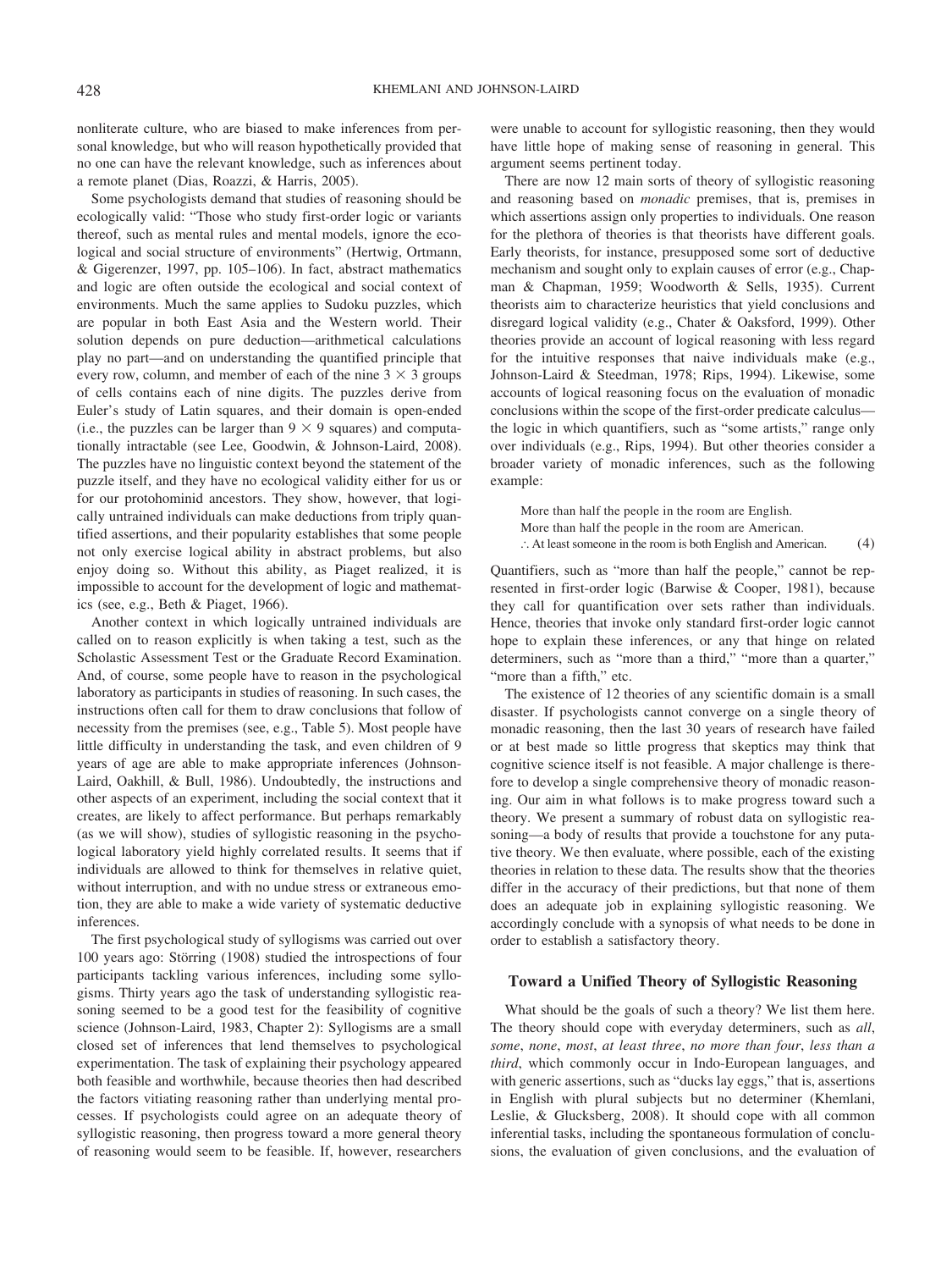whether a set of assertions is consistent. The latter task is the other side of the deductive coin: Many systems of modern logic rely on a test of consistency to determine whether or not a conclusion follows from premises. It does if the conjunction of its negation with the premises yields an inconsistent set of assertions (Jeffrey, 1981). The theory should explain what is computed in reasoning (a theory of competence at the "computational level") and how it is computed (a theory of performance at the "algorithmic level"). An algorithmic theory must accordingly account for the interpretation of monadic assertions, for their mental representation, for reasoning, and for cognate tasks such as the verification of monadic assertions in relation to the world. The algorithmic account should explain both the differences in difficulty from one monadic inference to another and the source of common errors in performance, including the effects of beliefs and prejudices. The theory should be "explanatorily adequate," to use Chomsky's (1965) term; that is, it should explain how human beings develop the ability to reason from monadic assertions from childhood and how they develop strategies to cope with the exigencies of particular inferential tasks, both in daily life and in the laboratory. This aspect of the theory should explain the origins of the large differences in accuracy in monadic reasoning from one individual to another. Ideally, the theory should also give an account at the "implementational level," that is, how the brain implements the algorithms in neuronal systems. At present, we concede that this latter goal is utopian and that its achievement probably awaits further developments in cognitive neuroscience. Indeed, for some readers, the current prospectus for the theory might also seem utopian. It is beyond cognitive science at present, but it is just as well to try to describe these goals, because they will help psychologists to decide which theoretical paths lead in the right direction and which lead to dead ends.

In what follows, the article gives a brief account of the logic of monadic inferences. It then outlines the main empirical phenomena of syllogistic reasoning, and it describes phenomena that occur in other sorts of monadic reasoning. Next, it outlines the 12 extant theories of the domain, dividing them into three broad categories: heuristic theories, such as the theory based on the "atmosphere" of premises; theories based on formal rules of inference akin to those of logic; and theories based on set-theoretic accounts (i.e., on mental models or diagrams such as Euler circles). It presents a meta-analysis that evaluates the predictions of the theories against the results of six experiments examining all 64 sorts of syllogistic premises. None of the theories gives a satisfactory account of the data, and so, finally, the article uses its analyses of them to provide guidelines for the development of a comprehensive theory of monadic reasoning.

#### **The Logic of Monadic Assertions**

Aristotle was by his own account the first logician in the Western world, and he formulated an analysis of syllogisms. They were the heart of the logic of quantifiers until the invention of first-order logic in the late 19th century. Not until the 20th century did logicians prove that some monadic assertions cannot be represented in this calculus. Most psychological studies of monadic assertions have concerned Aristotelian syllogisms, and so we will outline their logic before considering other sorts of monadic inferences.

In the traditional Scholastic account of syllogisms in the Middle Ages (see, e.g., Cohen & Nagel, 1934), a syllogism consists of two premises and a conclusion, and each assertion is in one of four *moods*, two of which are affirmative and two of which are negative. We state the moods with their traditional abbreviations that derive from the Latin words for "I affirm" and "I deny," *affirmo* and *nego*, where the first two vowels in each word respectively denote the two relevant moods:

| All A are B.      | Affirmative universal (abbreviated as "A")   |
|-------------------|----------------------------------------------|
| Some A are B.     | Affirmative existential (abbreviated as "I") |
| No A are B.       | Negative universal (abbreviated as "E")      |
| Some A are not B. | Negative existential (abbreviated as "O")    |
|                   | (5)                                          |

A typical textbook example of a syllogism is

| Some artists are bakers.                |     |
|-----------------------------------------|-----|
| All bakers are chemists.                |     |
| $\therefore$ Some artists are chemists. | (6) |

In this example, the terms in the premises are in the following figure:

A–B (artists–bakers) B–C (bakers–chemists) (7)

There are four possible figures for the premises, where *B* is the middle term, which occurs in both premises, and *A* and *C* are the end terms, which occur in conclusions:

Figure 1 Figure 2 Figure 3 Figure 4 A–B B–A A–B B–A B–C C–B C–B B–C (8)

Aristotle recognized only Figures 1, 3, and 4, because any syllogism in Figure 1 becomes a syllogism in Figure 2 by switching the order of the two premises. For example, Example 6 above becomes *All bakers are chemists*, *Some artists are bakers* (see Aristotle's *Prior Analytics*, Book 1, in Barnes, 1984; see also Kneale & Kneale, 1962, p. 64). Scholastic logicians organized the figures differently because they also included the terms in the conclusion, which they constrained to one particular order, *C–A*. Given conclusions of this sort, the figures above correspond to the Scholastic numbering of the figures as 4, 1, 2, and 3, respectively.

Because each premise can be in one of four moods, there are 64 distinct pairs of premises (16 moods  $\times$  4 figures). Granted that there are four moods for conclusions, Scholastic logicians argued that there are 256 possible sorts of syllogism, and many psychologists reiterate this claim. The drawback of this account is illustrated in this example:

All A are B.  
All B are C.  

$$
\therefore
$$
 All A are C. (9)

Individuals spontaneously draw this conclusion, which corresponds to Aristotle's perfect syllogism, but the only correct response in Scholastic logic is *Some C are A*, because the two end terms must be in this order in a conclusion. The moral for psychologists is that they should take into account eight possible conclusions to the 64 forms of premises: the four moods relating *A* to *C* and the four moods relating *C* to *A*. Hence, in principle, there are 512 syllogisms for psychologists to worry about. Given that *A*s, *B*s, and *C*s exist, 27 of the 64 pairs of premises yield at least one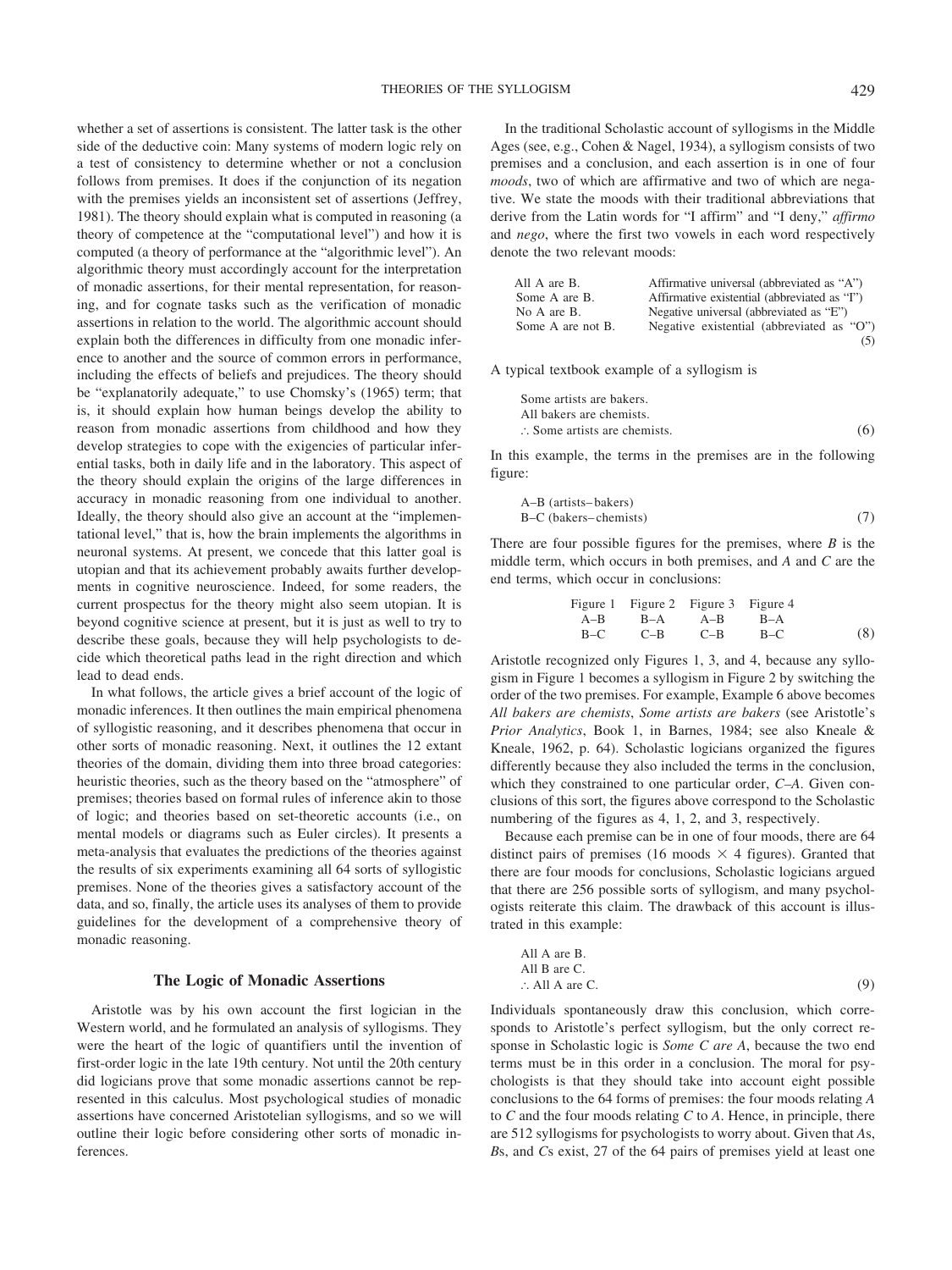valid conclusion establishing a definite relation between the end terms. Of course, any set of premises yields infinitely many valid conclusions, and so when we refer to the other 37 syllogisms as "invalid," we mean that they do not yield a simple definite conclusion about the relation between the end terms. The 27 valid syllogisms fall into five categories in terms of the moods of the premises regardless of their order (Wason & Johnson-Laird, 1972, pp. 137–139): AA (three syllogisms), AI (four syllogisms), AE (eight syllogisms), AO (four syllogisms), and IE (eight syllogisms). Aristotle's procedure for evaluating the forms of syllogism yielding valid conclusions rested on his semantic intuitions (see, e.g., Kneale & Kneale, 1962, p. 67 et seq.). If he could find premises with a particular content in which the inference was invalid (i.e., it led from true premises to a false conclusion), then he eliminated it from his list. And his proof procedure, in essence, was to transform a given syllogism into one known to be valid.

Later, the Scholastic logicians developed a series of rules that act as a sieve retaining only valid conclusions (Cohen & Nagel, 1934, p. 79):

- 1. If both premises are affirmative, the conclusion must be affirmative.
- 2. If one premise is negative, the conclusion must be negative.
- 3. If both premises are negative, then no valid conclusion follows establishing a definite relation between the end terms.
- 4. The middle term must be *distributed* in at least one premise.
- 5. No term can be distributed in the conclusion if it is not distributed in the premise in which it occurs.

The notion of "distribution" in Rules 4 and 5 means that the assertion concerns the entire set of entities, and so the italicized terms are distributed in the following sorts of assertion: All *A* are B, Some A are B (neither term is distributed), No *A* are *B*, Some A are not *B*. The notion of distribution, as we show presently, also corresponds to the modern idea of a downward entailing term (Makinson, 1969).

First-order logic deals with quantification over individuals. It yields the following analysis of Example 6 above:

$$
(\exists x)((Artist x) \& (Baker x))(\forall y)((Baker y) \rightarrow (Chemist y)):. (\exists x)((Artist x) \& (Chemist x))
$$
\n(10)

" $\exists$ x" denotes the existential quantifier ("there is at least some x"), " $\forall y$ " denotes the universal quantifier ("for any y"), " $\&$ " denotes logical conjunction ("and"), and " $\rightarrow$ " denotes material implication ("if \_\_ then \_\_"). As the analysis shows, each nonlogical term is, or can be treated as, a simple predicate that takes one argument, such as (Artist x), and so the premises are monadic. A common feature of accounts of the syllogism (and psychological theories) is to treat relations as though they were properties (or features). The following valid inference counts as a syllogism, because the relations that occur in it do not need to be analyzed in order to establish its validity:

| Some composers hate Wagner.               |      |
|-------------------------------------------|------|
| All those who hate Wagner love Debussy.   |      |
| $\therefore$ Some composers love Debussy. | (11) |

The logic of monadic sentences is decidable; that is, it can be formulated so that a finite number of steps suffice to establish whether or not an inference is valid. The proof of inference in Example 10 is straightforward. In formalizations of first-order logic, rules of inference are sensitive only to the logical forms of assertions. The rule of modus ponens, for example, has the following form, where *A* and *B* can be any sentences whatsoever:

If A then B.  
A.  

$$
\therefore B.
$$
 (12)

This rule of inference can be used to prove that Baker e, and Baker  $e \rightarrow$  Chemist e imply Chemist e, where "e" denotes an arbitrary individual, and conjunction and the restoration of quantifiers yields the conclusion to Example 10:  $(\exists x)((Artist x) \& (Chemist x))$ .

The analysis of syllogisms in modern logic differs from Aristotle's account (see, e.g., Strawson, 1952), because Aristotle took "all artists" to presuppose that artists exist, whereas the universal quantifier in predicate calculus has no such presupposition. Many psychological experiments, however, have eliminated the difference between language and logic in the experimental instructions, which tell the participants that individuals of all relevant sorts exist, and in their use of the definite article, as in "All the artists are beekeepers," which implies that artists do exist in the universe of discourse (cf. Boolos, 1984; Johnson-Laird & Bara, 1984a, 1984b). In contrast, an assertion of the form *All A are B* is often taken to have no such existential implication even in daily life. For example, "All deserters will be shot" can be true even if there are no deserters.

A simple view about the meaning of a quantifier, such as "all women," is that it refers to the set of all women. The difficulty with this view is to determine what the quantifier "no women" refers to (see, e.g., Geach, 1962). An alternative is to propose analyses based on first-order logic (e.g., Rips, 1994), but this account is not powerful enough to represent many determiners in ordinary language, such as "more than half" and "most" (Barwise & Cooper, 1981). One way to represent these determiners is in the so-called second-order predicate calculus, which allows quantification over sets (equivalently properties) as well as over individuals. This calculus copes with "generalized quantifiers," which Montague (1974) argued are the proper way to treat quantifiers in English (for introductions to his account, see Johnson-Laird, 1983, Chapter 8; Partee, 1975; Peters & Westerståhl, 2006). The fundamental idea is that "all women" is a generalized quantifier, that is, one referring to the set of all sets containing all women, and "no women" refers to the set of all sets containing no woman. Likewise, "most artists" refers to the set of all sets containing most artists, and so on. Similarly, the noun phrase consisting of a proper noun, such as "Cezanne," refers to the set of all sets of which Cezanne is a member. In this way, a perfectly uniform semantic treatment of clauses consisting of a noun phrase and a verb phrase becomes possible: An assertion is true if and only if the predicate of the sentence refers to a set that is a member of the set of sets to which the noun phrase refers. This treatment is advocated by many linguists. Unfortunately, from a psychological standpoint, gener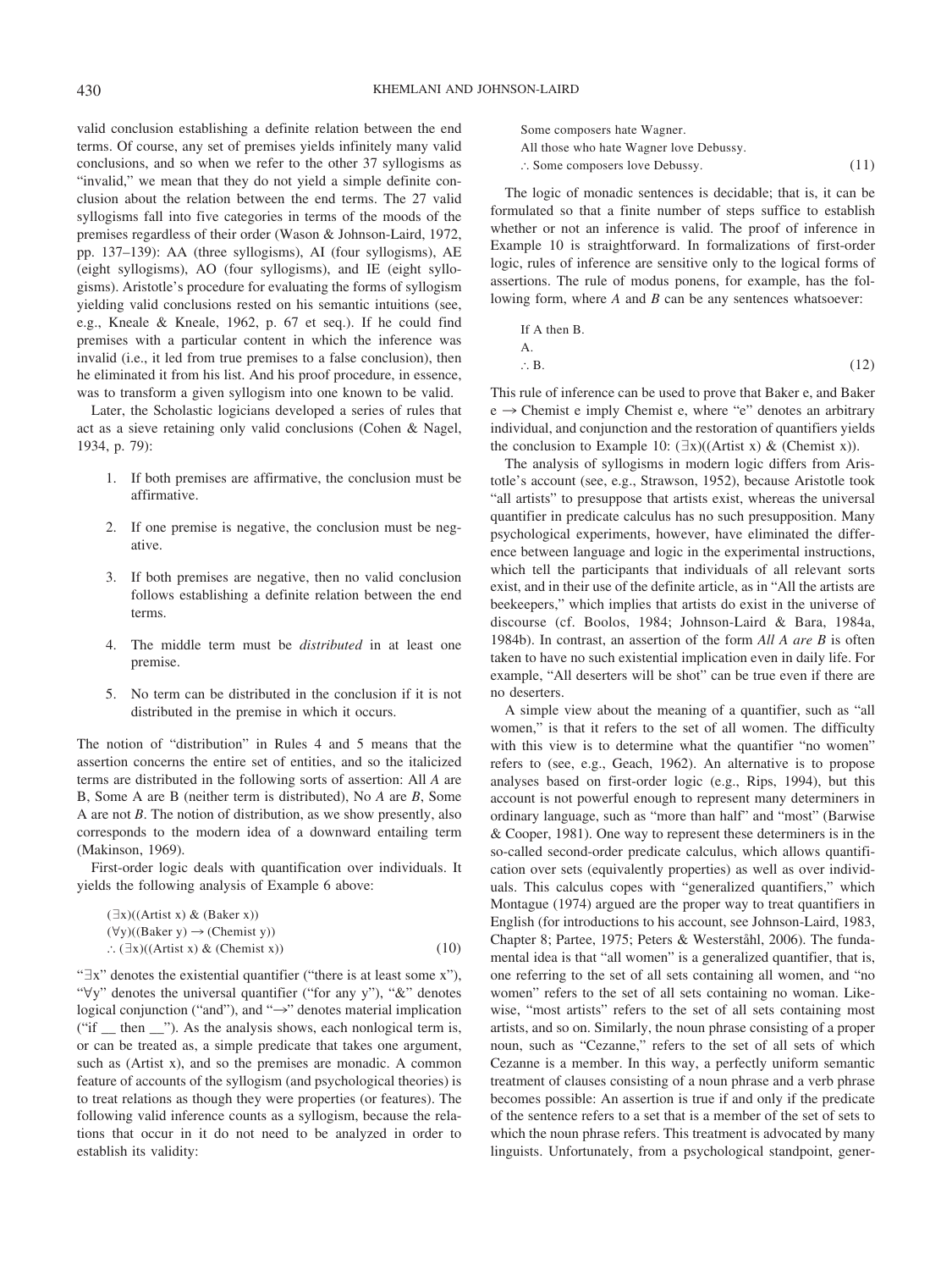alized quantifiers are infeasible: The computation of, say, the set of all sets containing all women is intractable and is likely to be too large to fit inside anyone's brain (Partee, 1979).

A long-standing and feasible alternative is to treat monadic assertions as stating relations between sets (see, e.g., Cohen & Nagel, 1934, pp. 124–125). This approach accommodates the quantifiers that cannot be expressed in first-order logic, and Table 1 presents examples of set-theoretic analyses of the four syllogistic moods and some of these other quantifiers. Cognitive scientists have argued that mental representations of quantified assertions are set-theoretic (e.g., Johnson-Laird, 1975, p. 49; 1983, p. 140; Johnson-Laird & Steedman, 1978), and this view has recent proponents, such as Geurts (2003) and Politzer, Van der Henst, Luche, and Noveck (2006). It is also consistent with various diagrammatic systems of syllogistic reasoning, which we consider presently.

### **The Phenomena of Monadic Reasoning**

### **Syllogistic Reasoning**

Many early studies of syllogistic reasoning called for participants either to evaluate a given conclusion or to choose an option from a list of choices, and as a consequence the studies could not examine all 512 possible sorts of syllogism. Since then, however, studies have established several robust effects, which any viable theory needs to explain. For purposes of comparison, we have carried out a meta-analysis of experiments, which we present below after our review of the theories. One prior result was that some syllogisms are so easy that children spontaneously draw valid conclusions to them (Johnson-Laird et al., 1986), whereas others are so difficult that hardly any adults can cope with them (Johnson-Laird & Steedman, 1978).

Studies of syllogisms have also shown a robust effect of individual differences. Johnson-Laird and Steedman (1978) tested students at a highly selective American university, who drew valid conclusions on 55% of inferences, whereas Johnson-Laird and Bara (1984b) tested students at a nonselective Italian state university, who drew valid conclusions on only 37% of problems, which is above chance. Performance in these two samples (of 20 participants each) ranged fairly continuously from the most accurate participant, who drew 85% correct valid conclusions, down to the least accurate participant, who drew only 15% correct valid conclusions (Johnson-Laird, 1983, pp. 118–119). In general, reasoning ability correlates with measured intelligence, or a proxy for it

(Stanovich, 1999), but this correlation is not too revealing because many tests of intelligence include items that depend on reasoning. Nevertheless, as we argue, the predictions of a theory should reflect the variety of conclusions that different individuals tend to draw.

The figure of syllogisms has a robust effect on reasoning. This *figural effect* was first reported in Johnson-Laird (1975; see also Dickstein, 1978). It is illustrated in the following typical pattern of results for two syllogisms that are logically equivalent because their premises are merely stated in different orders, giving rise to different figures:

| Some A are B.                            | All B are A.                             |
|------------------------------------------|------------------------------------------|
| All B are C.                             | Some C are B.                            |
| $\therefore$ Some A are C. (15 subjects) | $\therefore$ Some C are A. (16 subjects) |
| $\therefore$ Some C are A. (2 subjects)  | $\therefore$ Some A are C. (1 subject)   |
|                                          | (13)                                     |

As these examples illustrate, the participants in Johnson-Laird and Steedman's study (1978) tended to formulate *A–C* conclusions for Figure 1 and *C–A* conclusions for Figure 2. The same effect occurred whether the conclusions were valid, as in the examples above, or invalid. The result has been replicated many times, and there is usually a small bias toward conclusions of the form *A–C* in the other two figures. One corollary is that when the only valid conclusion is contrary to the figural bias, a valid inference is difficult. For example,

No A are B.  
Some B are C.  

$$
\therefore
$$
 Some C are not A. (14)

When valid conclusions accord with the bias, they are frequent (e.g., around 80% in Johnson-Laird & Steedman, 1978). When they violate the bias, they are infrequent (around 20%). Ever since the discovery of the figural effect, theorists have considered alternative accounts, based either on an intrinsic ordering of terms in representations that reflect underlying semantic processes (e.g., Johnson-Laird & Steedman, 1978) or on the "first in, first out" properties of working memory (e.g., Johnson-Laird & Bara, 1984b). In our view, the definitive account of the phenomenon is a semantic one due to Oberauer and his colleagues (Oberauer, Hörnig, Weidenfeld, & Wilhelm, 2005; Oberauer & Wilhelm, 2000).

The contents of syllogisms affect reasoning. In particular, individuals are more likely to accept a believable conclusion than an unbelievable one. This effect is greater for invalid conclusions than

Table 1

*Set-Theoretic Analyses of Quantified Monadic Assertions and Their Paraphrases in English*

| <b>Quantified</b> assertion | Set-theoretic relation            | Its paraphrase                                                       |
|-----------------------------|-----------------------------------|----------------------------------------------------------------------|
| All A are B.                | $A \subset B$                     | A is included in B.                                                  |
| Some A are B.               | $A \cap B \neq \emptyset$         | Intersection of A and B is not empty.                                |
| No $A$ is a $B$ .           | $A \cap B = \emptyset$            | Intersection of A and B is empty.                                    |
| Some A are not B.           | $A - B \neq \emptyset$            | Set of A that are not B is not empty.                                |
| At least three A are B.     | $ A \cap B  \geq 3$               | Cardinality of the intersection $\geq$ 3.                            |
| Three A are B.              | $ A \cap B  = 3$                  | Cardinality of the intersection $=$ 3.                               |
| Neither A is B.             | $ A  = 2 \& A \cap B = \emptyset$ | Cardinality of $A = 2$ , and intersection of A and B is empty.       |
| Most A are B.               | $ A \cap B  >  A - B $            | Cardinality of intersection $>$ cardinality of the A that are not B. |
| More than half the A are B. | $ A \cap B  >  A /2$              | Cardinality of intersection $> \frac{1}{2}$ of cardinality of A.     |
| The A is a B.               | $A \subset B \&  A  = 1$          | There is one A, which is a B.                                        |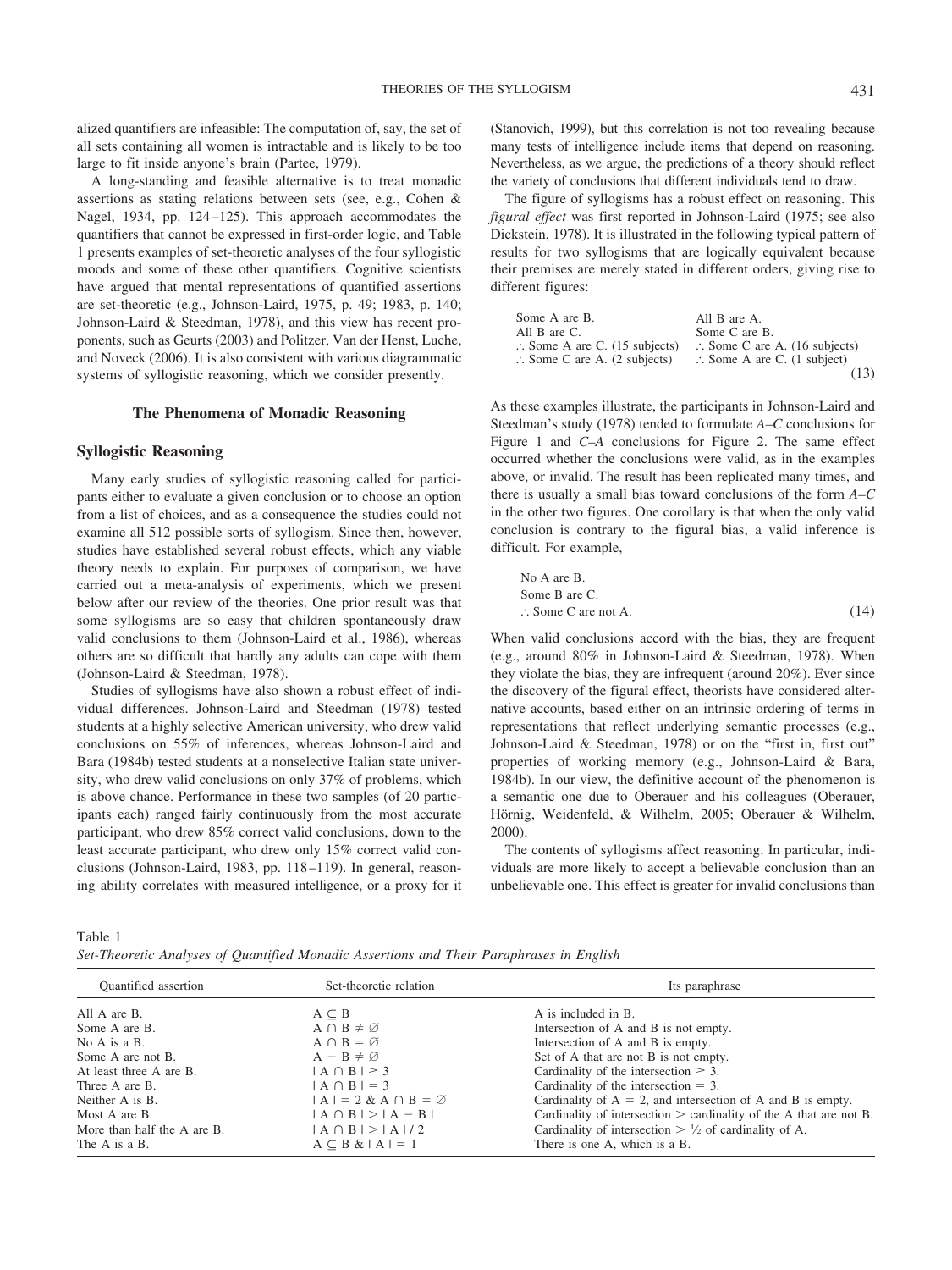for valid conclusions, whether individuals are evaluating a given conclusion (e.g., Evans, Barston, & Pollard, 1983) or drawing their own conclusions (Oakhill & Johnson-Laird, 1985).

The development of syllogistic reasoning begins when children learn to understand and to utter quantified assertions. Very young children have a fragile grasp of their meaning: Children who are presented with a collection of blue circles mixed with red and blue squares, and who are then asked, "Are all the circles blue?" often erroneously respond, "No" (Inhelder & Piaget, 1964). Recent evidence suggests that 3- and 4-year-olds first treat quantified assertions with "all" as generics that admit exceptions (Hollander, Gelman, & Star, 2002), but by the age of 5 they do differentiate the two (Tardif, Gelman, Fu, & Zhu, 2011). Once children can understand determiners, their syllogistic reasoning has a similar pattern to adult reasoning: Their conclusions show the figural effect, and inferences that call for a consideration of multiple possibilities usually defeat them, just as they cause difficulty for adults (Johnson-Laird et al., 1986). Accuracy continues to increase through adolescence, but certain inferences are rare even in adulthood (Bara, Bucciarelli, & Johnson-Laird, 1995).

One final phenomenon is noteworthy. Different individuals use different strategies in syllogistic reasoning—a point made first by Newstead (1989). Several studies have reported the use of both diagrammatic and verbal strategies (e.g., Ford, 1995; Störring, 1908). Many individuals can say little or nothing when they are asked to think aloud as they draw syllogistic conclusions, and they make no use of paper and pencil to make diagrams (Bucciarelli & Johnson-Laird, 1999). However, when participants are asked to construct counterexamples to a conclusion using external cut-out shapes to represent individuals, they are able to do so; that is, they can depict cases in which the premises hold, but the conclusion does not. This study also showed that the participants had a preference for certain sorts of external model. For example, *Some of the X are Y* elicits a variety of models, but the most frequent one has *Y* as a proper subset of *X*. Likewise, the preferred interpretation for *All X are Y* has the two sets as coextensive. These preferences were for the first premise, but they were affected by the second premise. Hence, the coextensive interpretation disappeared when the second premise was in the O mood, in which case the participants were more inclined to build models of *All X are Y* in which *X* was properly included within *Y*.

A further study compared the participants' use of external models with their normal reasoning, a week apart in a counterbalanced order (Bucciarelli & Johnson-Laird, 1999, Experiment 4). They drew their own conclusions for all 48 syllogisms in Figures 1, 3, and 4. There was no difference in accuracy between the two sessions, but the participants tended to make more diverse responses when they built external models. The two most striking phenomena were, first, the participants' use of alternative models and, second, the variety of their strategies. All of them constructed more than one model on at least one occasion, ranging from two participants who built such sequences on 75% of problems, down to one participant who built them on only 8% of the problems.

One factor that may guide the development of strategies is the number of distinct sorts of individual that occur in mental representations of premises—a variable that Zielinski, Goodwin, and Halford (2010) refer to as "relational complexity." For instance, in a representation of the syllogism Aab Abc, where we use the abbreviation "A" for the mood of a premise and the lowercase letters to represent the order of the terms—for example, *All the artists are beekeepers*, *All the beekeepers are chemists*—the premises call for the representation of three sorts of individual: an artist who is also a beekeeper and a chemist, a beekeeper who is a chemist but not an artist, and a chemist who is neither an artist nor a beekeeper. If participants represent all three sorts, then Zielinski et al. assigned a complexity value of 3. They identified some strategies in which reasoners could reduce the complexity of representations. In the example above, reasoners could "chunk" the latter two sorts of individual and represent a chemist who is not an artist and who may or may not be a beekeeper. This operation yields a complexity value of 2 for the full representation. In this way, as these authors argued, complexity could provide a metric for assessing the difficulty of each syllogism.

The principal moral of these results is that individuals use a variety of strategies in reasoning—a phenomenon that also occurs in reasoning based on sentential connectives, such as *if* and *or* (Van der Henst, Yang, & Johnson-Laird, 2002). Reasoners differ in which premise they interpret first, in how they interpret the premises, and in how they go about searching for alternative models. In many cases, their strategies were more variable than the experimenters had envisaged: The participants used different sequences of operations to reach the same result (or different results). They differed one from another and from one problem to another (see also Galotti, Baron, & Sabini, 1986, for similar phenomena).

A task that appears to be closely related to syllogistic reasoning is an immediate inference from one sort of syllogistic premise to another. Individuals commonly err in this task (Wilkins, 1928). In a more recent study, Newstead and Griggs (1983) showed that about a third of their participants wrongly evaluated this sort of inference as valid:

All A are B.  
\n
$$
\therefore
$$
 All B are A. (15)

An even greater proportion wrongly evaluated this sort of inference as valid:

Some A are not B.  
\n
$$
\therefore \text{ Some B are not A.} \tag{16}
$$

Another recent study has reported still higher rates of error (Evans, Handley, Harper, & Johnson-Laird, 1999), but errors were reduced when individuals identified which Euler circle diagrams matched assertions (Newstead, 1989). Evidence exists that the propensity to make these inferences or to hesitate to make valid conversions, such as *Some A are B*, and so *Some B are A*, predicts the accuracy of performance in syllogisms (see the account below of the sourcefounding theory).

One common view is that individuals are likely to infer, for example, *Some A are B* from the assertion *Some A are not B*. Such an inference rests on the following idea (due to Grice, 1975): A speaker would not assert *Some A are B* if the speaker knew for a fact that *All A are B*. Hence, according to this convention of conversation, the speaker's assertion suggests, or "implicates," that *Some A are not B*. If individuals make these Gricean implicatures, their conclusions are likely to diverge from conclusions that are valid in logic. The evidence, however, is that Gricean inferences alone are poor predictors of syllogistic reasoning (Newstead, 1995). What does occur, in contrast, is symmetric (or "reversible") interpretations; that is, *All A are B* is interpreted as meaning that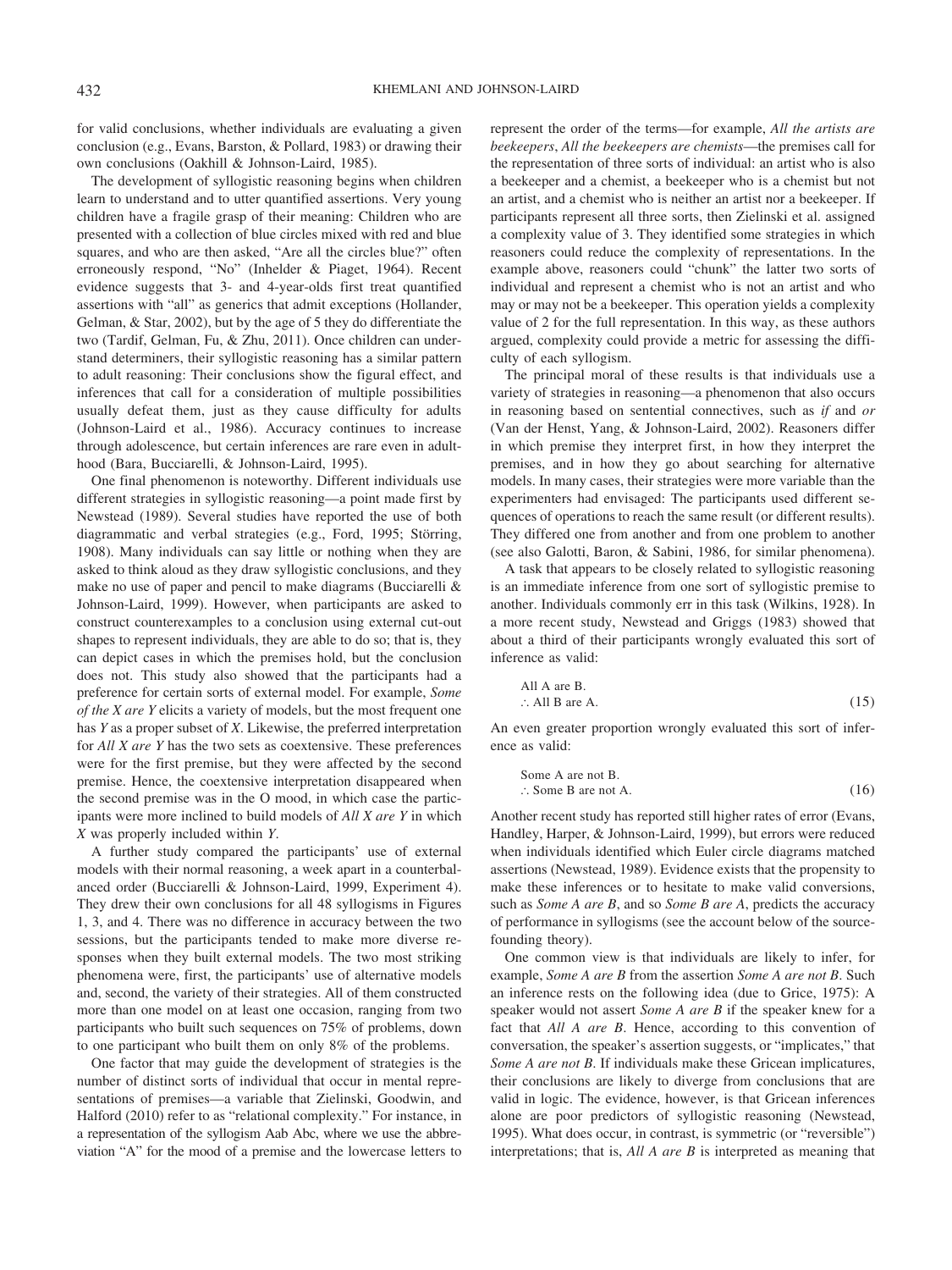the two sets are coextensive, and *Some A are not B* is interpreted as meaning that the two sets overlap each other or are disjoint (see Wason & Johnson-Laird, 1972, p. 149). The errors that are predicted from such interpretations, or from their conjunction with Gricean implicatures, tend to occur more often than purely Gricean errors (Roberts, Newstead, & Griggs, 2001).

### **Other Sorts of Monadic Reasoning**

Beyond syllogisms, there have been several investigations of monadic reasoning. Studies have been made of the cardinalities ascribed to quantified expressions, their usage, and effects of focus (see especially the work of Moxey, Sanford, and their colleagues, e.g., Moxey & Sanford, 2000; Moxey, Sanford, & Dawydiak, 2001). These studies have consequences for the theory of the meanings of quantified expressions and their mental representation.

Studies have provided evidence for the spontaneous use of counterexamples in monadic reasoning. Consider this problem based on proportional quantifiers, which cannot be represented in first-order logic:

More than half the people in the room speak English. More than half the people in the room speak Spanish. Does it follow that more than half the people in the room speak English and Spanish? (17)

When people are given this problem (and pen and paper), they tend to respond correctly, "No," and they base their response on the construction of a counterexample (Neth & Johnson-Laird, 1999). For example, they draw a diagram of 10 people in the room and represent six as speaking English and six as speaking Spanish but with a minimal overlap (of two) between them. In other words, they construct an external model of the sets that satisfies the premises but that refutes the putative conclusion. Again, this use of counterexamples is not unique to reasoning based on quantified assertions, and it also occurs in sentential reasoning (Johnson-Laird & Hasson, 2003). Another study of counterexamples used problems of the following sort, which it contrasted with a question calling for mental arithmetic based on the same premises:

There are five students in a room. Three or more of these students are joggers. Three or more of these students are writers. Three or more of these students are dancers. Does it follow that at least one of the students in the room is all three: a jogger, a writer, and a dancer? (18)

If you think about this problem, you are likely to envisage a possibility in which the conclusion holds, but if you persevere, you should think of a counterexample: Two students are joggers and writers, another two students are writers and dancers, and the fifth student is a jogger and dancer. Hence, the conclusion does not follow from the premises. The study used functional MRI to contrast reasoning and mental arithmetic, and it also compared easy inferences, which follow immediately from just one of the premises, with more difficult inferences such as the preceding one, which call for a search for counterexamples (Kroger, Nystrom, Cohen, & Johnson-Laird, 2008). The results corroborated such a search. While the participants were reading the premises, Broca's and Wernicke's areas of their brains were active, but these areas ceased to be active as the participants started to reason (cf. Goel, Buchel, Frith, & Dolan, 2000). Regions in right prefrontal cortex and inferior parietal lobe were more active for reasoning than for mental arithmetic, whereas regions in left prefrontal cortex and superior parietal lobe were more active for mental arithmetic than for reasoning. Only the difficult inferences calling for counterexamples elicited activation in the right prefrontal cortex (i.e., in the right frontal pole; see also Tsujimoto, Genovesio, & Wise, 2011).

We have completed our survey of the main empirical results of studies of monadic reasoning, which we summarize in Table 2, though we do describe other studies later in the article. In our view, we can safely draw three main conclusions about such reasoning: (a) monadic inferences differ in their difficulty in systematic ways, (b) individuals differ in their accuracy, and (c) individuals differ in their strategies.

### **Twelve Theories of Syllogistic Reasoning**

We now outline the 12 main sorts of theory of monadic reasoning, almost all of which focus on syllogisms, and then we report the results of the meta-analysis of syllogistic reasoning. The diverse theories can be loosely grouped together into three principal varieties. First, there are heuristic theories, which allow that some individuals may reason deductively, but which seek either to characterize the causes of error or to postulate heuristics in place of deductive processes. The heuristics are based on atmosphere, illicit conversion, matching, or probabilities. Second, there are theories based on formal rules of inference. They include theories akin to simple verbal substitutions, akin to the predicate calculus, or akin to more powerful logics. Third, there are theories based on diagrams or sets. They include theories based on Euler circles, Venn diagrams, and mental models. We have consulted with all the recent proponents of the theories to try to ensure the accuracy of our descriptions and predictions for them. Table 3 summarizes each theory.

## **Heuristic Theories of Syllogistic Reasoning**

**Atmosphere.** An early and influential hypothesis about syllogistic reasoning is that reasoners are predisposed to accept a conclusion that fits the mood of the premises (Sells, 1936; Woodworth & Sells, 1935). A succinct reformulation of the theory is due to Begg and Denny (1969): Whenever at least one premise is negative, the most frequently accepted conclusion will be negative; whenever at least one premise contains *some*, the most frequently accepted conclusion will likewise contain *some*; otherwise the bias is toward affirmative and universal conclusions. Because the effect is stronger for valid conclusions, Woodworth and Sells (1935) argued for an independent inferential mechanism. Revlis (1975) developed the atmosphere hypothesis into a model in which errors can occur in working out the joint atmosphere of the two premises. The model postulates that participants will reject a putative conclusion if it does not fit the atmosphere of the premises.

The most plausible aspect of the atmosphere hypothesis is that the quantifiers in the premises may well cue quantifiers for the conclusion. The original version of the hypothesis, however, accounts only for such a bias, and—as its proponents realized—it leaves much to be explained about syllogistic reasoning. Most conclusions that are deductively valid happen to fit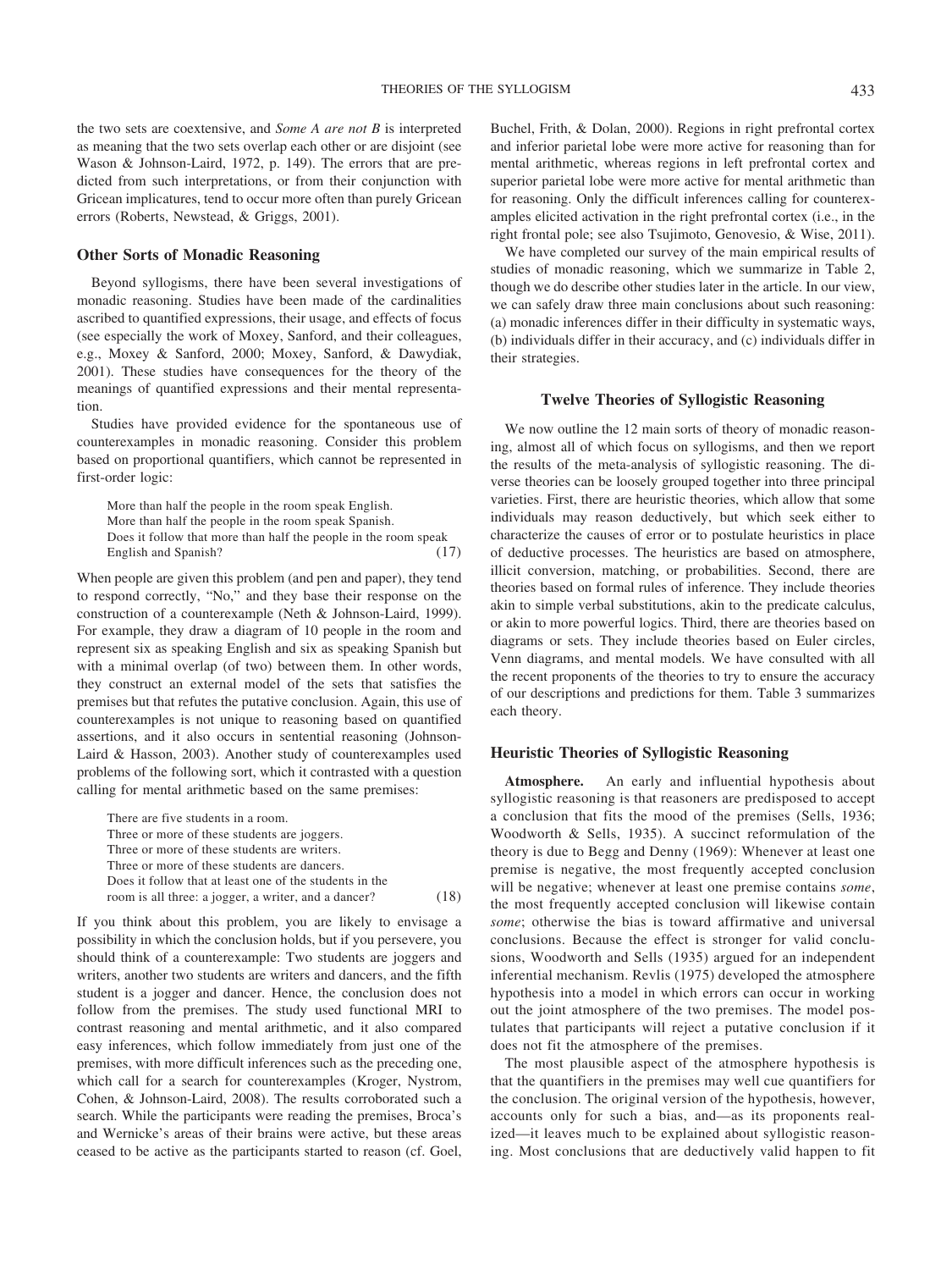| Table 2 |                                                                         |
|---------|-------------------------------------------------------------------------|
|         | Summary of the Empirical Phenomena of Monadic and Syllogistic Reasoning |

| Phenomenon                               | Description                                                                                                                                                                                |
|------------------------------------------|--------------------------------------------------------------------------------------------------------------------------------------------------------------------------------------------|
| Differences in difficulty among problems | Some syllogisms are extremely difficult (1% correct solutions), and others are easy (90%<br>correct conclusions). Differences in difficulty are reliable across studies.                   |
| Figural effect                           | The figure of a syllogism (i.e., the order in which terms are organized) affects the frequency<br>and type of conclusions reasoners tend to draw.                                          |
| Content of terms                         | Individuals are more like to accept believable conclusions and less likely to accept unbelievable<br>ones, especially for invalid syllogisms.                                              |
| Individual differences                   | Accuracy varies greatly from one reasoner to another; likewise, some reasoners tend to produce<br>invalid immediate inferences, and others hesitate to produce valid immediate inferences. |
| Development                              | Children are unable to draw sensible inferences from syllogisms until they can understand and<br>produce quantifiers. The ability develops through adolescence up to adulthood.            |
| The acquisition of strategies            | Reasoners acquire various strategies to solve syllogisms (e.g., which premise is interpreted first,<br>how premises are interpreted, and how counterexamples are constructed).             |

the atmosphere hypothesis (see the Scholastic rules above, which contain the atmosphere principles), and so any theory that explains valid inferences is bound to overlap with the atmosphere effect. The crucial datum is accordingly what happens in the case of invalid syllogisms. In some cases, individuals respond with a conclusion that fits the atmosphere, but in many cases, they correctly respond that "nothing follows"—a phenomenon that the atmosphere hypothesis cannot explain, because there is always a conclusion that fits the atmosphere of the premises. Conversely, there are cases in which individuals fail to draw a valid conclusion and respond wrongly that nothing follows even though the valid conclusion fits the atmosphere (Johnson-Laird & Bara, 1984b, p. 7; see also Dickstein, 1978; Mazzocco, Legrenzi, & Roncato, 1974).

One datum that appears to be contrary to atmosphere is from a study of syllogisms (Johnson-Laird & Byrne, 1989) that included inferences such as

| Only the authors are bookkeepers.  |      |
|------------------------------------|------|
| Only the bookkeepers are cyclists. |      |
| What follows?                      | (19) |

An assertion of the sort *Only the A are B*, is logically equivalent to *All the B are A*, but *only* is intrinsically negative—it suggests that entities that are *not A* are *not B*. The results showed that premises based on *only* were more difficult to reason from than the equivalent premises based on *all*. Contrary to atmosphere, when both premises contained *only*, the participants drew a mere 16% of conclusions containing it, and when one of the premises contained *only*, just 2% of the conclusions contained it. A related finding is that it is much easier to make the inference from *All A are B* to *Only B are A* than vice versa.

**Matching.** A hypothesis that is analogous to the atmosphere effect is due to Wetherick and Gilhooly (1995). They proposed that some individuals try to reason logically, whereas others rely on a *matching* strategy in which they choose a conclusion that interrelates the end terms but matches the mood of the more *conservative* premise, that is, the one that presupposes the existence of fewer entities. An assertion of the form *No A are B* is the most conservative because it does not presuppose any entities, whereas an assertion of the form *All A are B* is the least conservative, and *Some A are B* and *Some A are not B* are equally conservative and lie between the two extremes. Therefore, these authors claimed, the partial rank order of preferred moods of conclusions is  $E > 0 = I \gg A$ . It follows from the matching hypothesis that an *A* conclusion can be drawn only if both premises are *A*; that is, in this case, but not in others, matching makes the same predictions as atmosphere. Like atmosphere, matching cannot explain "no valid conclusion" responses.

Wetherick and Gilhooly (1995) reported a study in which the participants drew conclusions from syllogistic premises and constructed premises that implied given conclusions. The results enabled them to divide their participants into three main groups: those who reasoned well, those who did not reason well and tended to make matching responses, and those who did not reason well and tended not to make matching responses. One puzzle is the nature of the underlying processes enabling individuals in the first group to reason well. A secondary issue is whether those who make many errors are trying to reason or relying on a heuristic process. In sum, matching is a hypothesis about just one sort of strategy that individuals can adopt (K. J. Gilhooly, personal communication, December 1, 2010).

**Illicit conversion.** Chapman and Chapman (1959) proposed an account of certain errors in syllogistic reasoning, and Revlis (1975) formulated a more explicit version of the hypothesis (see also Revlin, Leirer, Yopp, & Yopp, 1980). The idea is that individuals often make invalid conversions from *All A are B* to *All B are A* and from *Some A are not B* to *Some B are not A*. Such conversions frequently yield true conclusions in daily life, and so they have a basis in probabilities. They can also underlie the acceptance of the invalid syllogisms such as

All A are B.  
All C are B.  

$$
\therefore
$$
 All C are A. (20)

Likewise, according to the Chapmans, everyday probabilities underlie the inference that entities with a predicate in common are the same sort of thing. For example,

Some A are B.  
Some C are B.  

$$
\therefore
$$
 Some C are A. (21)

In Revlis's (1975) formulation, individuals always represent assertions and their illicit conversions.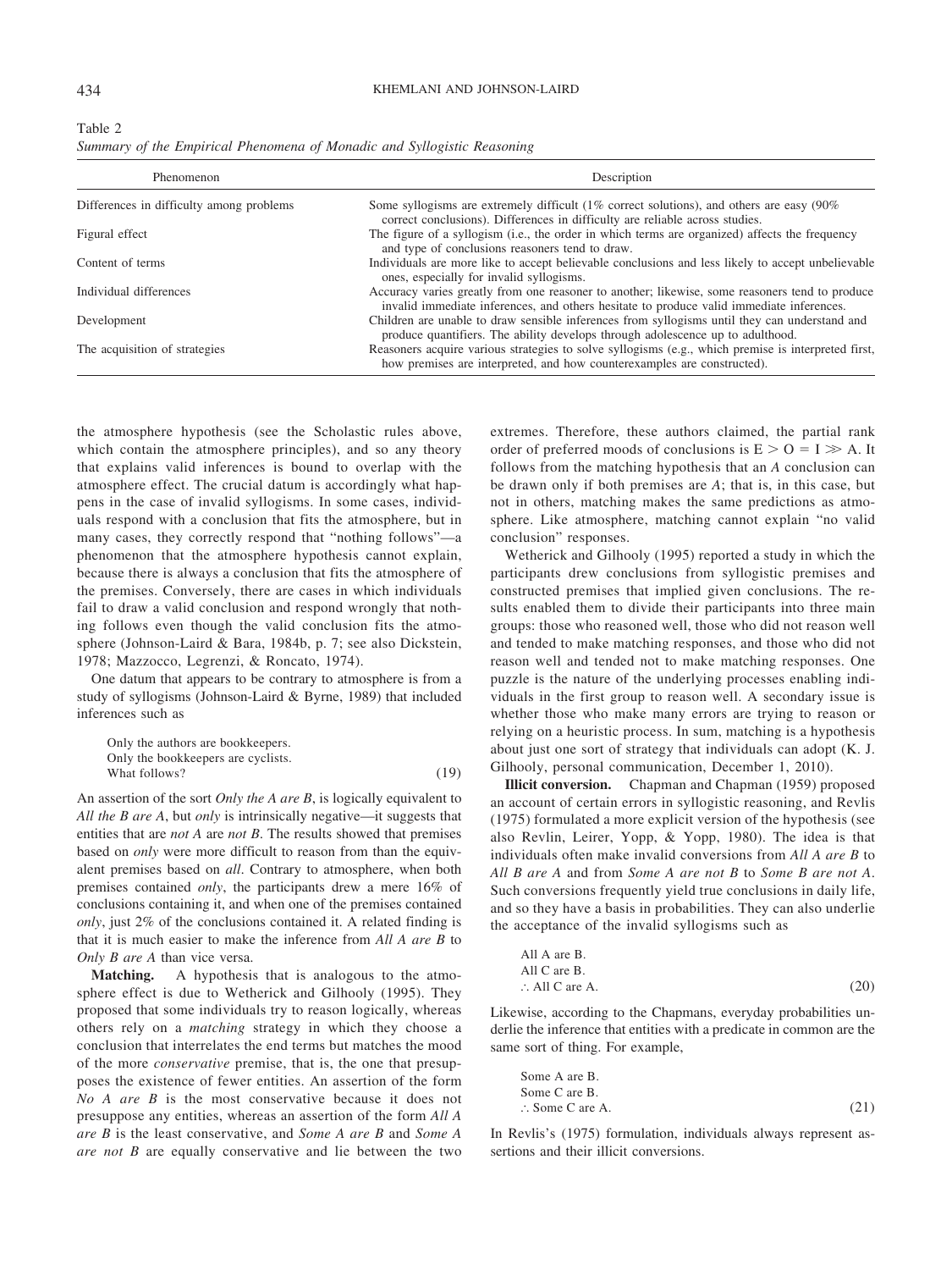Table 3

|  |  |  |  |  |  |  |  |  |  |  |  |  | Synopsis of Each of the 12 Main Theories of Syllogistic and Monadic Reasoning |  |  |
|--|--|--|--|--|--|--|--|--|--|--|--|--|-------------------------------------------------------------------------------|--|--|
|--|--|--|--|--|--|--|--|--|--|--|--|--|-------------------------------------------------------------------------------|--|--|

| Description                                                                                                                                                                                                                                                                                                                  |  |  |  |  |  |
|------------------------------------------------------------------------------------------------------------------------------------------------------------------------------------------------------------------------------------------------------------------------------------------------------------------------------|--|--|--|--|--|
| Heuristic theories                                                                                                                                                                                                                                                                                                           |  |  |  |  |  |
| If a premise contains some, use it in the conclusion; if a premise is negative, use a negative conclusion.<br>Otherwise, draw a universal affirmative conclusion.                                                                                                                                                            |  |  |  |  |  |
| Draw a conclusion in the same mood as the most "conservative" premise, which commits one to the<br>fewest sorts of individual, that is, according to this rank order of moods: $E > 0 = I >> A$ .<br>Convert a premise and also assign identity to individuals asserted to have the same properties.                         |  |  |  |  |  |
| Draw a conclusion in the same mood as the least informative premise, and if its subject is the end term,<br>use the same end term as the subject of the conclusion. The order of informativeness, starting with<br>the least informative mood, is $0 \le E \le I \le A$ . The theory extends to <i>most</i> and <i>few</i> . |  |  |  |  |  |
| Formal rule theories                                                                                                                                                                                                                                                                                                         |  |  |  |  |  |
| Start with the logical form of assertions and use rules of inference to prove given conclusions, or guess<br>a tentative conclusion and try to prove it. Invokes Gricean implicatures. For a similar approach, see<br>Braine (1998) and Braine and Rumain (1983).                                                            |  |  |  |  |  |
| Substitute one term in a premise for another term in another premise; for example, given Some A are B<br>and All B are C, infer Some A are C.                                                                                                                                                                                |  |  |  |  |  |
| See below.                                                                                                                                                                                                                                                                                                                   |  |  |  |  |  |
| Any upward entailing term, $A$ , is replaceable by another, $B$ , if $A$ implies $B$ ; and any downward entailing<br>constituent, A, is replaceable by another, B, if $B$ implies $A$ .                                                                                                                                      |  |  |  |  |  |
| Theories based on diagrams, sets, or models                                                                                                                                                                                                                                                                                  |  |  |  |  |  |
| Each circle represents a set, and relations among sets are represented by relations among circles.                                                                                                                                                                                                                           |  |  |  |  |  |
| Three overlapping circles represent possible relations among sets, and annotations show which<br>intersections of sets are empty and which are not. Newell used strings of symbols to capture these<br>diagrams.                                                                                                             |  |  |  |  |  |
| Existential premises establish the necessary existence of individuals, and other premises can add<br>properties. The system for valid syllogisms is implementable in Euler circles or sentential rules.                                                                                                                      |  |  |  |  |  |
| Uses premises to construct models of individuals and formulates a conclusion, rejecting those that fail<br>to relate end terms. It reencodes premises until either they yield a legal conclusion or it declares that<br>nothing follows (making no use of counterexamples).                                                  |  |  |  |  |  |
| Sets are represented iconically as models of their members. Members are combined in a parsimonious<br>way. Conclusions from such models can be refuted by counterexamples.                                                                                                                                                   |  |  |  |  |  |
|                                                                                                                                                                                                                                                                                                                              |  |  |  |  |  |

The strong point of the theory is that individuals do make illicit conversions when they evaluate immediate inferences from a single premise, particularly with assertions using abstract predicates, such as *A* and *B* (Sells, 1936; Wilkins, 1928): for example,

| Some A are not B.              |      |
|--------------------------------|------|
| $\therefore$ Some B are not A. | (22) |

They may do so, as the Chapmans argued, because such conclusions probably hold in daily life, though the acceptance of inferences from one assertion to another may mislead us about what happens in syllogistic reasoning. For instance, the widespread occurrence of conversions would eliminate the figural effect: A figure of the form *A–B*, *B–C* should be just as likely to elicit invalid conclusions of the form *C–A* as *A–C* (but cf. the source-founding theory below on differences between individuals in their propensity to accept the converse of various moods of premise).

**Probability heuristics.** As part of their rational analysis of human reasoning—a view owing much to Anderson (1990)—Chater and Oaksford (1999) described a probability heuristics model (PHM) of syllogisms based on the assumptions that, first, theories should generalize to the defeasible reasoning of everyday life and, second, orthodox logic does not match performance on deductive tasks in the psychological laboratory. The solution according to Chater and Oaksford is that the appropriate theory at the computational level (i.e., the theory of what is computed) should be not logic but the probability calculus, and they proposed some heuristics at the algorithmic level to explain the mental processes underlying syllogistic reasoning. The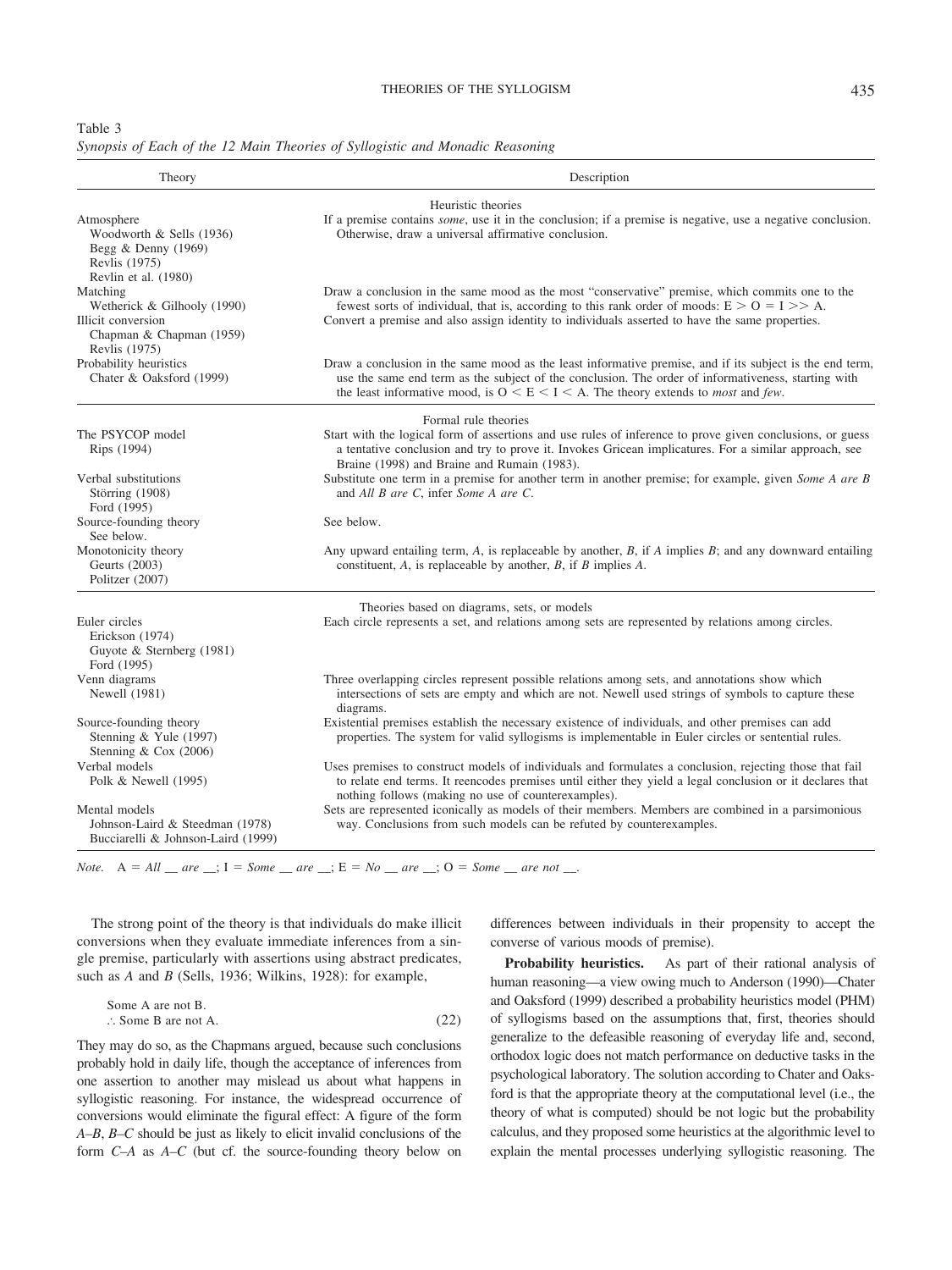essence of their account is that people are not failing to be logical but applying heuristics that often, though not always, converge on "probabilistically valid" conclusions. These authors used an analogous approach in their influential analysis of Wason's selection task (e.g., Oaksford & Chater, 1996).

The PHM postulates—as do the atmosphere and matching hypotheses—that individuals use heuristics to generate putative conclusions but that some individuals may have processes for testing deductive validity. However, the authors wrote: "We assume that, in most people, these [processes] are not well developed, which enables us to explain why many people frequently produce conclusions which are not logically valid" (Chater & Oaksford, 1999, p. 196). One of the major virtues of their account is that it generalizes to quantifiers that cannot be represented in first-order logic, and in particular to the determiners *most* and *few*.

Chater and Oaksford (1999) postulated that quantified assertions have probabilistic meanings, and so a conclusion is probabilistically valid ("p-valid") provided that the premises place sufficient constraints on the conditional probability of one end term given the other. If  $p(C | A) = 1$ , then *All A are C* is p-valid; if  $p(A | C) = 1$ , then the converse, *All C are A*, is p-valid; if  $p(A \& C) > 0$ , then *Some A are C* and its converse are p-valid; if  $p(A \& C) = 0$ , then *No A are C* and its converse are p-valid; if  $p(C | A) \le 1$ , then *Some A are not C* is p-valid; and if  $p(A | C) < 1$ , then *Some C are not A* is p-valid. A transparent example is the inference

All A are B. 
$$
p(B \mid A) = 1
$$
  
All B are C.  $p(C \mid B) = 1$  (23)

The value of p(*C* | *A*) equals 1 too, and so the conclusion *All A are C* is p-valid. The computation of the probability of a conclusion depends on the probabilities of each premise, but it also depends on the figure of the syllogism. The other parameters affecting the probability of the conclusion are  $p(A)$ ,  $p(B \mid not-A)$ , and  $p(C \mid$ *not-B*). A divergence occurs between p-valid conclusions and logically valid conclusions: Thirty-one pairs of orthodox syllogisms yield p-valid conclusions, but only 27 pairs of orthodox syllogisms yield deductively valid conclusions.

Chater and Oaksford (1999) did not suppose that naive reasoners compute p-validity in order to evaluate syllogisms. Instead, they argued, individuals have "fast and frugal" heuristics (see Gigerenzer & Goldstein, 1996, for this notion) that usually converge on p-valid conclusions. These heuristics depend on probabilistic entailments ("p-entailments"):

*All/most/few A are B* p-entail *Some A are B*, where the inference from *all* holds provided *A*s exist; *Most/few/no A are B* p-entail *Some A are not B*; *Some A are B* and *Some A are not B* mutually p-entail each other. (24)

Some of these entailments follow from pragmatic considerations (see Grice, 1975), but one worrying consequence is that *All A are B* p-entails *Some A are B*, which in turn p-entails *Some A are not B*, which contradicts *All A are B*.

In Shannon's information theory, the informativeness of an assertion is the inverse of its probability: The smaller the probability of a communication, the more informative it is (Shannon & Weaver, 1949). Granted that an assertion *P* implies *Q*, then *Q* cannot be more informative than *P*, and so the p-entailments above yield a partial rank order in informativeness. Chater and Oaksford (1999) assumed, however, that the properties referred to in quantified assertions typically apply to only a small proportion of possible objects—that is, they are rare. Hence, almost all assertions of the form *No A are B* are true a priori and therefore uninformative, because of this rarity assumption. Together, probabilistic entailments and rarity yield a rank order of informativeness, which, starting from the most informative assertion, is *all*, *most*, *few*, *some*, *none*, *some\_not*. The last of these assertions is much less informative than the penultimate assertion.

Armed with the concepts of informativeness and p-entailment, Chater and Oaksford (1999) stated the following three heuristics:

- the min-heuristic: the preferred conclusion has the same quantifier as the least informative premise;
- the p-entailment heuristic: the next most preferred conclusion is a p-entailment of the conclusion generated by the minheuristic;
- the attachment heuristic: if the least informative premise has an end term as its subject, it is the subject of the conclusion; otherwise, the end term in the other premise is the subject of the conclusion.

They also proposed two further heuristics governing conclusions:

- the max-heuristic: individuals' confidence in a conclusion generated by the three preceding heuristics is proportional to the informativeness of the most informative premise (the max-premise); with low confidence, individuals should tend to respond that nothing follows from the premises;
- the O-heuristic: individuals avoid producing or accepting O-conclusions (e.g., *Some A are not C*), because they are so uninformative in comparison with other conclusions.

The heuristics predict that individuals will draw conclusions to syllogisms that do not have a p-valid conclusion. In their metaanalysis of results on studies of orthodox syllogisms, Chater and Oaksford (1999) ignored the order of the two terms in conclusions of a given mood and lumped together *All A are C* with *All C are A* and *Some A are not C* and *Some C are not A*, where at most one of each pair is valid. Similarly, their meta-analysis includes two studies in which the participants were constrained to choose from only the four Scholastic conclusions (of the form *C–A*) and "nothing follows." The min-heuristic successfully picked out the two most frequent responses in the resulting meta-analysis. They also used four empirically estimated parameters to fit the model to the data, accounting for over 80% of the variance. They fit the model only to the mood of the conclusion. But they showed that the model gives a good account of the logically invalid syllogisms. They corroborated the max-heuristic by showing that the maxpremise predicted the proportion of "nothing follows" responses in the appropriate way. They also corroborated p-entailments; the attachment heuristic, which predicts the order of the two terms in a conclusion; and various other aspects of the theory. They compared the PHM with other theories and argued that it does better than its rivals. They also argued that it gives a good account of two new experiments that they carried out to investigate syllogisms using premises based on *most* and *few*. They claimed that to cope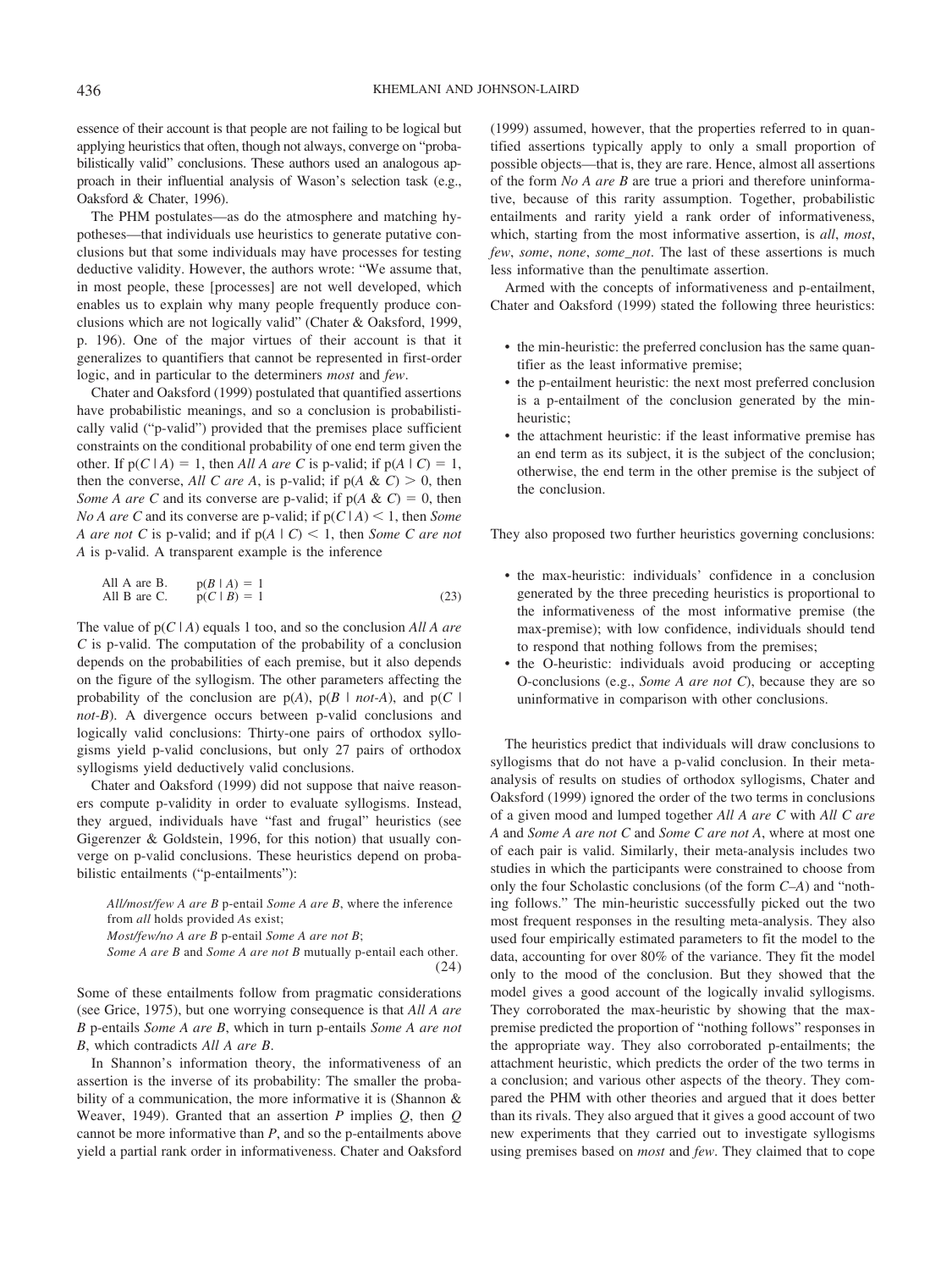with these determiners, other theories must either adopt their notion of p-validity or develop an alternative notion of validity (p. 233). In fact, the standard notion of validity, which we introduced earlier, suffices. As an example, consider the following inference:

Most of the artists are bakers. All the bakers are chemists. 
$$
\therefore
$$
 Most of the artists are chemists.  $(25)$ 

It is valid because the conclusion holds in every possibility in which the premise holds (see Jeffrey, 1981, p. 1). But as they rightly pointed out, a vital component of any theory of quantifiers must explain how individuals reach such conclusions. One important finding in their study is that participants are sensitive to logical validity (Chater & Oaksford, 1999, p. 214). Hence, as they said, at least some participants may sometimes infer logically valid conclusions.

The PHM has three main strengths. First, it offers the most comprehensive account of heuristics for syllogistic reasoning. Second, it accommodates syllogisms based on the determiners *most* and *few*, and two experiments corroborated this account. Third, and perhaps the most important aspect of the theory, is the role of informativeness—the max-heuristic—in determining individuals' confidence in the conclusions that they draw. This aspect of the theory appears to have wide application. However, even though the heuristics are designed to salvage rationality, individuals are irrational on the theory's own account of p-validity. The heuristics diverge in some cases from what is p-valid, and individuals overgeneralize the heuristics and draw conclusions where none is warranted, not even in terms of p-validity (Chater & Oaksford, 1999, p. 207). Hence, people are not wholly rational in their syllogistic reasoning. Conversely, the theory allows that logical validity may play a part in inference, but it offers no account of how it might do so. The PHM provides an explanation of the figural effect and even, indirectly, an explanation of the differences in difficulty from one syllogism to another. It is less successful in accounting for other results. When individuals reason syllogistically, their performance is logically more accurate the second time around—even though they received no feedback and had no knowledge that they were to be tested twice (Johnson-Laird & Steedman, 1978). An explanation in terms of heuristics that are not geared to delivering logically valid responses offers no ready account of this phenomenon. By far the most important individual difference in syllogistic reasoning is that some people are very accurate and others are not—at least as evaluated with respect to logical validity. The PHM seems unable to offer any explanation of this phenomenon, because logical validity plays no part in the theory.

The rarity assumption postulates that the properties referred to in quantified assertions usually apply to only a small proportion of possible objects. But this assumption is dubious for the contents of many studies. Consider, for example, these premises from Johnson-Laird and Steedman (1978):

All of the gournals are storekeepers. 
$$
(26)
$$
 None of the storekeepers are bowlers.

The use of the definite article establishes the existence of particular subsets of gourmets, storekeepers, and bowlers, and at the same time it insulates the assertions to some degree from the rarity assumption. The assertion that none of the storekeepers are bowlers is informative, and the probabilistic entailments

do not establish the relative informativeness of the two premises. Likewise, the O-heuristic implies that reasoners should avoid conclusions in this mood, but the evidence suggests that they are not reluctant to draw such conclusions (e.g., Hardman & Payne, 1995; Roberts et al., 2001). Finally, one wonders about the origins of the five heuristics in intellectual development: Where do they come from, and how could they have developed?

## **Theories Based on Formal Rules**

**The PSYCOP model (based on logic).** Braine and his colleagues (e.g., Braine, 1998; Braine & Rumain, 1983) and Rips (1994) have proposed general theories of quantified reasoning that are based on formal rules of inference akin to those in a so-called natural deduction formulation of first-order logic. The two theories are similar enough that a decisive empirical test between their accounts of syllogistic and monadic inferences is hard to envisage. Rips's PSYCOP theory, however, is more comprehensive and has been modeled computationally, and so we focus on its account.

Rips (1994) defends deduction as a central human ability; he defends formal rules as the basic symbol-manipulating operators of the mind; and he defends formal rules as the lower-level mechanism for deductive reasoning. His set of rules was the first to accommodate reasoning both with sentential connectives and with quantifiers in a single psychological theory. At the core of the formal conception of reasoning is the concept of a mental proof. As Rips (1994, p. 104) wrote:

I assume that when people confront a problem that calls for deduction they attempt to solve it by generating in working memory a set of sentences linking the premises or givens of the problem to the conclusion or solution. Each link in this network embodies an inference rule . . . , which the individual recognizes as intuitively sound.

The theorist's task is therefore to formulate psychologically plausible rules of inference and a mechanism for using them to construct mental proofs. The inputs to the program—and in effect to Braine's account as well—are the logical forms of the premises. Unfortunately, no algorithm exists for extracting the logical form of assertions, which often depends on the context of the sentences used to make them.

One obvious problem with rules is that they can be applied recursively to their own consequences, leading the system to run amok by drawing longer and longer conclusions, as here: *A*, *B*, *A & B*, *∴ A & B & A*, *∴ A & B & A & B*, and so on, ad infinitum. However, a formal rule can be used in two ways: either to derive a step in a forward chain from premises to conclusion or to derive a step in a backward chain from a given conclusion to subgoals for what has to be proved in order to prove the conclusion. To prevent the system running amok, Rips (1994) constrained certain rules, including those that increase the length of a conclusion, so that they can be used only in backward chains. (Braine used a different method to the same end.) An important rule in Rips's system is one that makes suppositions, which can then be discharged later, as in this sort of inference: *If A then B*, *If B then C*; therefore, *If A then C*. The proof depends on a supposition of *A*, then the use of the rule of modus ponens to prove *B*, its further use to prove *C*, and finally the suppositional rule discharges the supposition by expressing it explicitly as the if-clause in the conditional conclusion. Rips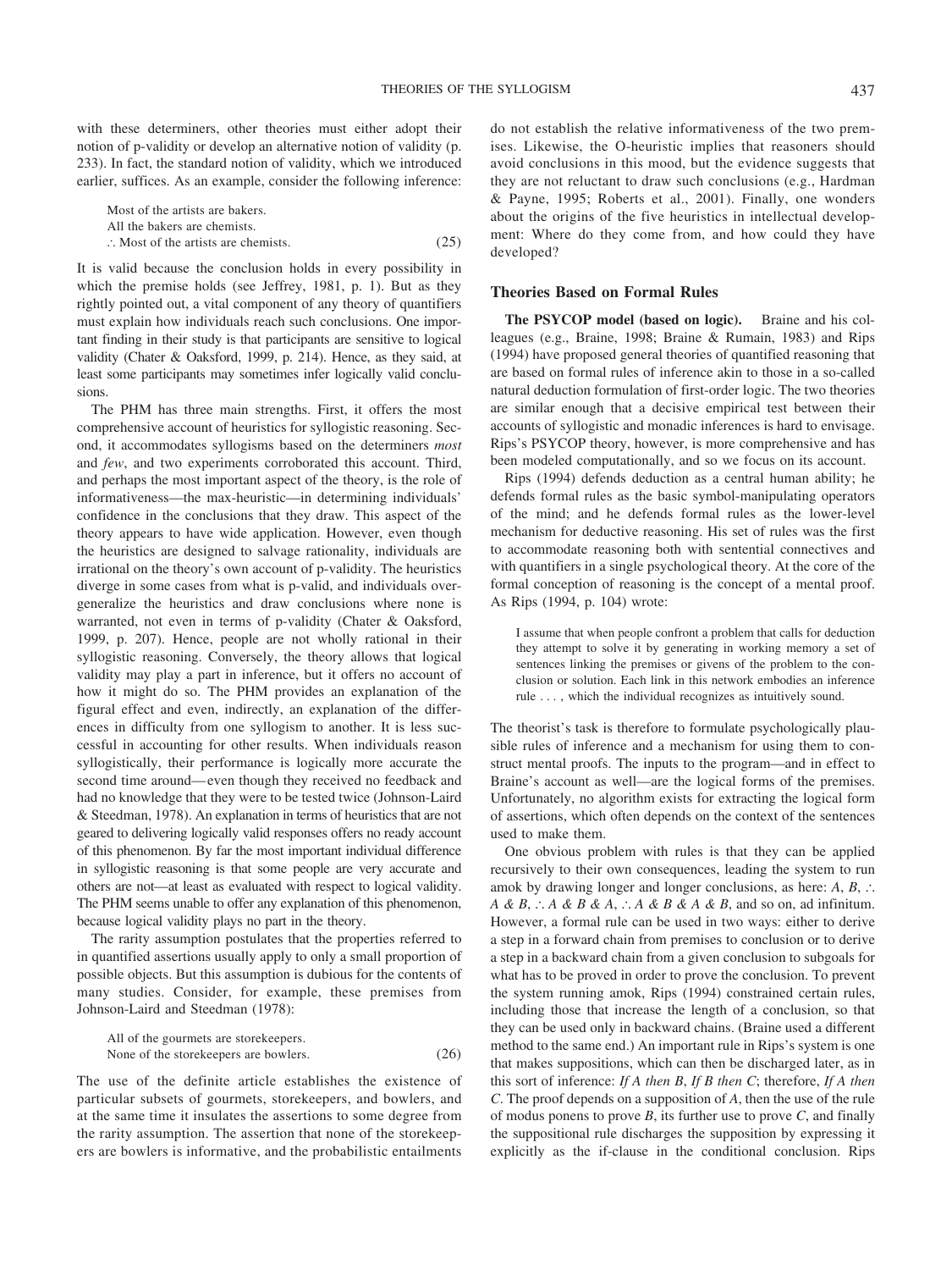postulated that this rule can be used only in backward chains of inference.

The orthodox treatment of syllogisms in predicate calculus has rules that eliminate quantifiers by instantiating their variables with the names of hypothetical individuals, rules that make inferences based on sentential connectives, and rules that reintroduce quantifiers after the completion of the sentential inferences (see, e.g., Jeffrey, 1981). PSYCOP forgoes the rules for instantiation, and instead its input is representations of the logical form of assertions. In these representations, quantifiers are replaced by names and variables. For example, the sentence *Every child has a mother* is represented in the following way:

### IF Child(x) THEN Mother $(a_x, x)$ ,

where x stands for a universally quantified variable and  $a_x$  stands for a temporary name with a value dependent on x, a so-called Skolem function, that is equivalent to an existential quantifier. PSYCOP contains rules for matching variables and names in these representations.

PSYCOP postulates forward rules for two easy sorts of syllogism:

All A are B. All B are C. All A are C. (27) All A are B. No B are C. No A are C. (28)

The theory also introduces a rule of conversion:

No A are B.  
\n
$$
\therefore \text{ No B are A.}
$$
\n(29)

The similar conversion of an existential premise—*Some A are B*, therefore, *Some B are A*—has no rule of its own, because it can be derived from the rules for conjunction.

Because Rips's theory is close to logic, he postulated two implicatures (Grice, 1975) in order to ensure that universal quantifiers imply the existence of the relevant entities:

*All A are B* implicates that *Some A are B*. *No A are B* implicates that *Some A are not B*. (30)

With these implicatures, PSYCOP yields the 27 valid syllogisms in the standard account. Rips (1994, pp. 230–231) also endorsed two Gricean implicatures:

*Some A are B* implicates *Some A are not B*. *Some A are not B* implicates *Some A are B*. (31)

He stipulated that implicatures are not transitive in order to prevent the following chain of inferences: *All A are B* has an implicature that *Some A are B*, which has an implicature that *Some A are not B*. The latter conclusion would be inconsistent with the initial premise.

PSYCOP makes no predictions about specific invalid conclusions that are likely to occur in deduction. It postulates that errors can result from a failure to recognize the applicability of a rule, to retrieve the rule, or to carry out the steps it requires (Rips, 1994, p. 153). Similarly, reasoners may be uncertain about the correctness of a rule or its appropriateness (p. 379). Hence, errors can arise from many sorts of failure with rules, especially structurally

more complicated rules (p. 388). The theory can accordingly predict which rules are likely to yield errors, but it cannot predict what the resulting erroneous conclusions will be. Likewise, the theory has no guaranteed way to establish that nothing follows from premises. It allows that reasoners may search through all possible proofs and fail to find one, but owing to the particular formulation of the theory, even if such a search were exhaustive, it would not guarantee that nothing follows.

Rips (1994, p. 233 et seq.) reported an experiment in which subjects evaluated the validity of entire syllogisms presented in the Scholastic figures. He fit the theory to the data by using the data to estimate the probabilities that each rule is used appropriately. He also showed how the theory might account for the results of a study in which subjects drew their own conclusions (Johnson-Laird & Bara, 1984b). Because of the constraints on rules for suppositions, the only way for participants to draw their own conclusions for some syllogisms is to guess a tentative conclusion and then to prove it working backward from the conclusion to the premises.

**Verbal substitutions.** From Störring (1908) onward, psychologists have claimed that some reasoners use diagrams and others use verbal or rule-like procedures. We deal with theories based on Euler circles and other diagrammatic methods below, and here we consider verbal rules. Consider the following syllogistic premises:

Some A are B.

\nAll B are C.

\n
$$
(32)
$$

One way to draw a conclusion from them is to realize that the second premise sanctions the substitution of *C* for *B* in the first premise to yield

Some A are C. 
$$
(33)
$$

Various psychologists have observed simple substitutions of this sort (e.g., Bacon, Handley, & Newstead, 2003; Störring, 1908). Likewise, Ford (1995) examined the reasoning of 20 members of the Stanford University community as they attempted to draw conclusions from the 27 pairs of syllogistic premises that yield valid conclusions. From their "thinking aloud" protocols and diagrams, she divided the participants into a group that used Euler circles and a group that used substitution rules. Ford claimed: "Neither group makes use of representations containing finite elements standing for members of sets" (p. 19). In fact, at least four of her participants made claims about individual members of sets according to her protocols. Here is one example: "Suppose there's two historians right that means there are two weavers who are also historians so we can say some of the weavers are historians . . . ." Moreover, plenty of monadic inferences depend on the representation of individuals (e.g., "Pat is a sculptor; all sculptors are artists; therefore, Pat is an artist").

Eight of the participants in Ford's (1995) study used verbal substitutions. That is, they spoke of replacing one term in a syllogism with another, crossed out one term and replaced it with another, rewrote a syllogism as an equation, or drew arrows between a syllogism's terms (see Ford, 1995, p. 18, Footnote 2). She wrote: "The subjects . . . take one premise as having a term that needs to be substituted with another term and the other premise as providing a value for that substitution" (p. 21). She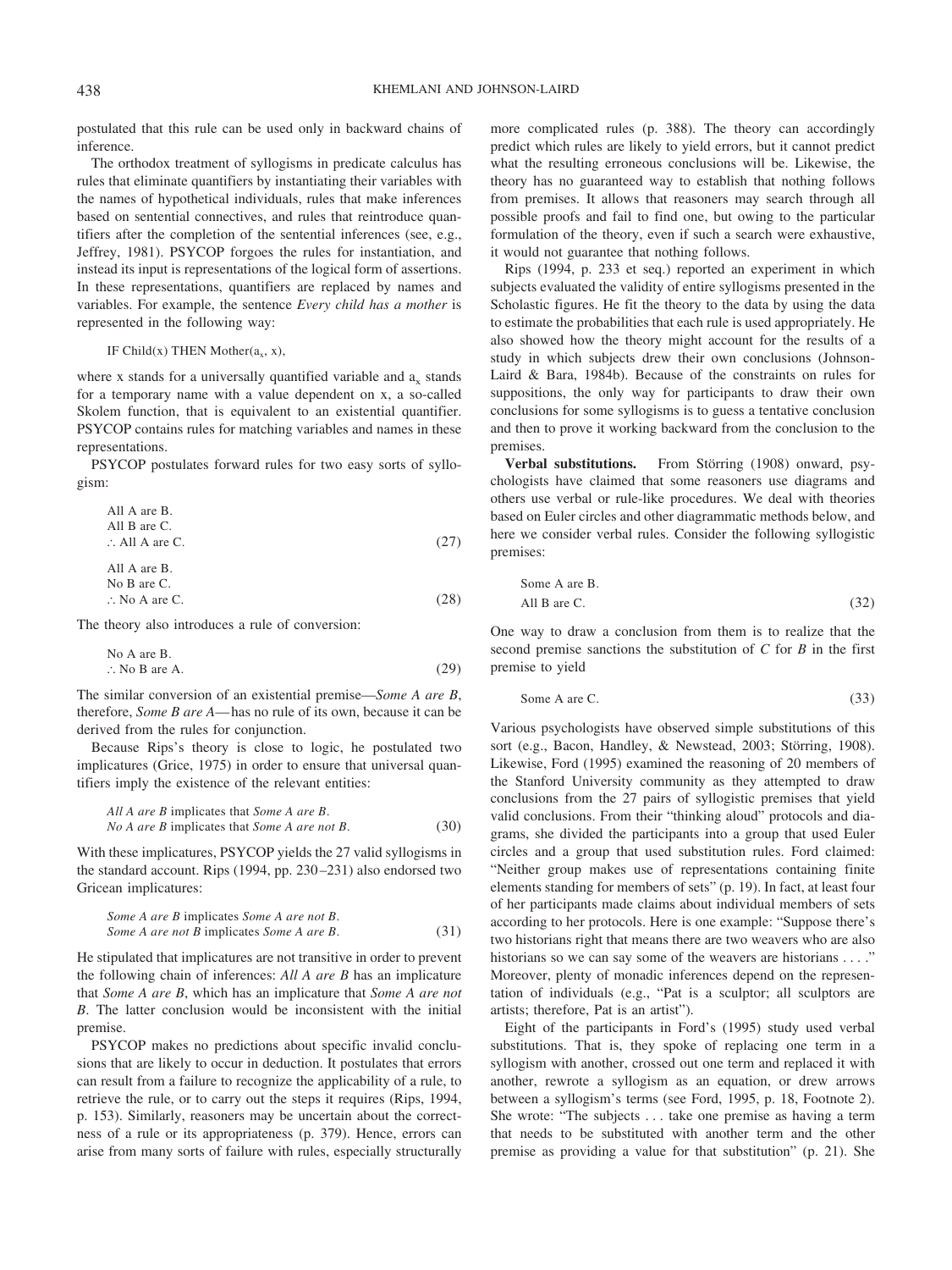proposed four principles for such substitutions. The first principle (p. 21) is

If a rule [i.e., a premise] exists affirming of every member of the class C the property P, then whenever a specific object, O, that is a member of C is encountered it can be inferred that O has the property P.

The phrase "a specific object, O" refers to either "some of the O" or "all of the O." Hence, the principle translates into two rules of inference:

| Some A are B.              | All A are B.              |
|----------------------------|---------------------------|
| All $B$ are $C$ .          | All $B$ are $C$ .         |
| $\therefore$ Some A are C. | $\therefore$ All A are C. |

It also translates into the corresponding two rules for cases in which the order of the premises is swapped round.

We can translate Ford's other three principles into analogous rules in which the quantifier in the first premise is also the quantifier in the conclusion:

```
All/Some A are not B.
All C are B.
 All/Some A are not C.
All/Some A are B.
None of the B is C.
 All/Some A are not C.
All/Some A are B.
None of the C is B.
```
All/Some A are not C.

Such rules have a long history in logic (see Politzer, 2004, who observed them in Aristotle's proofs), and they have a short history in psychology (e.g., Braine & Rumain, 1983, proposed similar rules, albeit using a different notation; see also Braine, 1998). Ford (1995) proposed some more sophisticated principles to capture other valid syllogisms, and her principles can be applied beyond syllogisms to other sorts of monadic reasoning. A strong point of her account is that these more sophisticated substitutions yield reliably poorer performance by those participants whom she classified as using them. Likewise, verbal substitutions predict which syllogisms are likely to yield errors, though they cannot predict what those resulting erroneous conclusions will be (M. Ford, personal communication, January 3, 2011). But is there something deeper going on in these substitutions? The next theory suggests a possible answer.

**The monotonicity theory.** Geurts (2003) proposed a general verbal substitution rule in his monotonicity theory of syllogistic reasoning, which is based on the monotonic properties of quantifiers and their so-called upward and downward entailments (see Barwise & Cooper, 1981). The contrast between the two sorts of entailment can be illustrated, first, with an upward entailment, such as

He was wearing a green tie.  
\n
$$
\therefore
$$
 He was wearing a tie. (34)

The inference is upward entailing (or "monotone increasing") because green ties are included in the set of ties. Negation, however, switches the entailment downward (or "monotone decreasing") from a set to one of its proper subsets:

He was not wearing a tie.

```
\therefore He was not wearing a green tie. (35)
```
The nature of the adjective in such inferences is important. The following inference, for example, is invalid, because imitation leather is not the real thing:

Here bag is made from imitation leather. 
$$
\therefore
$$
 Her bag is made from leather. (36)

The premises of a simple syllogism have the following entailments, where " $\uparrow$ " denotes upward entailing and " $\downarrow$ " denotes downward entailing:

Some A are B: Some(A 
$$
\uparrow
$$
, B  $\uparrow$ ).  
All B are C: All(B  $\downarrow$ , C  $\uparrow$ ). (37)

Because *B* is upward entailing in the first premise, it can be replaced by any term that it implies, and the second premise asserts that it implies *C*. Hence, the following inference is valid: therefore, *Some A are C*. The other moods of syllogistic premises have these assignments of entailments:

No A are B:  
Some A are not B:  
 
$$
No(A \downarrow, B \downarrow)
$$
.  
 Some A are not B:  
  $Some(A \uparrow, not (B \downarrow) \uparrow)$ . (38)

Hence, terms that are downward entailing are distributed in the Scholastic sense (see the section on the logic of monadic assertions above). Geurts proposed a rule for monotonicity, which specifies substitutions for both upward and downward entailments:

Any upward entailing constituent,  $\alpha$ , is replaceable by another,  $\beta$ , if  $\alpha$ implies  $\beta$ ; and any downward entailing constituent,  $\alpha$ , is replaceable by another,  $\beta$ , if  $\beta$  implies  $\alpha$ .

Other rules allow for the conversion of *some* and *no* premises, and for the inference from *No A is a B* to *All A are not B*. And an axiom asserts that *all* implies *some*. The resulting theory yields all the valid syllogisms and subsumes the four verbal substitution rules in Ford (1995; see above). A strong point of the theory is that it generalizes to numerical determiners, such as *at least two*, and to proportional determiners that cannot be represented in first-order logic, such as *more than half*. But it gives no account of erroneous inferences, beyond allowing—for unspecified reasons—that individuals may make illicit conversions. It also gives no account of the erroneous conclusions that individuals frequently draw from two existential premises or from two negative premises. For example,

Some A are B. No A are B. Some B are C. No B are C. Some A are C. No A are C. (39)

Similarly, as Newstead (2003) pointed out, it cannot explain the differences in difficulty of invalid syllogisms. Not all quantifiers are monotone, and so the theory also fails to explain valid inferences that are drawn from such quantifiers as *exactly three artists*, which are not monotone. For example,

Exactly three artists are bakers. More than one artist is a baker. (40)

Just as the monotonicity theory yields an account of the verbal substitution rules above, so too, as we will see, the monotonicity theory is a special case of a still more general account. According to Geurts, "The monotonicity theory was never intended to give a full-blown account of syllogistic reasoning, but merely to show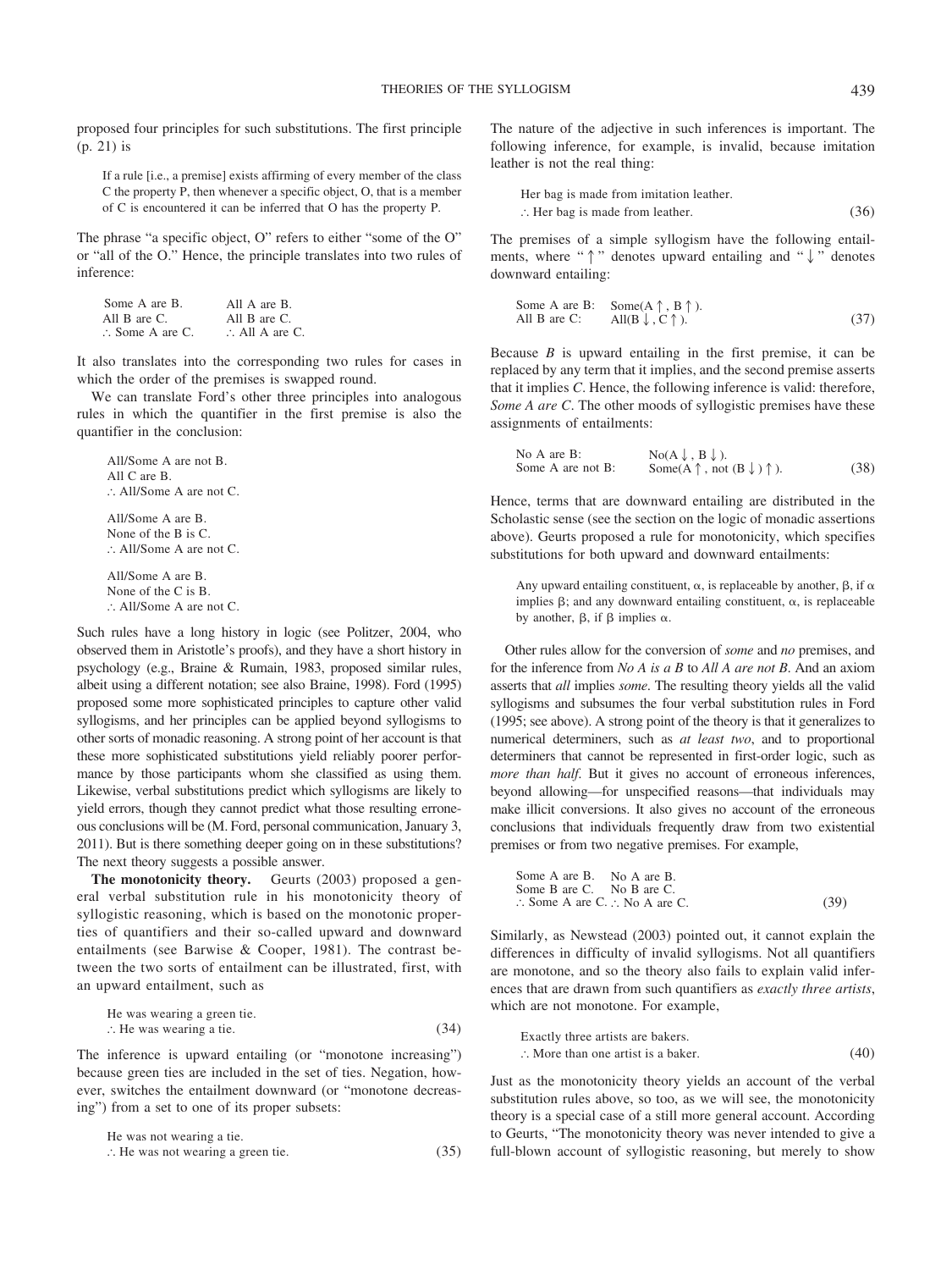that certain aspects of the meanings of quantifiers play a role in reasoning" (personal communication, December 22, 2010).

Experiments have examined other effects of monotonicity on reasoning. Geurts and van der Slik (2005) argued that a system for monotonicity can be simple because it requires only a shallow understanding of assertions. Reasoners need not grasp the exact meaning of determiners, such as *more than half*, merely whether they are upward or downward entailing: "In so far as human reasoning is based on monotonicity inferences, it will be sensitive only to the logical bare bones of an argument" (Geurts & van der Slik, 2005, p. 106). These authors predicted that upward entailing inferences should be easier than downward entailing inferences on the grounds that the latter are "marked" terms in linguistics (see Clark, 1974) and that there seems to be a general biological preference for an upward direction. They examined upward entailing inferences, such as

Every nurse played against more than 2 forests. All forests were socialists. 
$$
\therefore
$$
 Every nurse played against more than 2 socialists. (41)

They also examined the corresponding downward inferences based on *less than 2 foresters*. And the results corroborated the difference.

In contrast, Politzer (2007) used a task in which the participants had to fill in the missing quantifier and predicate in a conclusion from a premise containing a "blank" predicate symbolized as [ ]. A typical problem (translated from French) was, for example,

All animals are [ ].  
\n
$$
\therefore
$$
 \_ cats \_ [ ], (42)

to which the correct completion of the conclusion was

$$
\therefore \text{ All cats are } [ ]. \tag{43}
$$

The premises in the problems were of the form *All*, *Some*, *No*, *Some\_not*; and on half the trials the premise had a subject and a blank predicate, as in the example above, and on half the trials the premise had a predicate but a blank subject, as in *All* [ ] *are cats*. The participants' completions showed that they were aware of both upward and downward entailments. But the results did not corroborate Geurts's prediction that upward entailing inferences should be easier than downward entailing ones (see also Newstead, 2003, for a similar failure to find this difference), but rather inferences from universal premises (*all* and *no*) were easier than those from existential premises (*some* and *some\_not*).

#### **Diagrams, Models, and Sets**

In line with set-theoretic analyses, logicians have developed various diagrammatic systems for monadic assertions and for syllogistic inference. The diagrams most relevant to psychological theories are Euler circles and Venn diagrams. Euler circles represent a set as a circle, and the inclusion of one set within another by one circle spatially included within another. Each premise in a syllogism can accordingly be represented as one or more Euler diagrams (see, e.g., Politzer's, 2004, account of Gergonne's method of using Euler circles to represent the assertions in syllogisms). Originally, there was no systematic procedure for combining the diagrams, and informal methods can easily overlook a possibility; for example, the conjunction of *Some A are B* and *All* *B are C* calls for 16 different combinations. To see why, consider Table 4, which represents all the possible sorts of individual according to these premises. One sort of individual with the properties of *A*, *B*, and *C* must exist, and there are five other sorts of individual that may or may not exist. One of these sorts of individual has none of the properties *A*, *B*, and *C*, and Euler circles do not represent such cases. Hence, there are  $2^4 = 16$  distinct Euler diagrams of the premises.

Venn diagrams are a more efficient method (Edwards, 2004). They represent three sets as overlapping circles within a rectangle representing the universe of discourse. Hence, there are eight distinct regions in the diagram corresponding to all possible sets based on instances and noninstances of the three sets. A premise such as *All B are C* establishes that the regions corresponding to *B*s that are not *C*s, which may or may not be *A*s, are empty. The premise *Some A are B* establishes that the regions corresponding to *A*s that are *B*s, whether or not they are *C*s, are not empty. But as the first premise establishes, only one of these two regions has members: *A*s that are *B*s must be *C*s. So, at least some *A*s are *C*s. This system of annotating which sets have members, and which do not, establishes whether or not any syllogism is valid.

Logicians have sometimes claimed that diagrammatic methods of reasoning are improper (cf. Tennant, 1986), but the late Jon Barwise and his colleagues have shown that these methods are feasible, and indeed yield complete systems that capture all valid syllogisms (Barwise & Etchemendy, 1994; Shin, 1992). Barwise and Etchemendy (1994) developed a computer program, Hyperproof, that helps users to learn logic. It uses diagrams to represent conjunctive information and sentences to represent disjunctive information. But the most powerful diagrammatic methods were developed by Peirce (1958). His existential diagrams transcend syllogisms because they accommodate the whole of the predicate calculus (for an account, see Johnson-Laird, 2002). Peirce wrote that his diagrams "put before us moving pictures of thought" (Vol. 4, para. 8), but they seem too sophisticated to be psychologically plausible.

**Euler circles.** Several early information-processing accounts of quantified assertions were set-theoretic in nature (e.g., Ceraso & Provitera, 1971; Johnson-Laird, 1970, 1975; Neimark & Chapman, 1975; Wason & Johnson-Laird, 1972, pp. 56–57). And the earliest explicit attempt to specify the mental processes underlying syllogistic inference is Erickson's (1974) account based on Euler cir-

Table 4

*Set of Individuals to Which a Syllogism—*Some A Are B, All B Are C*—Can or Must Refer*

|                | Properties of an individual |         | <b>Status</b> |
|----------------|-----------------------------|---------|---------------|
| $\mathbf{A}$   | В                           | C       |               |
| $\overline{A}$ | В                           | $Not-C$ |               |
| $\overline{A}$ | $Not-B$                     | C       | $\pm$         |
| A              | $Not-B$                     | $Not-C$ | $\pm$         |
| $Not-A$        | В                           | C       | $\pm$         |
| $Not-A$        | B                           | $Not-C$ |               |
| $Not-A$        | $Not-B$                     | C       | $\pm$         |
| $Not-A$        | $Not-B$                     | $Not-C$ | $\pm$         |

*Note.* Each row corresponds to an individual.  $+$  = the corresponding individual must exist;  $-$  = the corresponding individual cannot exist;  $\pm$  = the corresponding individual may or may not exist.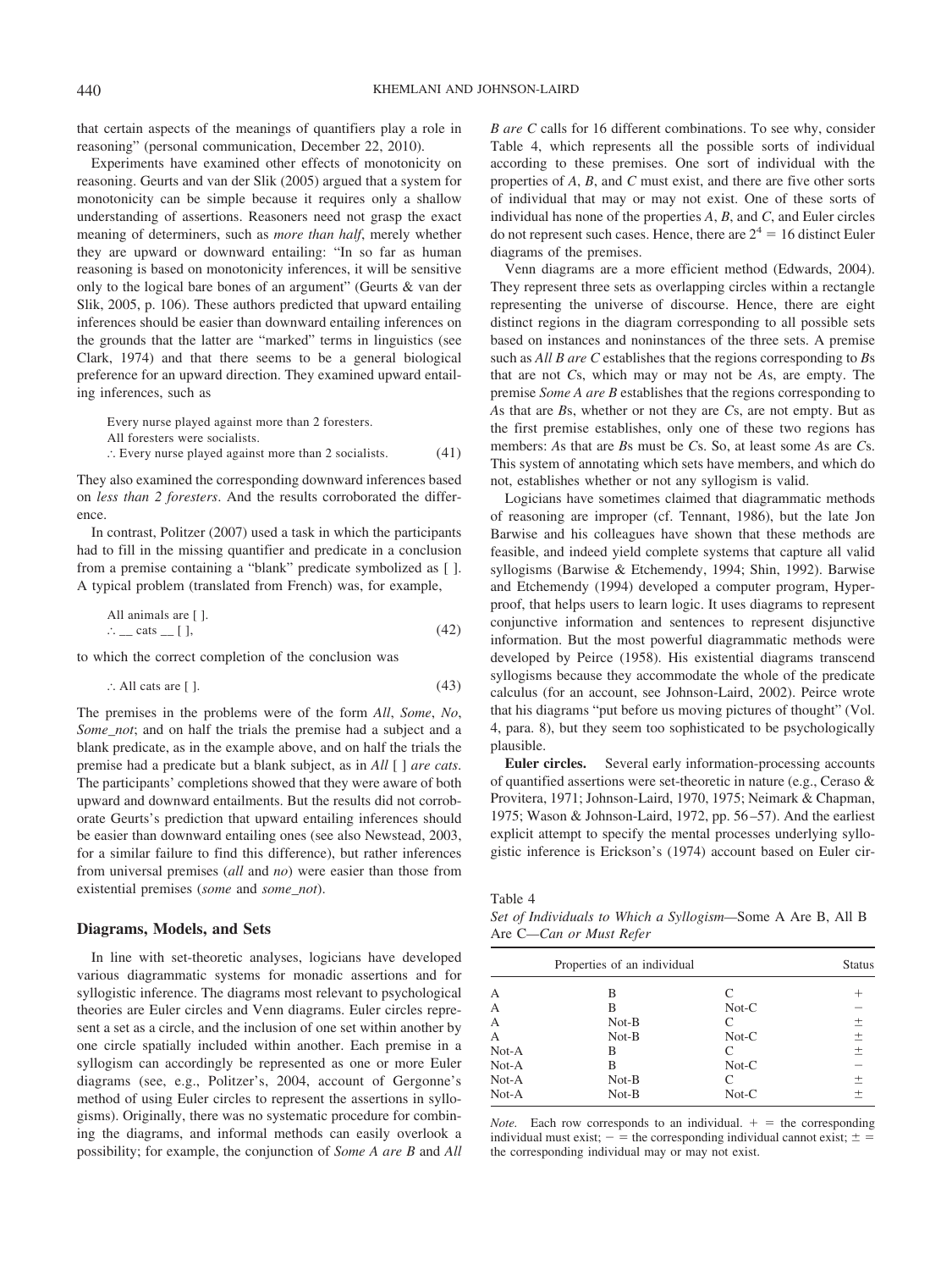cles. When individuals draw Euler circles, they do not depict all possibilities (see, e.g., Bucciarelli & Johnson-Laird, 1999), and Erickson anticipated this failure as a likely source of error. He postulated that *All A are B* is often interpreted in a coextensive way and that individuals construct only one combination of diagrams representing syllogistic premises, selected at random from the set of possibilities. This procedure always delivers a conclusion, and so the theory cannot predict the response that nothing follows. Erickson assumed that atmosphere determines the mood of the conclusion used to express the resulting diagram, because a diagram of an overlap between the sets corresponding to the end terms is appropriately interpreted sometimes as *Some A are C* and sometimes as *Some A are not C*.

Erickson's (1974) account is important as the first informationprocessing theory of syllogistic reasoning, but it suffers by comparison with later accounts in its inability to predict responses that nothing follows from the premises, which even occur for premises that yield a valid conclusion (see the meta-analysis below). A more tractable variant of Euler circles uses strings of symbols in place of diagrams. Guyote and Sternberg (1981) took this step, and their method is in essence set-theoretic. That is, they introduced novel symbols to represent the four moods of syllogistic assertion, but the symbols correspond to those in Table 1. The procedure for combining the representations depends on two rules of inference. First, if one set is included in a second set, and the second set is included in a third set, then the first set is included in the third set. Second, if one set is included in the complement of a second set, and the second set itself is included in a third set, then the first set is either included or not included in the third set. The first rule is a statement of upward entailment. The second rule is true of any pair of otherwise contingent sets, and so it serves only a weak general purpose.

Guyote and Sternberg's (1981) process of combining the representations of premises is complex and calls for four steps. The first step constructs transitive chains of symbols, and the next two steps eliminate those combinations that are inconsistent with one or other of the premises. The final step combines what survives into complete representations and selects a matching conclusion, if any, from the list of given conclusions. The theory postulates that these processes are carried out correctly, and it locates the cause of errors in the selection of putative conclusions that match final representations. Guyote and Sternberg were therefore obliged, like Erickson (1974), to invoke the atmosphere effect in order to ensure an appropriate mood for certain conclusions. The most efficient method of using Euler circles is due to Stenning and his associates, and we consider it below. But a problem with such diagrams, as Rips (2002, p. 387) observed, is that reasoners may not use them unless they have already been taught to do so at school.

**Venn diagrams.** No psychologist has proposed that monadic reasoning is based on visual images of the three overlapping circles used in Venn diagrams. Newell (1981), however, described a theory of syllogisms based on strings of symbols representing the different areas in a Venn diagram and formal rules to combine the strings corresponding to the two premises. The premise *All A are B* is represented by a string:

$$
Nec A+B+, Pos A-B+, Pos A-B-.
$$

The string is akin to rows in a table of possible individuals, such as Table 4 above, that represents the individuals that are necessary

and those that are possible according to the premise. The string means that there are necessarily *A*s that are *B*s (Newell followed Aristotle in taking universals to establish existence), that possibly there are *non-A*s that are *B*s, and that possibly there are *non-A*s that are *non-B*s. There is no symbol representing the possibility of *A*s that are not *B*s, because such entities are impossible given the premise. As Newell pointed out, this latter convention makes the notational system vulnerable to errors of omission. The system uses heuristic rules to combine strings into new strings and to compare the result with a given conclusion. The theory accounts for underlying competence in evaluating given conclusions rather than providing a theory of performance. It makes no predictions about errors, and it is aimed at illustrating how a theory of reasoning can be developed within the framework for studying problem solving devised by Newell and Simon (1972). The theory is a step toward mental models of different sorts of individuals, and it was superseded by the theory in the next section. Euler circles and Venn diagrams work for monadic assertions, but they need, at the very least, to be adapted for numerical or proportional quantifiers, and they fail completely for multiply quantified assertions, such as "All philosophers have read some books." An ideal theory calls for a more powerful representation.

**The verbal models theory.** Polk and Newell (1995) argued that reasoning is verbal, and they implemented a computer program called VR (for Verbal Reasoning) that constructs mental models from syllogistic premises and either formulates a conclusion from them or declares that nothing follows. For example, given premises of this sort:

```
Some B are A.
All B are C,
```
their VR program constructs an initial model of two sorts of individual:

$$
\begin{array}{ccc}\nB' & C \\
B' & A & C'\n\end{array}
$$

where the apostrophe denotes an "identifying" property, which is more accessible than other properties, because it derives from the subject of a premise (Polk & Newell, 1995, p. 539, Figure 5). The program uses this property to generate the putative conclusions *Some B are A* and *All B are C*. The program rejects these conclusions because they do not interrelate the end terms. What happens next depends on the version of the program. VR1 is the simplest version, and it does not use any indirect knowledge in reencoding the premises. Hence, it responds that nothing follows from these premises. It often fails to relate the end terms, and so it yields a large number of "nothing follows" responses (52 for the 64 pairs of syllogistic premises). VR2 has the ability to extract information from I and E premises equivalent to encoding their converses. It first attempts to extract information about *C* from each of them and then attempts to extract information about *A*. Its reencoding of the first premise yields information about *A*, that is, *Some A are B*, and so it can now construct an augmented model in which *A* is marked as an identifying property:

B' 
$$
A'
$$
  $B'$   $A'$   $C$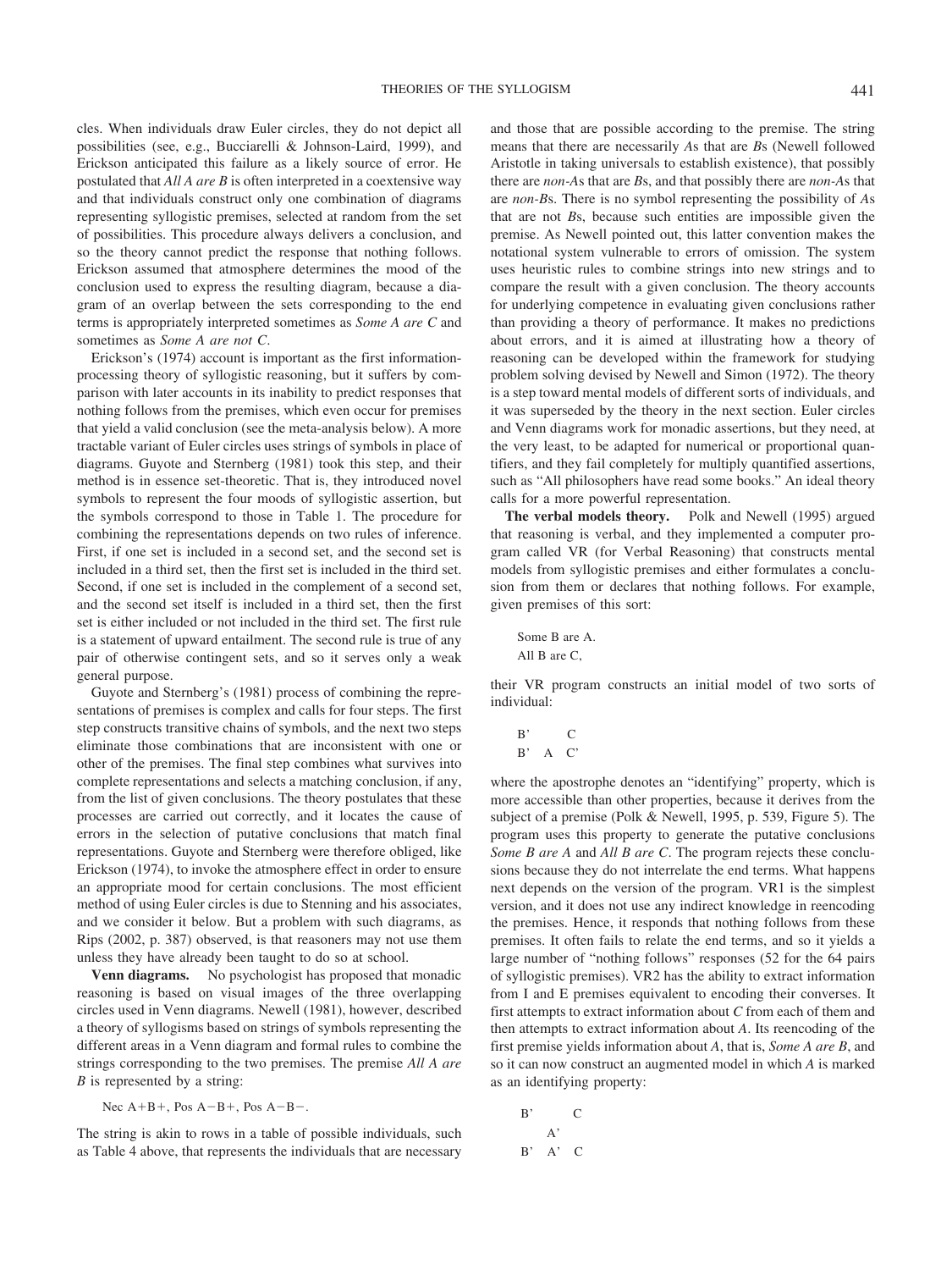The program constructs various conclusions that fail to interrelate the end terms, and a legal conclusion, *Some A are C*, from the third individual in the preceding model. In general, VR2 yields many conclusions, and so it yields a smaller number of "nothing follows" responses than VR1 does (39 for the 64 pairs of syllogistic premises). VR3 extracts even more indirect information, including the equivalents of invalid conversions of *All X are Y* and *Some X are not Y* premises, and so it produces still fewer responses that nothing follows (eight for the 64 pairs of syllogistic premises).

Polk and Newell (1995) argued that the linguistic processes of encoding and reencoding are crucial to deduction, whereas other processes such as searching for alternative models are not. They wrote: "The point is that syllogism data can be accurately explained without positing a falsification strategy, in keeping with the hypothesis that such a reasoning-specific strategy is less important than verbal processes in explaining deduction" (p. 553). Hence, their theory is a fundamental departure from the use of falsification to test validity (cf. the mental model theory below). But evidence shows that individuals can and do use counterexamples (see our earlier account).

**The source-founding theory.** Stenning and Yule (1997) proposed an account of syllogisms that is neutral about the nature of mental representations and that aims to justify both formal rule accounts and model-based accounts, such as Euler circles. It provides a theory of competence and performance, and its central assumption is that reasoners represent those individuals that are necessary according to the premises. For example, consider again the premises

Some A are B. All B are C.

The first premise necessitates the existence of at least one entity that is both *A* and *B* (see Table 4). The second premise necessitates that this entity is also *C*. And so it follows from the premises that *Some A are C*. The source premise of the critical individual that must exist, *Some A are B*, provides the linguistic foundation for the conclusion.

Stenning and Yule (1997) argued that their abstract algorithm can be implemented, with a few modifications, in both diagrammatic and logical systems; that is, the operations that their account calls for can be applied to the manipulation of Euler diagrams and to simplified propositional representations of quantified assertions. As we saw earlier, syllogistic assertions are normally represented in predicate calculus with quantifiers. In contrast, Stenning and Yule converted them into simpler representations akin to those in Newell's (1981) system for representing Venn diagrams (see above), by using negation  $(\neg)$  and the sentential connectives of conjunction ( $\&$ ) and implication ( $\rightarrow$ ). The four moods of assertion are accordingly represented as follows:

| All A are $B$ :   | $A \rightarrow B$  |
|-------------------|--------------------|
| Some A are B:     | A $&B$             |
| No A are B:       | $A \rightarrow -B$ |
| Some A are not B: | A $& \neg B$       |

The source premise in the example above yields the individual *A & B*, and the implication into which the second premise is translated yields the individual *A&B&C*, under the rule for modus ponens. The source premise can then be used as a foundation for the linguistic form of the conclusion *Some A are C*. According to Stenning (personal communication, April 20, 2011), he and Yule

"provided a novel task which allows figural effects to be studied in isolation from complexities introduced by syllogistic quantifiers in the conclusions. This task provides by far the most detailed data on figural effects available."

Stenning and Cox (2006) amplified the theory of performance by adding heuristics and implicatures to the source-founding account. They also contrasted classical logic, which they regarded as adversarial, with defeasible logic, which they regarded as cooperative. They argued: "We share much with Oaksford and Chater (2001) and with Bonnefon (2004). We agree that the classical logical competence model is an insufficient basis for modelling most subjects in these tasks [of syllogistic reasoning], and that their reasoning is often defeasible" (p. 1455). According to the source-founding theory, a substantial proportion of participants in experiments on syllogistic reasoning at least initially interpret the task as cooperative rather than in terms of the adversarial classical logic intended by the experimenter. As an example, consider the premises *Some A are B, Some B are C,* and their figural variations. They have no classically valid conclusion, and yet individuals often draw the conclusion *Some A are C*. So, their performance is "a matter of having a different goal—trying to cooperatively find the model that the author of the problem intends" (K. Stenning, personal communication, April 20, 2011).

The crux of the source-founding theory is the heuristics that individuals use to identify the source premise, and Stenning argued that there are many similarities here with Chater and Oaksford's (1996) PHM, including its attachment heuristic (see above). The performance model accordingly predicts that reasoners differ in their strategies. These individual differences and errors in performance occur as a result of factors that affect the choice of source premise and issues surrounding the selection of quantifiers for the conclusion (K. Stenning, personal communication, December 15, 2010). The most important heuristic treats any unique existential premise (I or O) as the source premise. If the quantifier contains an end term, it becomes the end term of the conclusion. Another heuristic prefers affirmative to negative premises as the source premise. A corollary is that premises based on *no* are the least preferred as sources. But according to Stenning and Cox (2006), "The source-founding model is a 'shell' process model, which abstracts over different logics and representations and in which different strategies can be expressed by changing the heuristics for source premise identification" (pp. 1641–1642). They then adopted a descriptive approach to finding "synoptic" patterns by examining performance in a task that required participants to evaluate immediate inferences from a single syllogistic premise. The participants had to decide, given the truth of the premise, whether the conclusion, which was also a syllogistic assertion, was definitely true, definitely false, or possibly true and possibly false. Some participants were rash in that they tended to respond that a conclusion was definitely true or definitely false, when in fact it was only possibly true given the premise. Other participants were hesitant in that they tended to respond that a conclusion was possibly true when it was definitely true, or possibly false when it was definitely false. Rashness and hesitancy also depended in part on the form of the conclusions. Some participants were rash when the order of subject and predicate differed from premise to conclusion. For example,

All of the A are B. All of the B are A.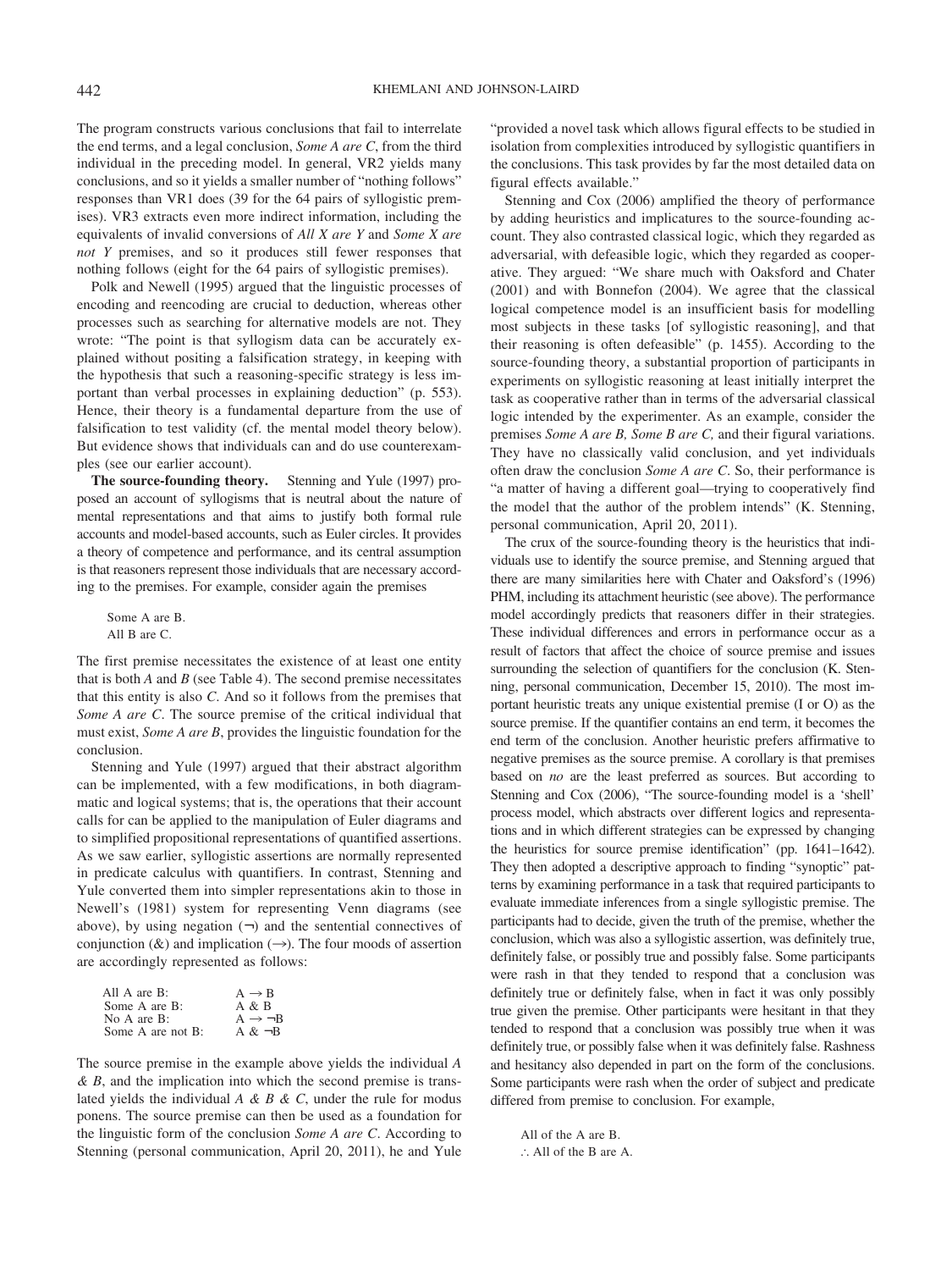Others were rash only when the order of subject and predicate was the same from premise to conclusion. For example,

Some of the A are B. : Some of the A are not B.

Stenning and Cox categorized their participants into four main sorts: those who were logical (i.e., they were neither rash nor hesitant on any inference); those—the most frequent category who were rash; those who were rash for inferences with the same order of subject and predicate in premise and conclusion, but otherwise logical; and those who were hesitant when the order of the subject and predicate differed from premise to conclusion, but otherwise rash. The participants then drew their own conclusions given a template of the eight possible sorts of conclusion from syllogistic premises. Their performance could be predicted, in part, by considering these individual differences.

The performance theory is complicated, and no computer implementation of it exists in the public domain. It promises a detailed account of differences in reasoning from one individual to another, which Stenning and his colleagues argued depend on different logics (see, e.g., Stenning & Van Lambalgen, 2008). It is not easy to see how naive individuals acquire either the underlying competence or the performance heuristics. Nor is it easy to determine empirically whether individuals have a family of logics for syllogisms or no coherent logic at all. What is clearly correct is to take seriously how individuals interpret assertions, including the monadic assertions in syllogisms, but not to treat all possible interpretations as equally justified (Stenning & Cox, 2006, p. 1477). What is missing is an account of which conclusions reflect errors in reasoning rather than an alternative logic, why some syllogisms are very easy and others very difficult, and the predictions of the theory for each of the 64 syllogisms, which have never been published. The general approach, however, is at odds with theories that seek to explain group data (Stenning & Cox, 2006, p. 1455). Our meta-analysis accordingly takes into account predictions about the different conclusions that different individuals should draw to each syllogism. The key question is whether the source-founding theory, by postulating adversarial and defeasible interpretations, gives a better account of the experimental results than other theories. In principle, the union of these predictions can be compared with the data in our meta-analysis.

**The mental model theory.** The mental model theory was formulated first for syllogisms (Johnson-Laird, 1975). Its account of competence posits that individuals grasp that an inference is no good if there is a counterexample to it, and that in making deductions they aim to maintain semantic information, to be parsimonious, and to reach a new conclusion (e.g., a relation that is not explicitly stated in the premises; Johnson-Laird & Byrne, 1991). The model theory postulates that individuals can represent a set *iconically* (in the sense of Peirce, 1958, Vol. 4): They build a mental model of its members, which is based on meaning and knowledge For example, *All of the artists are beekeepers* has a mental model, such as

artist beekeeper beekeeper artist beekeeper ...

Each row in this diagram denotes a representation of the properties of an individual, and the ellipsis denotes an implicit representation of the possibility of other sorts of individual who are not artists. This mental model can be fleshed out into various *fully explicit* models, such as

| artist | beekeeper |
|--------|-----------|
| artist | beekeeper |
| artist | beekeeper |
|        | beekeeper |
|        | beekeeper |
|        |           |

The artists are here a proper subset of the beekeepers; in another fully explicit model the two sets are coextensive. The initial mental model captures what is common to these two cases (Barwise, 1993).

How does the mental model above capture the fact that the set of artists is represented exhaustively, whereas the set of beekeepers is not? How does it avoid confusion with a mental model of three artists who are beekeepers? How is negation represented in models? One option is to use special symbols in models to represent these matters (see, e.g., Bucciarelli & Johnson-Laird, 1999; Khemlani, Orenes, & Johnson-Laird, in press). They are used in the computer program simulating the model theory (its source code in Lisp is available at http://mentalmodels.princeton.edu/programs/ Syllog-Public.lisp). But another option is to maintain a separate *intensional* representation of the meaning of an assertion, which can be used to check that modifications to models are consistent with the assertion (Johnson-Laird, 2006, p. 129; Khemlani, Lotstein, & Johnson-Laird, 2012).

The model theory adopts a simple principle of parsimony: It maximizes the number of properties of each individual to try to keep the number of distinct sorts of individual to a minimum. The same number of tokens of the middle term occurs in the models of the two premises, and so it is easy to conjoin the two models to make a single initial model of both premises. Some syllogistic premises have only a single mental model: for example,

```
All A are B.
No B are C.
```
These premises yield the mental model (in the output of the computer program)

| [A] | [B] | $\neg$ C          |
|-----|-----|-------------------|
| [A] | [B] | $\neg$ C          |
|     |     | $\lceil C \rceil$ |
|     |     | [C]               |
|     |     |                   |

The square brackets are symbols indicating that a set is exhaustively represented (i.e., distributed), and "¬" is a symbol for negation. This model yields the conclusion *No A are C* or its converse. No model of the premises refutes these conclusions, and so they are both valid. The figural effect makes the preceding conclusion much more likely to be drawn than its converse.

In contrast, some premises have more than one mental model, and so a conclusion based on an initial model can be refuted by an alternative model. For example, the premises

All A are B. Some B are C,

yield the mental model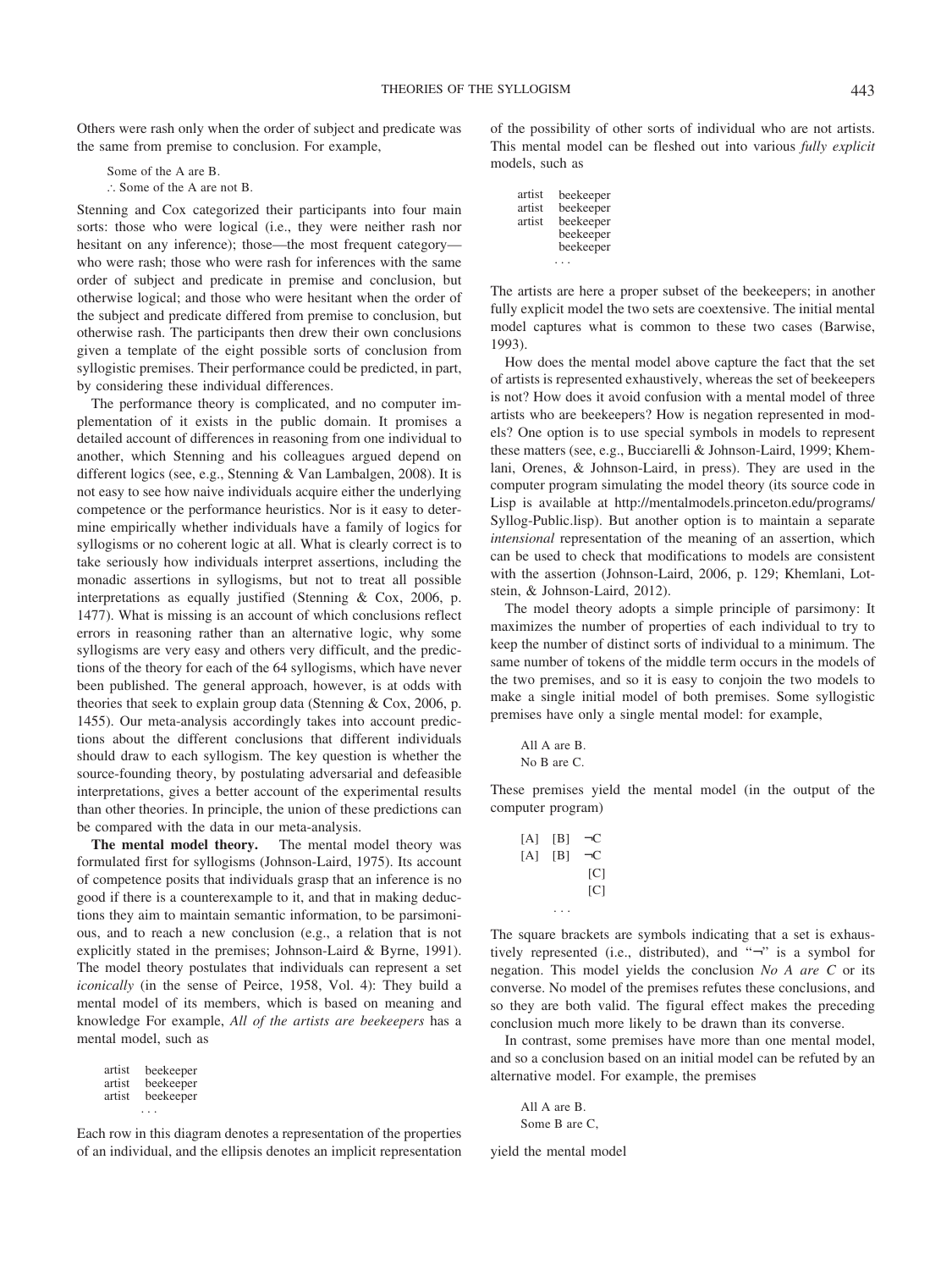[A] B C  $[A]$  B  $\mathcal{C}$ ...

This model yields the conclusion *Some A are C*. But the premises allow that the first individual in the model can be "broken" into two individuals:

[A] B  $B \cap C$  $[A]$  B C ...

Both premises hold in this model, but it is a counterexample to the conclusion, and no definite relation between the end terms holds in the two models above. Hence, the correct response to these premises is that nothing follows; that is, no simple definite conclusion holds between the end terms. Still other premises yield three models. In general, the model theory correctly predicts that onemodel valid syllogisms are easier than two-model ones, which in turn are easier than three-model ones.

As Johnson-Laird (1983, p. 121) wrote: "The theory of mental models at least provides a framework suitable for describing individual differences, and even suggests some explanations for them." Such differences could arise in forming an integrated model of the premises, in searching for alternative models to ensure that a conclusion has no counterexamples, and in the ability to formulate verbal conclusions. Johnson-Laird reported a study with Bruno Bara showing that almost all the participants could cope with one-model syllogisms. The main difficulty in forming an integrated model is to hold a model in working memory while integrating the information from another premise. (A separate unpublished study with Jane Oakhill reported a reliable correlation,  $\rho = .7$ , between a measure of the processing capacity of working memory and accuracy in syllogistic reasoning.) In the study with Bara, two participants did not do well even with one-model syllogisms. Three participants appeared not to search for alternative models, as shown by their hardly ever responding that nothing followed from premises—instead they drew invalid conclusions consistent with just a single model of the premises. Other participants did search for alternatives but could not formulate conclusions common to them and their initial models. Hence, they almost invariably responded that nothing followed in the case of multiple-model problems. Another individual difference occurs in susceptibility to the figural effect. And there are also, as we discussed earlier, differences in individuals' strategies for syllogistic reasoning (Bucciarelli & Johnson-Laird, 1999). The focus of the model theory, however, has not been to give a detailed account of individual differences, but rather to explain how, in principle, individuals are able to reason with quantifiers, and the various sorts of responses that they are likely to make to syllogistic premises.

Iconic representations of sets have striking emergent properties. They yield upward entailing, downward entailing, and nonmonotone inferences. For example, Johnson-Laird and Steedman (1978, p. 92) showed how the following inference emerges from models that represent the relative sizes of the sets of fascists and authoritarians:

| Most neofascists are authoritarian.         |      |
|---------------------------------------------|------|
| Most authoritarians are dogmatic.           |      |
| $\therefore$ Many neofascists are dogmatic. | (44) |

In contrast, the following inference is not valid because the number of geniuses is tiny in proportion to the number of insane individuals:

| Most geniuses are insane.                  |      |
|--------------------------------------------|------|
| Most insane individuals are in asylums.    |      |
| $\therefore$ Most geniuses are in asylums. | (45) |

Likewise, the following sort of nonmonotone inference is straightforward with models to represent sets:

Exactly three of the dogs are poodles. All the dogs are feral.  $\therefore$  Exactly three of the poodles are feral. (46)

In short, mental models can represent any sort of relations between sets, and they yield as emergent consequences both monotone (upward and downward entailments) and nonmonotone inferences.

When individuals are asked to evaluate a given conclusion, they can search for counterexamples (i.e., alternative models of the premises that are inconsistent with the conclusion; Bucciarelli & Johnson-Laird, 1999; Kroger et al., 2008; Neth & Johnson-Laird, 1999). Models can accordingly explain the effects of beliefs on syllogistic reasoning (Cherubini, Garnham, Oakhill, & Morley, 1998; Newstead, Pollard, Evans, & Allen, 1992). When the content of the premises elicits an initial mental model that yields a preposterous conclusion, individuals search harder for a counterexample and are more likely to find it (Oakhill & Garnham, 1993; Oakhill & Johnson-Laird, 1985). But beliefs do affect one-model syllogisms too (Oakhill, Johnson-Laird, & Garnham, 1989; Gilinsky & Judd, 1994). One reason for this effect is that individuals examine the plausibility of their conclusions and are likely to be more cautious in accepting incredible conclusions than in accepting credible ones (Ball, Philips, Wade, & Quayle, 2006; Oakhill et al., 1989; Thompson, Striemer, Reikoff, Gunter, & Campbell, 2003). Their caution is a kind of response bias, but as Garnham and Oakhill (2005) showed, it is not of a kind that Klauer, Musch, and Naumer (2000) included in their multinomial model of individual differences.

The model theory postulates a principle of *truth*: Mental models represent what is true at the expense of what is false. This principle reduces the load that models place on working memory, but it has an unexpected consequence. Consider a monadic assertion, such as

#### Either all the coins are copper or some of the coins are copper. (53)

Granted that the disjunction is exclusive (both clauses cannot be true), it has two mental models: one representing that all the coins are copper and one representing that some but not all of the coins are copper. In contrast, its fully explicit models represent both what is true and what is false. An exclusive disjunction means that if the first clause is true (all the coins are copper), then the second clause is false (i.e., none of the coins is copper). This inconsistency establishes that the first clause cannot be true. Hence, the only fully explicit model is one in which the second clause is true and the first clause is false: some, but not all, of the coins are copper. The principle of truth leads participants into systematic fallacies in reasoning (e.g., Johnson-Laird, 2006, 2010; Johnson-Laird & Savary, 1999; Khemlani & Johnson-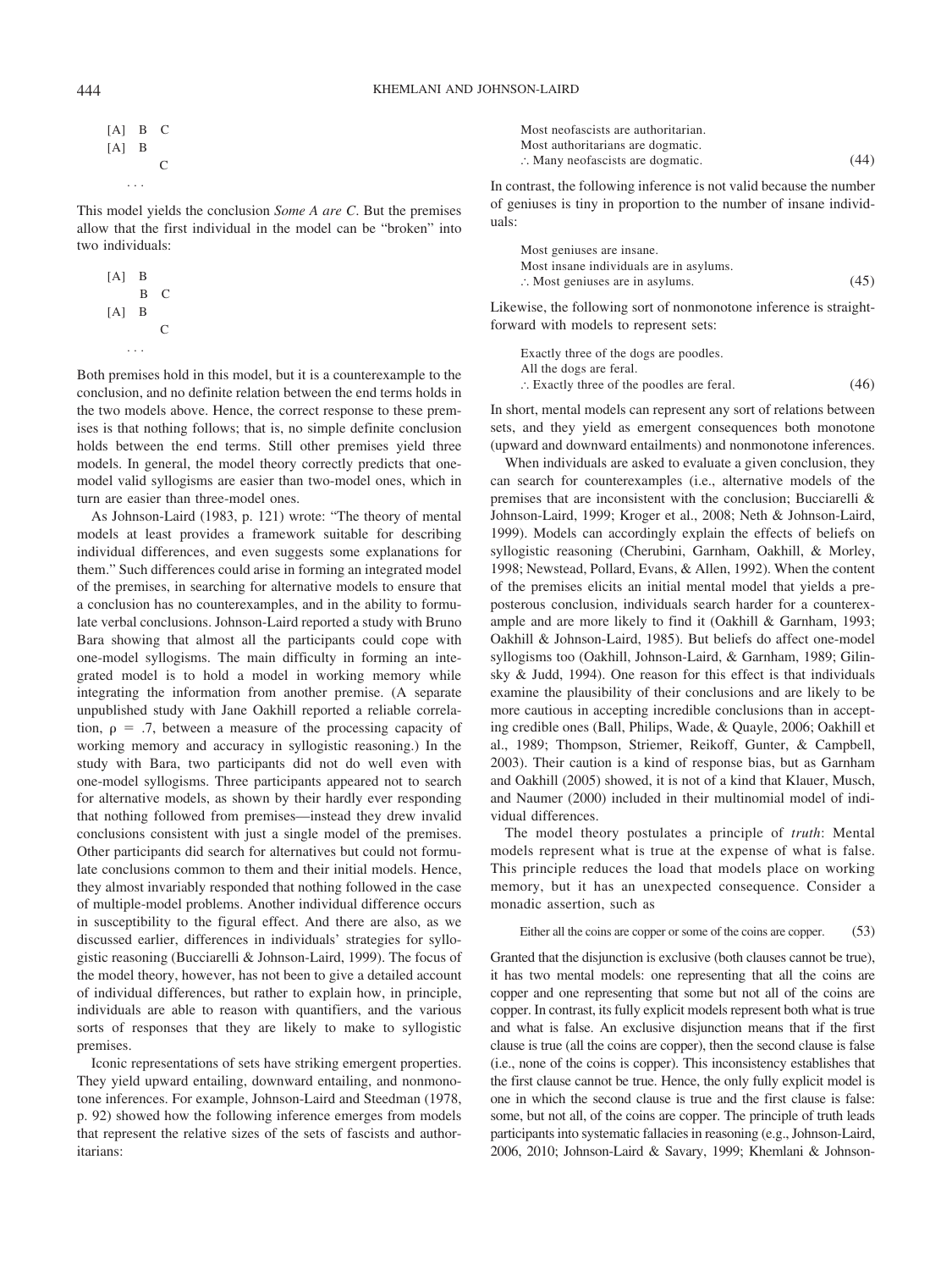Laird, 2009). Fallacies akin to the one above also occur in reasoning from quantified premises (Yang & Johnson-Laird, 2000a, 2000b).

An important part of monadic reasoning is the assessment of the consistency of a set of assertions, such as

| Some of the artists are bakers.   |      |
|-----------------------------------|------|
| Some of the bakers are chemists.  |      |
| None of the artists are chemists. | (54) |

Participants are asked, "Could all of these assertions be true at the same time?" The correct answer is, "Yes." The model theory has a straightforward explanation of how individuals carry out the task: They try to construct a single model that satisfies all the assertions. One cause of difficulty is the principle of truth (Kunze, Khemlani, Lotstein, & Johnson-Laird, 2010). None of the other sorts of theory of monadic inference seems to explain how individuals are able to carry out the task of evaluating the consistency of sets of assertions. The best candidates among them appear to be theories based on first-order logic: Individuals choose an assertion in the set and then try to prove its negation from the remaining assertions. If, and only if, they succeed, then the original set is consistent. In our view, this procedure is too sophisticated for logically naive individuals, and in any case fails to make the correct predictions about the difficulty of the task (Johnson-Laird, Legrenzi, Girotto, & Legrenzi, 2000).

The weaknesses of the model theory fall into two categories: disputable and indisputable. Critics have claimed that the theory does not explain individual differences (e.g., Ford, 1995, p. 3; Stenning & Cox, 2006); that it cannot distinguish between representations of complete sets, proportions, and specific numbers of individuals (e.g., Geurts, 2003); and that models cannot represent large numbers of tokens (e.g., Newstead, 2003). Yet the discussion above shows how the model theory handles individual differences, and the other criticisms overlook that the theory has always allowed that models can be tagged with numerical and other sorts of information (Johnson-Laird, 1983, pp. 442–444) or accompanied by intensional representations. To forestall another potential criticism, the theory also allows that sets themselves can be directly represented by single mental tokens, with a constraint designed to prevent paradoxes (Johnson-Laird, 1983, p. 427 et seq.).

An indisputable weakness of the theory is that it originally postulated that individuals search for counterexamples as a matter of course. They do not, though they do have the ability to search for them (Bucciarelli & Johnson-Laird, 1999; Newstead, Handley, & Buck, 1999). And like other theories, it does not predict that syllogistic reasoning is sensitive to the phonological similarity of terms in the premises, at least when they are nonsense syllables (Ball & Quayle, 2009). Perhaps the only way to retain nonsense syllables in working memory is to rehearse their sound, with the well-established chance of confusions between similar-sounding syllables (Baddeley, Eysenck, & Anderson, 2009). But another possibility is that working memory for syllogistic reasoning is multimodal and does not depend solely on models of the world (see also Gilhooly, 2004; Gilhooly, Logie, & Wynn, 1999). Finally, a major gap in the theory is that it provides no account of how individuals develop strategies to cope with a series of monadic inferences. Although the theory provides a powerful account of monadic reasoning, this and another shortcoming to be described in the Discussion suffice to rule it out as the correct theory of the domain.

# **A Meta-Analysis of Theories of Syllogistic Reasoning**

The aim of our meta-analysis was to evaluate seven current theories of syllogistic reasoning. In what follows, we describe the theories' predictions that we examined in the meta-analysis, our search in the literature for pertinent experimental results, an analysis of the reliability of these individual sets of data, and the outcome of the meta-analysis of the seven theories.

#### **Theoretical Predictions**

To conduct a meta-analysis, we needed a uniform way to compare each theory to the relevant data. Theories differ about what counts as correct; for example, Chater & Oaksford's (1999) probabilistic theory treats a wider variety of responses as correct than traditional logic, and so predictions about correctness were inappropriate. Similarly, some theories make predictions about the relative difficulty of different syllogisms, but others do not. The most general question that we could examine was, what conclusions does a theory predict that individuals should draw spontaneously to each of the 64 sorts of syllogism? For example, for premises of this sort:

All the A are B. All the B are C,

one theory predicts these two responses:

All the A are C. All the C are A,

whereas another theory predicts these responses:

All the A are C. All the C are A. Some of the A are C. Some of the C are A.

The virtue of this dependent measure is that it is less susceptible to guessing than a task in which participants evaluate given conclusions, or select options from a multiple choice. Moreover, the dependent measure was used most often in the experiments in the literature that investigated all 64 pairs of syllogistic premises.

An accurate theory should predict the responses that occur reliably to each pair of premises, but a theory that predicts all nine possible responses (the eight possible conclusions and "nothing follows") to each syllogism would do perfectly on this measure. Hence, an accurate theory should also not predict responses that do not occur. Our measure for each syllogism was therefore the sum of the proportion of predicted responses that occurred (the hits) and the proportion of nonpredicted responses that did not occur (the correct rejections). As long as investigators can enumerate the possible responses, this measure can be applied to any sorts of inference. It also obviates the criticism that an analysis fails to take into account individual differences. Suppose, for example, that a theory postulates that some individuals aim solely for logical validity, whereas others draw conclusions that are merely possible. The theory as a whole predicts the union of these two sorts of predictions, and our meta-analysis can compare this union of responses to the data.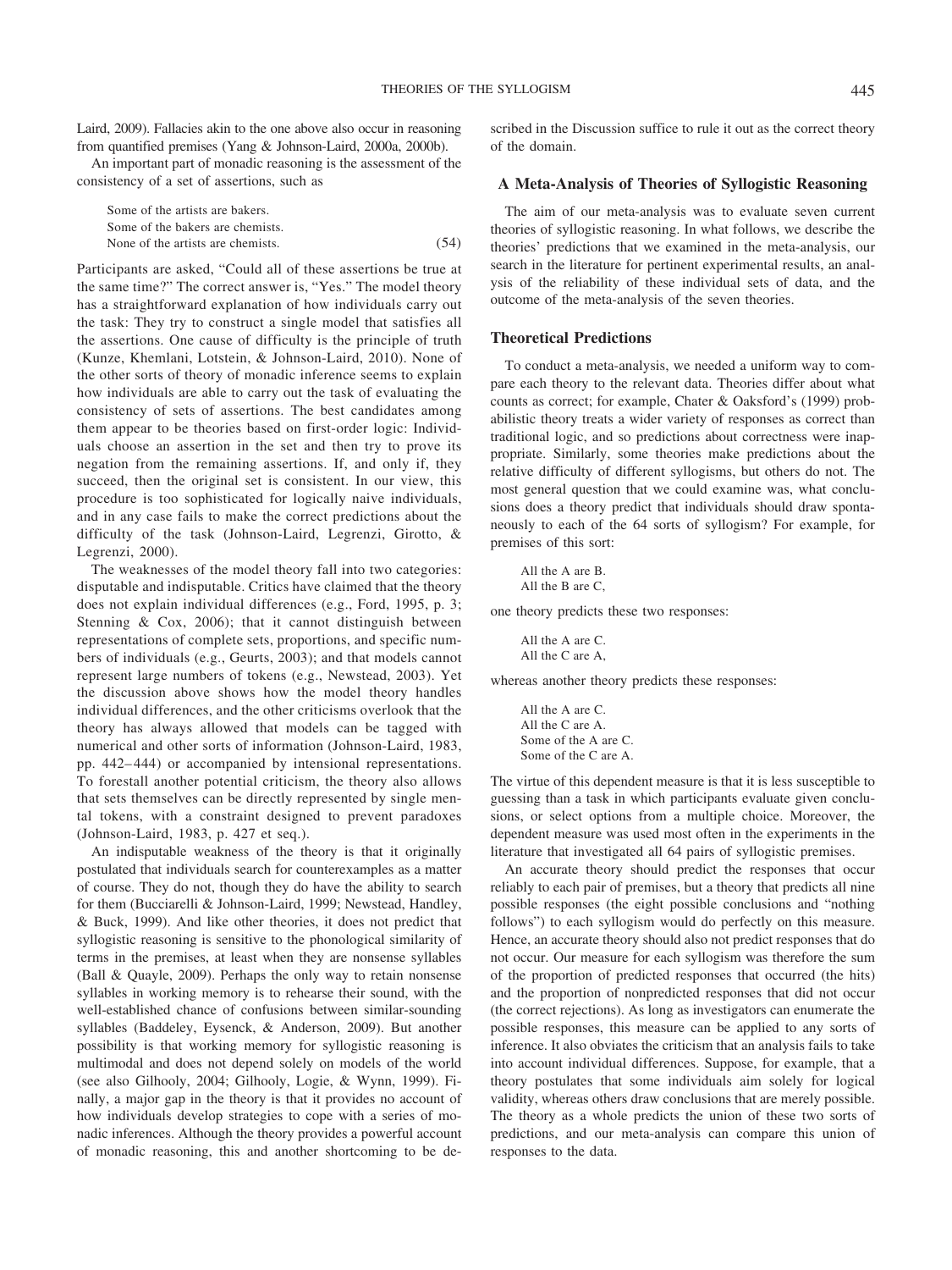## **The Literature Search and Effect Size**

To assess the predictions of the various theories, we needed to find experiments in which the participants drew their own conclusions to all 64 sorts of syllogism. We knew of several such studies, and we also searched the literature using PsycINFO, Google Scholar, and Medline for entries through 2011 using the following terms: syllogis<sup>\*</sup>, (quant<sup>\*</sup> and (reasoning or inference)), (monad<sup>\*</sup> and (*reasoning* or *inference*)), (*all* and *some* and (*none* or *no* or *not*)), (*figur*<sup>\*</sup> and *effect*). We likewise searched for dissertations, book chapters, and unpublished articles by consulting both reference sections and experts in the field. We excluded studies that did not examine all 64 pairs of premises or that examined only syllogisms with conclusions constrained to the Scholastic order *C–A* (e.g., Dickstein, 1978; and Rips, 1994, p. 233).

Any study of the conclusions that participants draw to syllogisms is likely to include some responses that are nothing more than "noise," that is, unsystematic errors that are attributable to temporary aberrations of one sort or another. Hence, we recoded the data in each experiment to isolate two sorts of response: those responses that occurred reliably more often than chance, which a theory should predict will occur, and those responses that did not occur reliably more often than chance, which a theory should predict will not occur. Conservatively, reasoners can make nine possible responses to syllogistic premises: conclusions in one of four moods and in one of two figures, and the response that nothing follows from the premises. The results in our analysis came from six experiments (see below), and so in each study we counted a response as reliable if it occurred significantly often, that is, in at least 16% of trials, assuming a prior chance probability of 1/9.

Table 5 summarizes the provenance of the six experiments that we included in our analysis, and Table 6 summarizes the aggregate results of these six studies. It presents each of the 27 valid syllogisms and each of the 37 invalid syllogisms with their respective percentages of the nine possible conclusions that occurred overall in the six studies.

# **The Reliability of the Data**

Given a small number of studies carried out in Italy and in the United States, it was quite possible that their results would be too heterogeneous to provide an informative test of the theories. We therefore assessed their overall homogeneity in three independent ways. First, we examined their respective rank orders of difficulty in terms of logically correct responses (also shown in Table 6) using Kendall's coefficient of concordance (*W*), which ranges from 0 (*no consensus whatsoever*) to 1 (*perfect consensus*). The rank order of the difficulty of the 27 valid syllogisms over the six studies was high (Kendall's  $W = .86$ ,  $p < .001$ ), and the rank order was also high for the 37 problems with no valid conclusions interrelating the end terms ( $W = .64$ ,  $p < .001$ ). Second, we assessed the diversity of conclusions to each of the 64 syllogisms. Some syllogisms tended to elicit only one or two conclusions over the six studies, whereas others tended to elicit a greater variety of conclusions. We measured this diversity for each syllogism in each of the six studies using Shannon's information-theoretic measure of entropy (Shannon & Weaver, 1949). For each syllogism in each study, we computed the probability (*p*) with which each sort of conclusion was drawn and then aggregated the probabilities for a syllogism using Shannon's equation:  $-\sum_i p_i \log_2 p_i$ . We measured the correlation in the rank orders of these entropy scores over the six studies using Kendall's *W*. There was again a reliable concordance over the six studies (Kendall's  $W = .45$ ,  $p < .001$ ). Table 6 also shows the overall entropy of each of the 64 syllogisms. It correlated inversely with accuracy: The harder a problem, the greater the diversity of responses ( $r = -0.52$ ). Finally, we conducted separate analyses that compared each theory's predictions against the data and found no violations of homogeneity in the overall results (with one exception, which we describe below).

We conclude that syllogisms show robust and consistent differences in difficulty over studies carried out in the United States and Italy. For instance, the easiest valid syllogism was *All the B are A*, *Some of the C are B*, which elicited 90% valid conclusions, and the hardest valid syllogism was *All the B are A*, *None of the C is B*, which elicited only 1% of valid conclusions (*Some of the A are not C*), with most participants inferring invalidly *None of the C is A* or its converse. Likewise, the easiest invalid syllogism was *None of the A is B*, *None of the C is B*, and it elicited 76% of correct responses that nothing follows interrelating the end terms, and the hardest invalid syllogism was *Some of the B are A*, *All the C are B*, which elicited only 12% of correct responses (nothing follows), with most participants inferring that *Some C are A*. In general, easy syllogisms elicit only one or two predominant responses (with an entropy measure of just over 1 bit), whereas difficult syllogisms elicit a greater variety of responses (with an entropy measure of over 2 bits). A syllogism is difficult when reasoners are uncertain about which conclusion, if any, to draw as opposed to certain about the wrong conclusion.

What both these measures establish is that the overall patterns of response in the six studies are robust. They occur despite the considerable differences from one person to another both in accuracy and in reasoning strategies. Overall, a by-materials analysis of the six studies shows that they elicit logically correct responses more often than chance in both valid syllogisms (Wilcoxon test,  $z = 3.94$ ,  $p < .001$ ) and invalid syllogisms (Wilcoxon test,  $z =$ 5.30,  $p < .001$ ). It was therefore appropriate to assess how well the various theories predicted the responses to each of the 64 syllogisms in each study separately.

## **The Meta-Analysis of Seven Theories**

For various reasons, we examined the predictions of only seven of the 12 theories. We did not include Euler circles, because they are more a system of representation than a specific psychological theory. We did not include Venn diagrams, because they offered no predictions about erroneous conclusions, and because their only proponent—the late Allen Newell—replaced them with an alternative theory (the verbal models of Polk & Newell, 1995). We did not include verbal substitution, because it does not make predictions about the sorts of erroneous responses people are likely to produce (M. Ford, personal communication, January 3, 2011). We did not include monotonicity theory, because the theory was not intended to be a full-blown account of syllogistic reasoning (B. Geurts, personal communication, December 22, 2010). We were not able to include the predictions of the source-founding theory: They have never been published for the 64 syllogisms, and we were unable to obtain them perhaps because its proponents are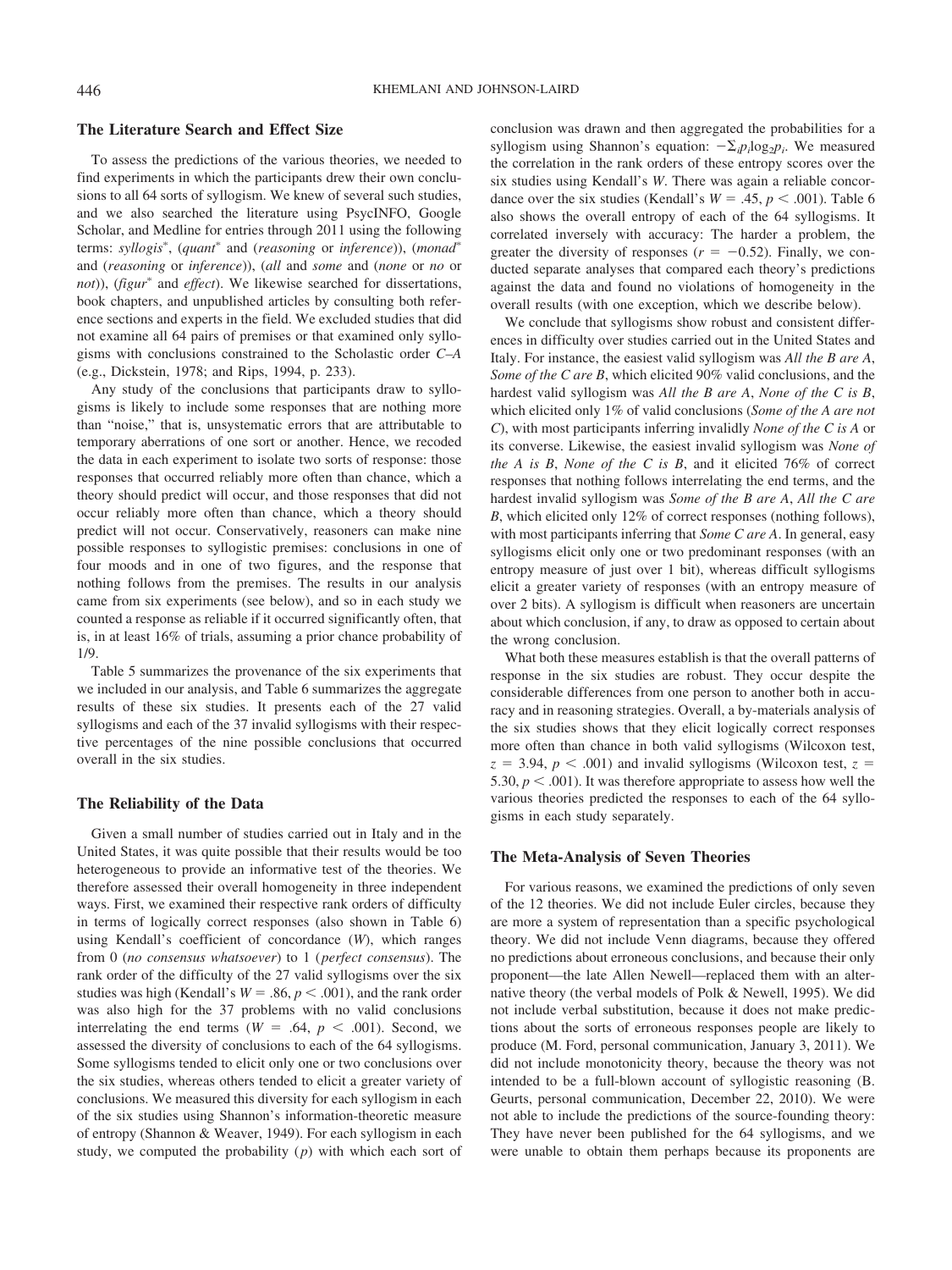#### Table 5

| Provenance of the Six Experiments Included in the Meta-Analysis, Their Sample Sizes, Populations From Which the Participants |  |  |  |  |  |
|------------------------------------------------------------------------------------------------------------------------------|--|--|--|--|--|
| Were Sampled, and Key Instructions                                                                                           |  |  |  |  |  |

| Provenance                                                    | Sample size | Population                                              | Key instructions                               |
|---------------------------------------------------------------|-------------|---------------------------------------------------------|------------------------------------------------|
| Johnson-Laird & Steedman (1978), Experiment 2,<br>first test  | 20          | Students at Teachers College,<br>Columbia University    | What could be deduced with absolute certainty. |
| Johnson-Laird & Steedman (1978), Experiment 2,<br>second test | 20          | Students at Teachers College,<br>Columbia University    | What could be deduced with absolute certainty. |
| Johnson-Laird & Bara (1984b), Experiment 3                    | 20          | Undergraduates at University of<br>Milan, Italy         | What followed necessarily from the premises.   |
| Bara et al. $(1995)$ , 14- to 15-year-old group               | 20          | High school in Florence, Italy                          | What followed necessarily from the premises.   |
| Bara et al. (1995), adult group                               | 20          | Undergraduates at University of<br>Florence, Italy      | What followed necessarily from the premises.   |
| Roberts et al. (2001)                                         | 56          | Undergraduates at University of<br>Florida, Gainesville | What followed necessarily from the premises.   |

critical of analyses of group results (K. Stenning, personal communication, April 20, 2011). The predictions of the remaining seven theories are summarized in Table 7, and we checked these predictions with the proponents of each of the theories. The verbal models theory's predictions were derived from the default versions of the authors' computational implementation. The theory does, in fact, generate other sets of predicted conclusions with different settings of the parameters of the implementation, but it is not possible to list them all (T. A. Polk, personal communication, December 29, 2010). They could improve the performance of the theory.

We compared the predictions of the theories to the data in each of the studies in Table 5, and we weighted the results of the comparison by the sample size of the study. The meta-analysis was conducted with the metafor package (Version 1.60; Viechtbauer, 2010) in the R statistical environment (Version 2.13.1; R Development Core Team, 2011). The results of the meta-analysis are presented in Table 8. It shows three point estimates for each theory: the proportion of hits, the proportion of correct rejections, and the overall proportion of correct predictions (the hits and correct rejections combined). Each analysis includes confidence intervals from a lower bound to an upper bound and results of a test showing that one can reject the null hypothesis that the theory made no correct predictions. We also tested whether each theory's performance was homogeneous, that is, whether it produced the same proportion of correct predictions no matter which experiment the data came from. Any deviation from homogeneity, as indicated by a high Higgins *I* <sup>2</sup> (Higgins & Thompson, 2002), which ranges from 0% to 100%, or by a significant Cochran's *Q* (Cochran, 1954), which is the traditional measure of heterogeneity, implies that the theory's predictions hold in some studies but not others. However, as Table 8 shows, all the outcomes of the meta-analysis of correct predictions were homogeneous, with the exception of marginal heterogeneity for the verbal models theory. Hence, researchers should exercise some caution in interpreting the predictions of the verbal models theory. Finally, we tested whether the results exhibit a publication bias, that is, whether the results of experiments with smaller sample sizes differ significantly from experiments that tested larger samples. Publication bias is a potential concern, because many of the studies under analysis came from the same laboratory. The reliability analysis presented earlier suggests that the results of the experiments are fairly consistent,

but we used a more stringent regression test of publication bias (Egger, Davey Smith, Schneider, & Minder, 1997) on each theory's proportion of correct predictions. A significant result of the regression test for a particular theory implies that successful predictions depend on sample size. However, as Table 8 shows, no theory exhibited any reliable publication bias for the correct predictions. This result corroborates our reliability analysis and suggests that the experimental data are reasonably consistent across sample sizes.

The separate analyses of the hits, the correct rejections, and the overall correct predictions revealed differences among the theories. For instance, the mental model theory outperforms all other theories in its ability to predict the responses that participants produce (95%,  $z = 47.09$ ,  $p < .001$ ). However, the theory's capacity to reject responses that participants do not produce was relatively weak (74%,  $z = 36.42$ ,  $p < .001$ ). Likewise, the analysis of the theory's hits revealed a significant publication bias (regression test,  $z = 2.03$ ,  $p < .05$ ). The combined results suggest that the theory predicts too many conclusions, and one clear case is that the program from which the predictions derive draws conclusions both consistent and contrary to figural bias. A contrasting theory is the illicit conversion. It predicted too few conclusions (44% of hits,  $z = 9.82, p < .001$ , but it correctly rejected participants' nonresponses better than any other theory (93\%,  $z = 9.82$ ,  $p < .001$ ). The theory that achieved the best balance between hits and correct rejections was the verbal models theory (63% hits,  $z = 9.55$ ,  $p <$ .001; 90% correct rejections,  $z = 80.50$ ,  $p < .001$ ), and it accordingly yielded the highest proportion of correct predictions (84%,  $z = 37.82, p < .001$ . However, its predictions were marginally heterogeneous ( $I^2 = 52\%$ ,  $Q = 10.69$ ,  $p = .06$ ), which indicates that its accuracy depended on the set of data with which it was compared.

In sum, all the theories perform much better than a baseline of zero correct predictions: They make more correct than incorrect predictions. We conducted two additional analyses that aggregated the predictions of the different families of theories. Across the seven theories in our analysis, four are based on heuristics, one is based on formal rules, and two are based on models. Since only one theory was based on formal rules, we omitted it from our aggregate analysis. In general, theories based on models performed better than heuristic theories (76% vs. 66%). However, the aggregated predictions performed worse than the highest performing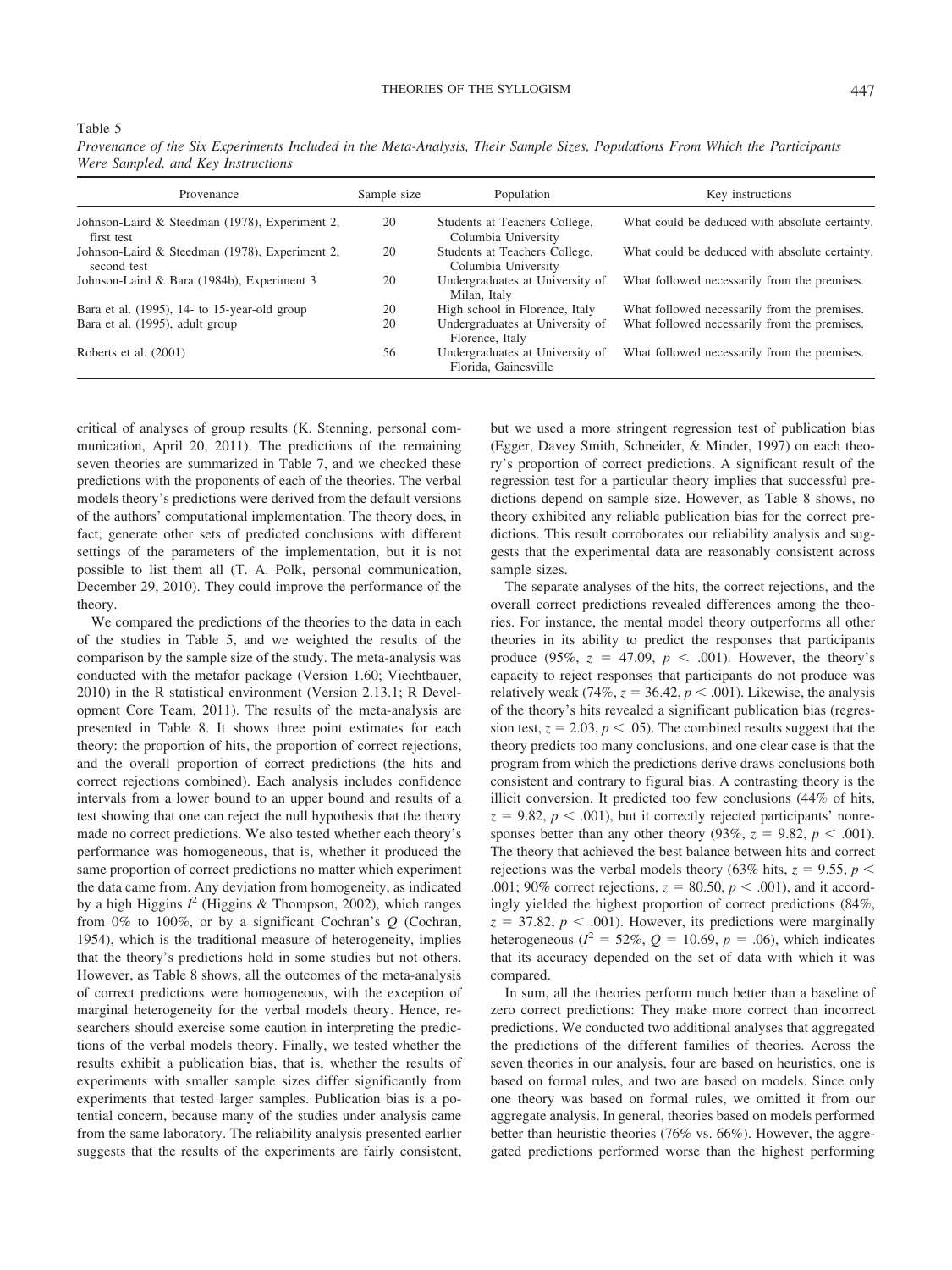Table 6

*Each Valid and Invalid Syllogism, Valid Conclusions, and Percentage of Correct Responses for the Syllogism Across the Six Studies in the Meta-Analysis, the Rank of a Syllogism's Difficulty, the Entropy of Participants' Responses, and the Percentages of the Nine Possible Conclusions*

|                        |                      |                                                        | Accuracy and<br>rank order |                |                    |                   |                              |                       | Percentage of conclusions <sup>a</sup> |              |                |                               |                 |                |
|------------------------|----------------------|--------------------------------------------------------|----------------------------|----------------|--------------------|-------------------|------------------------------|-----------------------|----------------------------------------|--------------|----------------|-------------------------------|-----------------|----------------|
| Syllogism              | Premises             | Valid conclusions                                      | % correct                  | Rank           | Entropy (in bits)  | Aac               | Eac                          | Iac                   | Oac                                    | Aca          | Eca            | Ica                           | Oca             | <b>NVC</b>     |
|                        |                      |                                                        |                            |                | Valid syllogisms   |                   |                              |                       |                                        |              |                |                               |                 |                |
| AA1                    | Aab, Abc             | Aac, Iac, Ica                                          | 88                         | $\overline{2}$ | 1.08               | 81                | $\overline{2}$               | 6                     |                                        | $\mathbf{1}$ |                | $\mathbf{1}$                  |                 | 1              |
| AA <sub>2</sub>        | Aba, Acb             | Aca, Iac, Ica                                          | 54                         | 16             | 1.83               | 35                | $\mathbf{1}$                 | $\mathfrak{Z}$        |                                        | 48           | $\mathbf{1}$   | $\overline{4}$                |                 | $\mathbf{1}$   |
| AA4                    | Aba, Abc             | Iac, Ica                                               | 16                         | 53             | 2.02               | 49                | $\mathbf{1}$                 | 12                    |                                        | 10           |                | $\overline{4}$                |                 | $22\,$         |
| AI2                    | Aba, Icb             | Iac, Ica                                               | 90                         | $\mathbf{1}$   | 1.33               | 2                 | $\mathbf{1}$                 | 20                    |                                        |              |                | 71                            |                 | $\overline{4}$ |
| AI4                    | Aba, Ibc             | Iac, Ica                                               | 83                         | 5              | 1.75               | $\mathbf{1}$      | $\mathbf{1}$                 | 54                    | $\mathfrak{2}$                         | $\mathbf{1}$ |                | 29                            |                 | 6              |
| AE1                    | Aab, Ebc             | Eac, Eca, Oac, Oca                                     | 87                         | $\overline{4}$ | 1.08               |                   | 78                           | 1                     | $\mathbf{1}$                           |              | 8              |                               |                 | $\mathbf{1}$   |
| AE <sub>2</sub>        | Aba, Ecb             | Oac                                                    | 1                          | 64             | 1.84               |                   | 26                           | $\mathbf{1}$          | 1                                      |              | 53             |                               | 3               | 13             |
| AE3                    | Aab, Ecb             | Eac, Eca, Oac, Oca                                     | 81                         | $\tau$         | 1.77               | $\mathbf{1}$<br>3 | 33                           | $\mathbf{1}$          |                                        |              | 47             |                               | 3               | 10             |
| AE4                    | Aba, Ebc<br>Aab, Ocb | Oac                                                    | 8<br>40                    | 61<br>34       | 2.09<br>2.44       | $\mathbf{1}$      | 51<br>3                      | 6                     | 8<br>13                                |              | 13             | 9                             | 40              | 19             |
| AO3<br>AO <sub>4</sub> | Aba, Obc             | Oca<br>Oac                                             | 54                         | 17             | 2.14               | $\mathbf{1}$      | 3                            | 9                     | 54                                     |              |                | $\overline{4}$                | $7\phantom{.0}$ | $20\,$<br>14   |
| IA1                    | Iab, Abc             | Iac, Ica                                               | 88                         | 3              | 1.05               | 6                 |                              | 82                    | 1                                      |              |                | 6                             |                 | 1              |
| IA4                    | Iba, Abc             | Iac, Ica                                               | 81                         | 6              | 1.83               | $\mathbf{1}$      | $\mathbf{1}$                 | 44                    |                                        | $\mathbf{1}$ | $\mathbf{1}$   | 37                            |                 | 5              |
| IE1                    | Iab, Ebc             | Oac                                                    | 44                         | 29             | 2.16               |                   | 24                           | $\,$ 8 $\,$           | 44                                     |              | 8              |                               |                 | 9              |
| IE <sub>2</sub>        | Iba, Ecb             | Oac                                                    | 13                         | 57             | 2.49               |                   | 16                           | 3                     | 13                                     |              | 29             | $\mathbf{1}$                  | 5               | 27             |
| IE3                    | Iab, Ecb             | Oac                                                    | 20                         | 50             | 2.36               |                   | 15                           | 5                     | 20                                     |              | 29             |                               | $\mathbf{1}$    | 26             |
| IE4                    | Iba, Ebc             | Oac                                                    | 28                         | 47             | 2.48               | $\mathbf{1}$      | 15                           | 6                     | 28                                     |              | 14             |                               | 3               | 29             |
| EA1                    | Eab, Abc             | Oca                                                    | 3                          | 63             | 1.52               | $\mathbf{1}$      | 71                           | $\mathbf{1}$          | 1                                      |              | 11             |                               | 3               | 10             |
| EA <sub>2</sub>        | Eba, Acb             | Eac, Eca, Oac, Oca                                     | 78                         | 9              | 1.89               |                   | 28                           | $\mathfrak{2}$        | $\mathbf{1}$                           | 1            | 51             |                               |                 | 8              |
| EA3                    | Eab, Acb             | Eac, Eca, Oac, Oca                                     | 80                         | $\,$ 8 $\,$    | 1.67               |                   | 63                           | $\mathbf{1}$          | 1                                      |              | 17             |                               | 3               | 10             |
| EA4                    | Eba, Abc             | Oca                                                    | 9                          | 60             | 2.19               | $\mathbf{1}$      | 45                           | 3                     | 1                                      |              | 21             |                               | 9               | 16             |
| EI1                    | Eab, Ibc             | Oca                                                    | $\,$ 8 $\,$                | 61             | 2.14               |                   | 53                           | 3                     | $\overline{4}$                         |              | 6              | $\mathfrak{2}$                | 8               | 19             |
| EI <sub>2</sub>        | Eba, Icb             | Oca                                                    | 37                         | 35             | 2.53               |                   | 16                           | $\overline{4}$        | 1                                      |              | 11             | 6                             | 37              | 17             |
| EI3                    | Eab, Icb             | Oca                                                    | 21                         | 49             | 2.46               |                   | 33                           | 5                     | 1                                      |              | 10             | 3                             | 21              | 21             |
| EI4                    | Eba, Ibc             | Oca                                                    | 15                         | 55             | 2.50               |                   | 28                           | $\overline{4}$        | 5                                      |              | 8              | $\mathfrak{2}$                | 15              | 32             |
| OA3                    | Oab, Acb             | Oac                                                    | 36<br>42                   | 39<br>33       | 2.29               |                   | $\mathbf{1}$<br>3            | 19<br>13              | 36<br>12                               |              |                | $\mathbf{1}$<br>8             | 10<br>42        | 22<br>13       |
| OA4                    | Oba, Abc             | Oca                                                    |                            |                | 2.42               |                   |                              |                       |                                        |              |                |                               |                 |                |
|                        |                      |                                                        |                            |                | Invalid syllogisms |                   |                              |                       |                                        |              |                |                               |                 |                |
| AA3                    | Aab, Acb             | <b>NVC</b>                                             | 31                         | 43             | 1.94               | 47                | $\mathbf{1}$                 | 6                     |                                        | 7            |                | $\mathbf{1}$                  |                 | 31             |
| AI1                    | Aab, Ibc             | <b>NVC</b>                                             | 16                         | 53             | 1.46               | $\mathfrak{2}$    | $\mathbf{1}$                 | 70                    | 1                                      |              |                | $\overline{4}$                |                 | 16             |
| AI3                    | Aab, Icb             | <b>NVC</b>                                             | 37                         | 38             | 1.85               | $\mathfrak{2}$    | $\mathbf{1}$                 | 13                    | $\,1$                                  |              |                | 43                            |                 | 37             |
| AO1                    | Aab, Obc             | <b>NVC</b>                                             | 14                         | 56             | 1.80               |                   | 3                            | 10                    | 62                                     |              |                | $\mathfrak{2}$                | 6               | 14             |
| AO <sub>2</sub>        | Aba, Ocb             | <b>NVC</b>                                             | 17                         | 52             | 2.43               | 1                 | 3                            | 6                     | 6                                      |              |                | 24                            | 37              | 17             |
| IA <sub>2</sub>        | Iba, Acb             | <b>NVC</b>                                             | 12                         | 59             | 1.89               | $\mathfrak{2}$    | $\mathbf{1}$                 | 27                    | $\mathfrak{2}$                         | $\mathbf{1}$ |                | 52                            |                 | 12             |
| IA3                    | Iab, Acb             | <b>NVC</b><br><b>NVC</b>                               | 28<br>33                   | 46             | 1.82<br>1.28       |                   | $\mathbf{1}$<br>$\mathbf{1}$ | 50<br>61              | 3                                      |              |                | 12<br>$\mathfrak{Z}$          |                 | 28<br>33       |
| П1<br>$\rm{II2}$       | Iab, Ibc<br>Iba, Icb | <b>NVC</b>                                             | 30                         | 41<br>45       | 1.85               |                   |                              | 25                    | 1                                      |              |                | 39                            | 1               | 30             |
| II <sub>3</sub>        | Iab, Icb             | <b>NVC</b>                                             | 51                         | 20             | 1.63               | $\mathbf{1}$      | $\mathbf{1}$                 | 37                    | $\overline{c}$                         |              |                | $\mathbf{1}$                  |                 | 51             |
| II4                    | Iba, Ibc             | <b>NVC</b>                                             | 61                         | 14             | 1.62               | $\mathbf{1}$      | $\overline{4}$               | 26                    | 3                                      |              |                | 3                             |                 | 61             |
| IO <sub>1</sub>        | Iab, Obc             | <b>NVC</b>                                             | 33                         | 41             | 1.64               |                   | $\mathbf{1}$                 | 10                    | 51                                     |              | $\mathbf{1}$   |                               |                 | 33             |
| IO <sub>2</sub>        | Iba, Ocb             | <b>NVC</b>                                             | 49                         | 22             | 2.22               |                   | $\mathbf{1}$                 | 6                     | 10                                     |              | $\mathbf{1}$   | 13                            | 15              | 49             |
| IO <sub>3</sub>        | Iab, Ocb             | <b>NVC</b>                                             | 53                         | 19             | 2.14               | $\mathbf{1}$      | $\mathbf{1}$                 | 12                    | 10                                     |              | $\mathbf{1}$   | 3                             | 13              | 53             |
| IO4                    | Iba, Obc             | NVC                                                    | 54                         | 17             | 1.72               |                   | 2                            | 8                     | 30                                     |              | 1              |                               | 1               | 54             |
| EE1                    | Eab, Ebc             | <b>NVC</b>                                             | 44                         | 29             | 1.48               |                   | 46                           | $\mathbf{1}$          |                                        |              | $\mathfrak{Z}$ |                               |                 | 44             |
| EE2                    | Eba, Ecb             | $\ensuremath{\text{NVC}}$                              | 44                         | 29             | 1.78               | 1                 | 28                           |                       |                                        |              | 22             |                               |                 | 44             |
| EE3                    | Eab, Ecb             | NVC                                                    | 76                         | 10             | 1.12               | $\mathbf{1}$      | 17                           | $\mathbf{1}$          |                                        |              | $\sqrt{2}$     |                               |                 | 76             |
| EE4                    | Eba, Ebc             | $\ensuremath{\text{NVC}}$                              | 66                         | 11             | 1.48               | $\mathbf{1}$      | 22                           | $\mathbf{1}$          | 3                                      |              | $\mathfrak{Z}$ |                               |                 | 66             |
| EO1                    | Eab, Obc             | NVC                                                    | 28                         | 47             | 2.64               | $\mathbf{1}$      | 19                           | 6                     | 24                                     |              | 10             | $\mathbf{1}$                  | 4               | $28\,$         |
| EO <sub>2</sub>        | Eba, Ocb             | $\ensuremath{\text{NVC}}$                              | 47                         | 27             | 2.27               |                   | 12                           | $\mathbf{1}$          | 3                                      |              | $\overline{4}$ | 13                            | 15              | 47             |
| EO3                    | Eab, Ocb             | <b>NVC</b>                                             | 49                         | $22\,$         | 2.24               |                   | 20                           | $\overline{2}$        | 6                                      |              | $\sqrt{2}$     | 8                             | 9               | 49             |
| EO <sub>4</sub>        | Eba, Obc             | $\ensuremath{\text{NVC}}$                              | 57                         | 15             | 1.95               |                   | 15                           | 3                     | 10                                     |              | 1              |                               | 5               | 57             |
| OA1                    | Oab, Abc             | NVC                                                    | 20                         | $50\,$         | 2.08               | $\mathbf{1}$      |                              | 19                    | 46                                     |              |                | $\mathbf{1}$                  | 4               | $20\,$         |
| OA <sub>2</sub>        | Oba, Acb             | $\ensuremath{\text{NVC}}$                              | 13                         | 58             | 2.06               |                   | $\mathfrak{2}$               | 10                    | 6                                      |              | 1              | $\ensuremath{\mathfrak{Z}}$   | 56              | 13             |
| OI1                    | Oab, Ibc             | <b>NVC</b>                                             | 36                         | 39             | 2.20               |                   | $\mathbf{1}$                 | 24<br>$7\phantom{.0}$ | $25\,$                                 |              | $\mathbf{1}$   | $\sqrt{2}$                    | 5               | 36             |
| OI <sub>2</sub><br>OI3 | Oba, Icb<br>Oab, Icb | $\ensuremath{\text{NVC}}$<br>$\ensuremath{\text{NVC}}$ | 31<br>49                   | 43<br>$22\,$   | 2.32<br>2.12       |                   | 1<br>$\mathbf{1}$            | 13                    | $10\,$<br>19                           | $\mathbf{1}$ | $\mathbf{1}$   | $\,$ 8 $\,$<br>$\overline{4}$ | $38\,$<br>8     | 31<br>49       |
|                        |                      |                                                        |                            |                |                    |                   |                              |                       |                                        |              |                |                               |                 |                |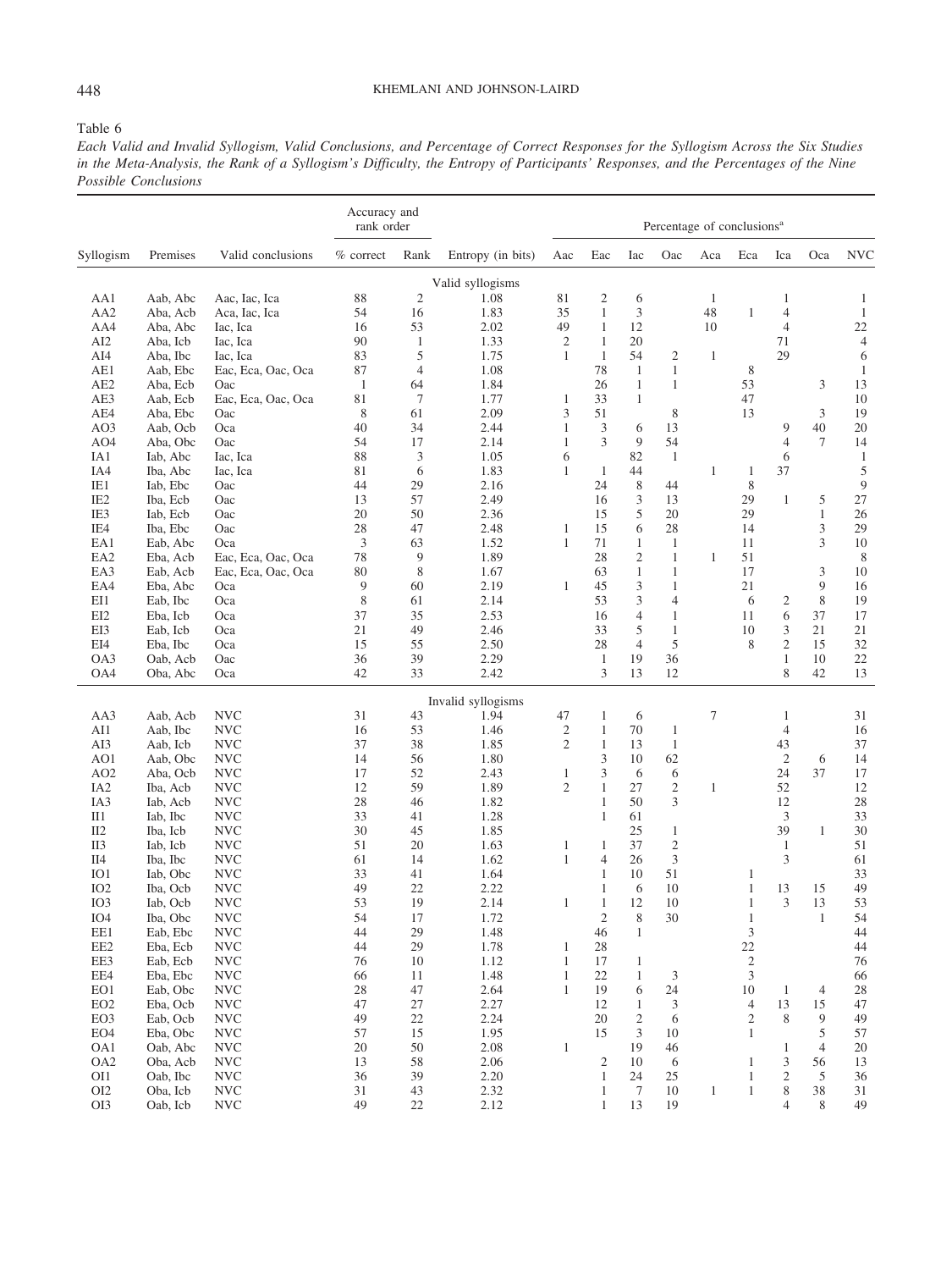#### Table 6 (*continued*)

|                 |          |                   | Accuracy and<br>rank order |      |                   | Percentage of conclusions <sup>a</sup> |                |            |     |     |     |                |     |            |
|-----------------|----------|-------------------|----------------------------|------|-------------------|----------------------------------------|----------------|------------|-----|-----|-----|----------------|-----|------------|
| Syllogism       | Premises | Valid conclusions | $%$ correct                | Rank | Entropy (in bits) | Aac                                    | Eac            | <b>Iac</b> | Oac | Aca | Eca | Ica            | Oca | <b>NVC</b> |
| OI <sub>4</sub> | Oba, Ibc | <b>NVC</b>        | 47                         | 27   | 2.24              |                                        | 3              | 6          | 11  |     |     | 13             | 16  | 47         |
| OE1             | Oab, Ebc | <b>NVC</b>        | 37                         | 35   | 2.44              |                                        | 10             | 17         | 22  |     |     | 3              | 2   | 37         |
| OE <sub>2</sub> | Oba, Ecb | <b>NVC</b>        | 51                         | 20   | 2.22              |                                        | 10             | 4          | 3   |     | 18  | $\overline{c}$ | 6   | 51         |
| OE3             | Oab, Ecb | <b>NVC</b>        | 47                         | 26   | 2.23              |                                        |                | 3          | 13  |     | 15  |                | 3   | 47         |
| OE4             | Oba, Ebc | <b>NVC</b>        | 49                         | 22   | 2.28              |                                        |                | 4          | 13  |     |     |                | 6   | 49         |
| OO1             | Oab, Obc | <b>NVC</b>        | 37                         | 35   | 1.73              |                                        |                | ⇁          | 47  |     |     |                |     | 37         |
| OO <sub>2</sub> | Oba, Ocb | <b>NVC</b>        | 42                         | 32   | 2.34              |                                        | $\mathfrak{D}$ | 13         | 9   |     |     |                | 22  | 42         |
| OO <sub>3</sub> | Oab, Ocb | <b>NVC</b>        | 64                         | 13   | 1.53              |                                        |                | 8          | 22  |     |     |                | 2   | 64         |
| <b>OO4</b>      | Oba, Obc | <b>NVC</b>        | 66                         | 11   | 1.53              |                                        | 3              | 3          | 21  |     |     |                | 3   | 66         |

*Note.* The sum of the various correct conclusions differs from the percent correct as a result of rounding errors. In AA1, the letters refer to the mood of the premises, and the number refers to the their figure. Aac = All of the A are C; Iac = Some of the A are C; Eac = None of the A is C; Oac = Some of the A is  $C$ ; Oac = Some of the A is  $C$ ; NVC = no valid conclusion.

<sup>a</sup> The balance of the percentages is miscellaneous error.

individual model theory or the individual heuristic theory, which suggests that many of the aggregated predictions do not occur significantly often in the experiments. One potential route to a better theory may be to integrate models and heuristics, and we come back to this point in the Discussion.

There are caveats to our meta-analysis. An assessment based on the *possible* conclusions that a theory predicts rather than the *probable* conclusions that it predicts could be biased against certain sorts of theory. More important, what matters is not which theory yields the best predictions, but which theory is correct. And the answer to this question, sadly, is none of the above. Even the verbal models theory—which makes the best overall correct predictions—is far from fully accurate. The result of our metaanalysis is accordingly that none of the existing theories is correct. Investigators of reasoning need to develop a better theory of monadic reasoning.

#### **Discussion**

When individuals arrive in a psychological laboratory to participate in a study of monadic reasoning (i.e., reasoning about the properties of entities), they come equipped with knowledge of the meanings of quantifiers and with some deductive ability. During the course of a study, say, of syllogistic reasoning, their performance is likely to reflect the processing capacity of their working memories, and perhaps other differences that they bring to the laboratory. Their performance is also likely to improve—as it did in two sessions a week apart (Johnson-Laird & Steedman, 1978). Anyone confronted with the task of drawing conclusions from 64 pairs of syllogistic premises is likely to develop a strategy for coping. These strategies tend to differ from one person to another, though one-model syllogisms remain easier than multiple-model syllogisms for everyone whom we have ever tested. And some individuals even begin to grasp certain general principles (e.g., no valid syllogistic conclusion follows from two negative premises; see, e.g., Galotti et al., 1986). The moral is clear: Experiments on monadic reasoning do not aim at a stationary target. How, then, are cognitive scientists to converge on a comprehensive theory of monadic reasoning?

Among existing theories, those based on heuristics tend to downplay, or even to deny, systematic processes of valid reasoning (see, e.g., Revlis, 1975). Chater and Oaksford (1999) allowed that some individuals may reason deductively, but they also wrote:

Everyday rationality does not depend on formal systems like logic and only formal rationality is constrained and error prone. . . . Everyday reasoning is probabilistic and people make errors in so-called logical tasks because they generalize these strategies to the laboratory. (Oaksford & Chater, 2001, p. 349).

Most adults are in fact capable of some monadic deductions, such as

More than half of the artists are painters and sculptors. : More than half of the artists are sculptors and painters.

The deduction could hardly be simpler, because it merely reorders the description of two properties (Geurts, 2003). People not only make such inferences, but also realize that the truth of the premise guarantees the truth of the conclusion. However, no one has complete deductive competence, because most domains of reasoning are computationally intractable (see, e.g., Garey & Johnson, 1979; Ragni, 2003). The inference above is trivial, but it is also remarkable, because none of the theories based on first-order logic can account for it.

Just as heuristic theories downplay deduction, theories based on logic downplay the role of heuristics. Yet, in several domains of higher cognition, a case can be made for so-called dual-process theories. This idea goes back at least to Pascal, who distinguished between intuitive and mathematical thinking (Pascal, 1670/1966, p. 211). Cognitive psychologists similarly distinguish between System 1, which makes rapid automatic inferences based on heuristics, and System 2, which makes slower conscious deliberations based on systematic and perhaps normative principles (see, e.g., Evans, 2003; Kahneman, 2011; Sloman, 1996; Stanovich, 1999; Verschueren, Schaeken, & d'Ydewalle, 2005). What is missing from these theories is an algorithmic account of the processes on which System 1 relies. From the beginnings of the model theory, however, it invoked two systems of reasoning, intuitive and deliberative, and it distinguished between them in terms of compu-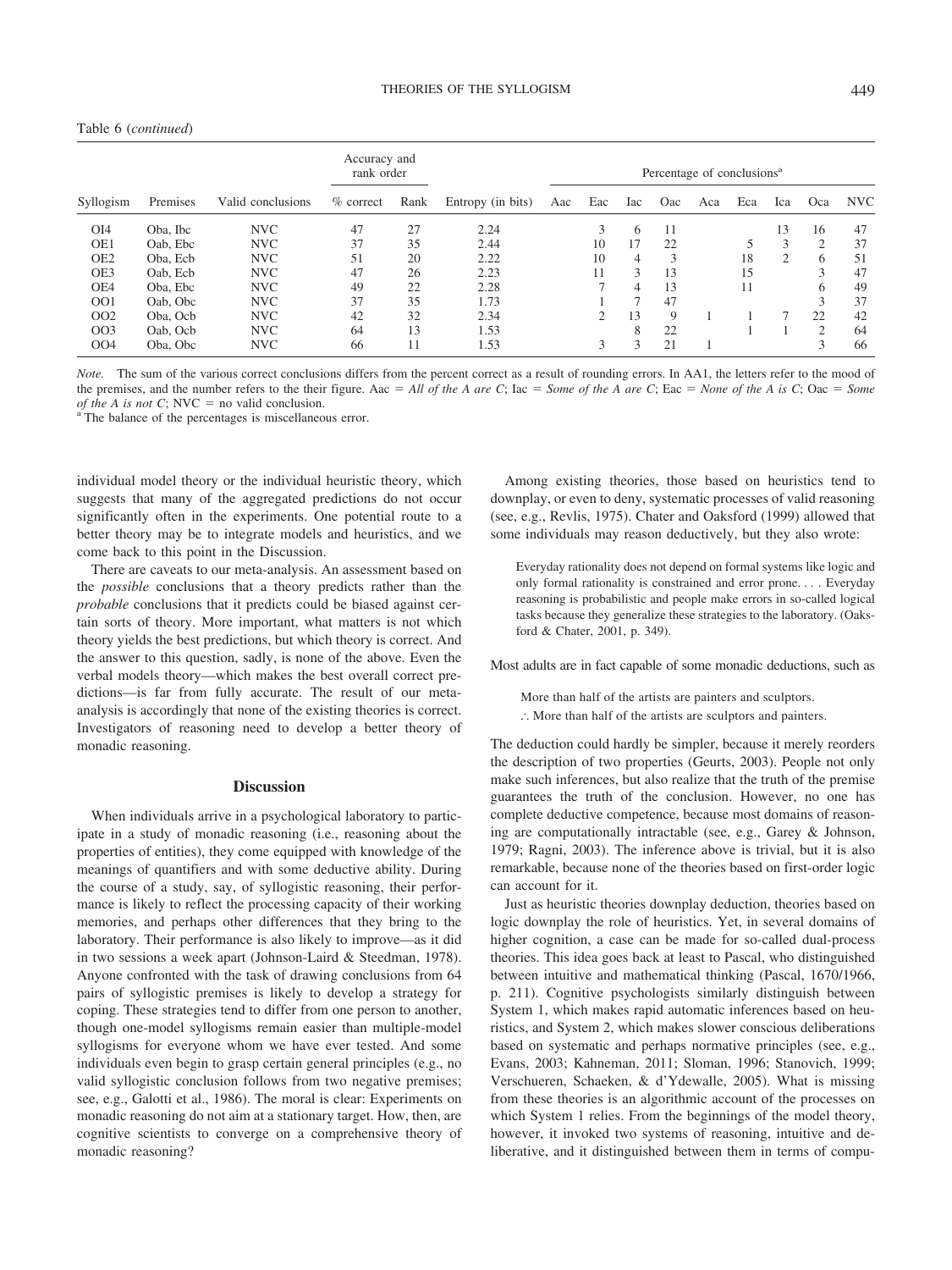| Table 7                                                                             |  |  |
|-------------------------------------------------------------------------------------|--|--|
| Predicted Responses for Each Syllogism From Seven Theories of Syllogistic Reasoning |  |  |

| Syllogism              | Atmosphere           | Matching                                 | Conversion               | <b>PHM</b>           | <b>PSYCOP</b>                   | Verbal models          | Mental models                                      |
|------------------------|----------------------|------------------------------------------|--------------------------|----------------------|---------------------------------|------------------------|----------------------------------------------------|
|                        |                      |                                          |                          | Valid syllogisms     |                                 |                        |                                                    |
| AA1                    | Aac, Aca             | Aac, Aca                                 | Aac, Aca                 | Aac, Aca, Iac, Ica   | Aac, Iac, Ica                   | Aac                    | Aac, Aca, Ica                                      |
| AA <sub>2</sub>        | Aac, Aca             | Aac, Aca                                 | Aac, Aca                 | Aac, Aca, Iac, Ica   | Aca, Iac, Ica                   | Aca                    | Aca, Aac, Iac                                      |
| AA4                    | Aac, Aca             | Aac, Aca                                 | Aac, Aca                 | Aac, Aca, Iac, Ica   | Iac, Ica                        | NVC, Aca               | Aac, Aca, Iac, Ica                                 |
| AI2                    | Iac, Ica             | Iac, Ica, Oac, Oca                       | Iac, Ica                 | Ica, Oca             | Iac, Ica, Oac, Oca              | Ica                    | Ica, Iac                                           |
| AI4                    | Iac, Ica             | Iac, Ica, Oac, Oca                       | Iac, Ica                 | Iac, Oac             | Iac, Ica, Oac, Oca              | NVC, Ica               | Iac, Ica                                           |
| AE1                    | Eac, Eca             | Eac, Eca                                 | Eac, Eca                 | Eac, Oac             | Eac, Eca, Iac, Ica,<br>Oac, Oca | Eac                    | Eac, Eca                                           |
| AE <sub>2</sub>        | Eac, Eca             | Eac, Eca                                 | Eac, Eca                 | Eca, Oca             | Oac, Iac, Ica                   | NVC, Eca               | Eac, Eca, Oca, Oac, NVC                            |
| AE3                    | Eac, Eca             | Eac, Eca                                 | Eac, Eca                 | Eca, Oca             | Eac, Eca                        | NVC, Eac, Eca          | Eac, Eca                                           |
| AE4                    | Eac, Eca             | Eac, Eca                                 | Eac, Eca                 | Eac, Oac             | Oac, Iac, Ica                   | NVC, Eac               | Eac, Eca, Oac, Oca, NVC                            |
| AO3                    | Oac, Oca             | Iac, Ica, Oac, Oca                       | Oac, Oca                 | Oca, Ica             | Oca, Ica, Iac                   | NVC, Oca               | Oac, Oca, NVC                                      |
| AO <sub>4</sub>        | Oac, Oca             | Iac, Ica, Oac, Oca                       | Oac, Oca                 | Oac, Iac             | Oac                             | NVC, Oac               | Oac, Oca, NVC                                      |
| IA1                    | Iac, Ica             | Iac, Ica, Oac, Oca                       | <b>NVC</b>               | Iac, Oac             | Iac, Ica, Oac, Oca              | Iac                    | Iac, Ica                                           |
| IA4                    | Iac, Ica             | Iac, Ica, Oac, Oca                       | <b>NVC</b>               | Ica, Oca             | Iac, Ica, Oac, Oca              | NVC, Iac, Ica          | Iac, Ica<br>Eac, Eca, Oac, Oca, NVC                |
| IE1<br>IE <sub>2</sub> | Oac, Oca<br>Oac, Oca | Eac, Eca<br>Eac, Eca                     | Oac, Oca<br>Oac, Oca     | Eac, Oac<br>Eca, Oca | Oac, Iac, Ica<br>Oac, Iac, Ica  | Oac<br>NVC, Oac, Ica   | Eca, Eac, Oca, Oac, NVC                            |
| IE3                    | Oac, Oca             | Eac, Eca                                 | Oac, Oca                 | Eca, Oca             | Oac, Iac, Ica                   | NVC, Oac, Iac, Ica     | Eac, Eca, Oac, Oca, NVC                            |
| IE4                    | Oac, Oca             | Eac, Eca                                 | Oac, Oca                 | Eac, Oac             | Oac, Iac, Ica                   | NVC, Oac               | Eac, Eca, Oac, Oca, NVC                            |
| EA1                    | Eac, Eca             | Eac, Eca                                 | <b>NVC</b>               | Eac, Oac             | Oca, Iac, Ica                   | NVC, Eca               | Eac, Eca, Oac, Oca, NVC                            |
| EA <sub>2</sub>        | Eac, Eca             | Eac, Eca                                 | <b>NVC</b>               | Eca, Oca             | Eac, Eca, Oac, Oca              | Eca                    | Eca, Eac                                           |
| EA3                    | Eac, Eca             | Eac, Eca                                 | <b>NVC</b>               | Eac, Oac             | Eac, Eca, Oac, Oca              | NVC, Eca               | Eac, Eca                                           |
| EA4                    | Eac, Eca             | Eac, Eca                                 | <b>NVC</b>               | Eca, Oca             | Oca, Iac, Ica                   | NVC, Eca               | Eac, Eca, Oac, Oca, NVC                            |
| EI1                    | Oac, Oca             | Eac, Eca                                 | <b>NVC</b>               | Eac, Oac             | Oca, Ica, Iac                   | NVC, Oca               | Eac, Eca, Oac, Oca, NVC                            |
| EI <sub>2</sub>        | Oac, Oca             | Eac, Eca                                 | <b>NVC</b>               | Eca, Oca             | Oca, Ica, Iac                   | Oca                    | Eca, Eac, Oca, Oac, NVC                            |
| EI3                    | Oac, Oca             | Eac, Eca                                 | <b>NVC</b>               | Eac, Oac             | Oca, Ica, Iac                   | NVC, Oca               | Eac, Eca, Oac, Oca, NVC                            |
| EI4                    | Oac, Oca             | Eac, Eca                                 | <b>NVC</b>               | Eca, Oca             | Oca, Ica, Iac                   | NVC, Oca               | Eac, Eca, Oac, Oca, NVC                            |
| OA3                    | Oac, Oca             | Iac, Ica, Oac, Oca                       | <b>NVC</b>               | Oac, Iac             | Oac, Iac, Ica                   | NVC, Oca               | Oac, Oca, NVC                                      |
| OA4                    | Oac, Oca             | Iac, Ica, Oac, Oca                       | <b>NVC</b>               | Oca, Ica             | Oca, Ica, Iac                   | NVC, Oca               | Oac, Oca, NVC                                      |
|                        |                      |                                          |                          |                      |                                 |                        |                                                    |
|                        |                      |                                          |                          | Invalid syllogisms   |                                 |                        |                                                    |
| AA3                    | Aac, Aca             | Aac, Aca                                 | Aac, Aca                 | Aac, Aca, Iac, Ica   | <b>NVC</b>                      | NVC, Iac, Aca          | Aac, Aca, Iac, Ica, NVC                            |
| AI1                    | Iac, Ica             | Iac, Ica, Oac, Oca                       | Iac, Ica                 | Iac, Oac             | <b>NVC</b>                      | Iac                    | Iac, Ica, NVC                                      |
| AI3                    | Iac, Ica             | Iac, Ica, Oac, Oca                       | Iac, Ica                 | Ica, Oca             | <b>NVC</b>                      | NVC, Iac, Ica          | Iac, Ica, NVC                                      |
| AO1<br>AO <sub>2</sub> | Oac, Oca             | Iac, Ica, Oac, Oca<br>Iac, Ica, Oac, Oca | Oac, Oca                 | Oac, Iac<br>Oca, Ica | <b>NVC</b><br><b>NVC</b>        | Oac<br>NVC, Oca        | Oac, Oca, NVC                                      |
| IA <sub>2</sub>        | Oac, Oca<br>Iac, Ica | Iac, Ica, Oac, Oca                       | Oac, Oca<br>NVC          | Ica, Oca             | <b>NVC</b>                      | NVC, Ica               | Oca, Oac, NVC<br>Iac, Ica, NVC                     |
| IA3                    | Iac, Ica             | Iac, Ica, Oac, Oca                       | <b>NVC</b>               | Iac, Oac             | <b>NVC</b>                      | NVC, Iac, Ica          | Iac, Ica, NVC                                      |
| П1                     | Iac, Ica             | Iac, Ica, Oac, Oca                       | <b>NVC</b>               | Iac, Ica, Oac, Oca   | <b>NVC</b>                      | Iac                    | Iac, Ica, NVC                                      |
| II2                    | Iac, Ica             | Iac, Ica, Oac, Oca                       | <b>NVC</b>               | Iac, Ica, Oac, Oca   | <b>NVC</b>                      | NVC                    | Ica, Iac, NVC                                      |
| II3                    | Iac, Ica             | Iac, Ica, Oac, Oca                       | <b>NVC</b>               | Iac, Ica, Oac, Oca   | <b>NVC</b>                      | <b>NVC</b>             | Iac, Ica, NVC                                      |
| II4                    | Iac, Ica             | Iac, Ica, Oac, Oca                       | <b>NVC</b>               | Iac, Ica, Oac, Oca   | <b>NVC</b>                      | NVC, Ica               | Iac, Ica, NVC                                      |
| IO1                    | Oac, Oca             | Iac, Ica, Oac, Oca                       | <b>NVC</b>               | Oac, Iac             | <b>NVC</b>                      | Oac, Iac               | Oac, Oca, NVC                                      |
| IO <sub>2</sub>        | Oac, Oca             | Iac, Ica, Oac, Oca                       | <b>NVC</b>               | Oca, Ica             | <b>NVC</b>                      | NVC, Ica               | Oca, Oac, NVC                                      |
| IO3                    | Oac, Oca             | Iac, Ica, Oac, Oca                       | <b>NVC</b>               | Oca, Ica             | <b>NVC</b>                      | NVC, Iac, Ica          | Oac, Oca, NVC                                      |
| IO <sub>4</sub>        | Oac, Oca             | Iac, Ica, Oac, Oca                       | <b>NVC</b>               | Oac, Iac             | <b>NVC</b>                      | NVC, Oac               | Oac, Oca, NVC                                      |
| EE1                    | Eac, Eca             | Eac, Eca                                 | <b>NVC</b>               | Eac, Eca, Oac, Oca   | <b>NVC</b>                      | NVC, Eac               | Eac, Eca, NVC                                      |
| EE2                    | Eac, Eca             | Eac, Eca                                 | NVC                      | Eac, Eca, Oac, Oca   | NVC                             | NVC, Eca               | Eca, Eac, NVC                                      |
| EE3                    | Eac, Eca             | Eac, Eca                                 | <b>NVC</b>               | Eac, Eca, Oac, Oca   | <b>NVC</b>                      | NVC, Iac, Aca          | Eac, Eca, NVC                                      |
| EE4                    | Eac, Eca             | Eac, Eca                                 | <b>NVC</b>               | Eac, Eca, Oac, Oca   | <b>NVC</b>                      | <b>NVC</b>             | Eac, Eca, NVC                                      |
| EO1                    | Oac, Oca             | Eac, Eca                                 | <b>NVC</b>               | Oac, Iac             | <b>NVC</b>                      | NVC, Oac               | Eac, Eca, Oac, Oca, NVC                            |
| EO <sub>2</sub>        | Oac, Oca             | Eac, Eca                                 | <b>NVC</b>               | Oca, Ica             | <b>NVC</b>                      | NVC, Oca               | Eca, Eac, Oca, Oac, NVC                            |
| EO <sub>3</sub>        | Oac, Oca             | Eac, Eca                                 | <b>NVC</b>               | Oca, Ica             | <b>NVC</b>                      | NVC, Iac, Ica          | Eac, Eca, Oac, Oca, NVC                            |
| EO <sub>4</sub>        | Oac, Oca             | Eac, Eca                                 | <b>NVC</b>               | Oac, Iac             | <b>NVC</b>                      | <b>NVC</b>             | Eac, Eca, Oac, Oca, NVC                            |
| OA1                    | Oac, Oca             | Iac, Ica, Oac, Oca                       | <b>NVC</b>               | Oac, Iac             | <b>NVC</b>                      | NVC, Oca               | Oac, Oca, NVC                                      |
| OA2                    | Oac, Oca             | Iac, Ica, Oac, Oca                       | <b>NVC</b>               | Oca, Ica             | <b>NVC</b>                      | NVC, Oca               | Oca, Oac, NVC                                      |
| OI1                    | Oac, Oca             | Iac, Ica, Oac, Oca                       | <b>NVC</b>               | Oac, Iac             | <b>NVC</b>                      | NVC, Oca               | Oac, Oca, NVC                                      |
| OI <sub>2</sub>        | Oac, Oca             | Iac, Ica, Oac, Oca                       | <b>NVC</b>               | Oca, Ica             | <b>NVC</b>                      | <b>NVC</b>             | Oca, Oac, NVC                                      |
| OI3                    | Oac, Oca             | Iac, Ica, Oac, Oca                       | <b>NVC</b>               | Oac, Iac             | <b>NVC</b>                      | NVC, Oca               | Oac, Oca, NVC                                      |
| OI4                    | Oac, Oca             | Iac, Ica, Oac, Oca                       | <b>NVC</b>               | Oca, Ica             | <b>NVC</b>                      | NVC, Oca               | Oac, Oca, NVC                                      |
| OE1                    | Oac, Oca             | Eac, Eca                                 | <b>NVC</b>               | Oac, Iac             | <b>NVC</b>                      | NVC, Oac               | Eac, Eca, Oac, Oca, NVC                            |
| OE <sub>2</sub>        | Oac, Oca             | Eac, Eca                                 | <b>NVC</b>               | Oca, Ica             | <b>NVC</b>                      | NVC, Oca               | Eca, Eac, Oca, Oac, NVC                            |
| OE3<br>OE4             | Oac, Oca<br>Oac, Oca | Eac, Eca<br>Eac, Eca                     | <b>NVC</b><br><b>NVC</b> | Oac, Iac<br>Oca, Ica | <b>NVC</b><br><b>NVC</b>        | NVC, Oca<br><b>NVC</b> | Eac, Eca, Oac, Oca, NVC<br>Eac, Eca, Oac, Oca, NVC |
|                        |                      |                                          |                          |                      |                                 |                        |                                                    |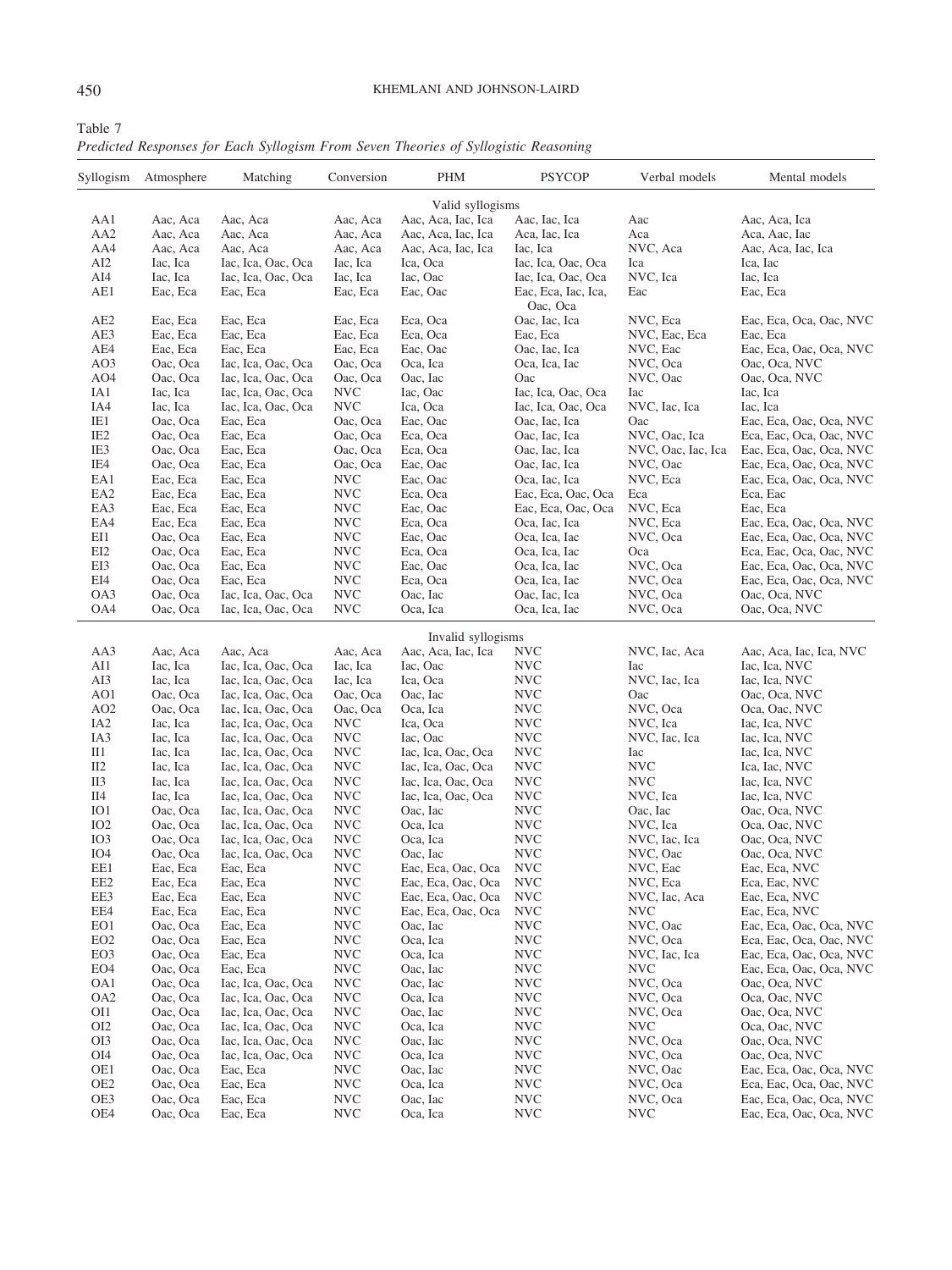| Syllogism  | Atmosphere | Matching           | Conversion | <b>PHM</b>         | <b>PSYCOP</b> | Verbal models | Mental models |
|------------|------------|--------------------|------------|--------------------|---------------|---------------|---------------|
| OO1        | Oac. Oca   | Iac, Ica, Oac, Oca | <b>NVC</b> | Oac, Oca, Iac, Ica | <b>NVC</b>    | NVC.          | Oac, Oca, NVC |
| OO2        | Oac. Oca   | Iac, Ica, Oac, Oca | NVC        | Oac, Oca, Iac, Ica | NVC           | NVC, Oca      | Oca, Oac, NVC |
| 003        | Oac. Oca   | Iac, Ica, Oac, Oca | <b>NVC</b> | Oac. Oca. Iac. Ica | NVC           | NVC. Oca      | Oac, Oca, NVC |
| <b>OO4</b> | Oac. Oca   | Iac, Ica, Oac, Oca | <b>NVC</b> | Oac, Oca, Iac, Ica | <b>NVC</b>    | NVC.          | Oac, Oca, NVC |

*Note.* PHM = probability heuristics model; PSYCOP = PSYCOP with Gricean implicatures; Aac = All of the A are C; Iac = Some of the A are C; Eac = *None of the A is C*; Oac = *Some of the A are not C*; NVC = no valid conclusion.

tational power (Johnson-Laird, 1983, Chapter 6). The intuitive system (System 1) makes no use of working memory for intermediate computations and is therefore equivalent in power to a finite-state automaton. It works with just a single mental model at a time and can make no comparisons between models. The deliberative system (System 2), in contrast, has access to working memory and can therefore carry out recursive processes, at least until they become too demanding on its processing capacity. It can therefore consider alternative models of the same premises.

Individuals arriving at the laboratory could be equipped with a single system for monadic reasoning—it would need to be a deliberative theory that fails often enough to cause systematic errors. Alternatively, individuals could rely on dual processes: System 1 to generate intuitive conclusions and System 2 to check them. They could even revert from difficult deliberations in System 2 to the intuitions of System 1 and make a guess constrained by relevant information, such as the mood of the premises. At present, no decisive evidence exists to decide between these two

Table 8

|                              |             |    | 95% CI |                                                  | Test of null     | Heterogeneity  |               |                  | Publication<br>bias |                  |
|------------------------------|-------------|----|--------|--------------------------------------------------|------------------|----------------|---------------|------------------|---------------------|------------------|
| Theory                       | Effect size | LL | UL     | Z                                                | $\boldsymbol{p}$ | $I^2~(\%)$     | $\mathcal{Q}$ | $\boldsymbol{p}$ | $\mathcal Z$        | $\boldsymbol{p}$ |
|                              |             |    |        | Point estimate: Hits <sup>a</sup>                |                  |                |               |                  |                     |                  |
| Mental models theory         | 95          | 91 | 99     | 47.09                                            | < 0.001          | $\overline{0}$ | 5.47          | .36              | 2.03                | .04              |
| Verbal models theory         | 63          | 50 | 76     | 9.55                                             | < 0.001          | 56             | 11.12         | .05              | 0.02                | .98              |
| Matching                     | 59          | 48 | 70     | 10.24                                            | < 0.001          | 38             | 8.09          | .15              | 1.56                | .12              |
| Probability heuristics model | 52          | 43 | 60     | 11.34                                            | < 0.001          | $\overline{0}$ | 0.75          | .98              | 0.44                | .66              |
| Atmosphere                   | 51          | 42 | 59     | 11.12                                            | < 0.001          | $\Omega$       | 0.71          | .98              | 0.78                | .44              |
| PSYCOP model                 | 44          | 35 | 53     | 9.92                                             | < 0.001          | $\theta$       | 4.47          | .48              | 0.88                | .38              |
| Conversion                   | 44          | 35 | 53     | 9.82                                             | < 0.001          | $\Omega$       | 2.66          | .75              | 0.59                | .56              |
|                              |             |    |        | Point estimate: Correct rejections <sup>b</sup>  |                  |                |               |                  |                     |                  |
| Conversion                   | 93          | 91 | 96     | 80.60                                            | < 0.001          | $\overline{0}$ | 0.88          | .97              | 0.44                | .66              |
| Verbal models theory         | 90          | 87 | 93     | 64.29                                            | < 0.001          | $\overline{0}$ | 3.01          | .69              | 0.48                | .63              |
| Atmosphere                   | 85          | 82 | 89     | 51.68                                            | < 0.001          | $\Omega$       | 0.96          | .97              | 0.92                | .37              |
| PSYCOP model                 | 85          | 82 | 88     | 50.59                                            | < 0.01           | $\Omega$       | 1.17          | .95              | 0.11                | .92              |
| Probability heuristics model | 79          | 75 | 82     | 40.91                                            | < 0.001          | $\Omega$       | 0.64          | .99              | 0.47                | .64              |
| Mental models theory         | 74          | 70 | 78     | 36.42                                            | < 0.001          | $\Omega$       | 0.88          | .97              | 0.83                | .40              |
| Matching                     | 74          | 70 | 78     | 36.13                                            | < 0.001          | $\overline{0}$ | 3.12          | .68              | 1.08                | .28              |
|                              |             |    |        | Point estimate: Correct predictions <sup>c</sup> |                  |                |               |                  |                     |                  |
| Verbal models theory         | 84          | 80 | 89     | 37.82                                            | < 0.001          | 52             | 10.69         | .06              | 1.03                | .30              |
| Conversion                   | 83          | 80 | 86     | 54.05                                            | < 0.001          | $\theta$       | 3.62          | .60              | 0.22                | .82              |
| Mental models theory         | 78          | 75 | 81     | 45.46                                            | < 0.001          | $\Omega$       | 2.80          | .73              | 1.40                | .82              |
| Atmosphere                   | 78          | 75 | 81     | 45.39                                            | < 0.001          | $\overline{0}$ | 1.16          | .95              | 1.03                | .30              |
| PSYCOP model                 | 77          | 73 | 80     | 43.54                                            | < 0.001          | 1              | 5.07          | .41              | 0.16                | .87              |
| Probability heuristics model | 73          | 69 | 77     | 39.43                                            | < 0.001          | $\overline{0}$ | 0.84          | .97              | 0.53                | .60              |
| Matching                     | 71          | 66 | 75     | 29.32                                            | < 0.001          | 34             | 7.61          | .18              | 1.55                | .11              |
|                              |             |    |        | Aggregate                                        |                  |                |               |                  |                     |                  |
| Model-based theories         | 76          | 73 | 80     | 42.97                                            | < 0.001          | $\theta$       | 2.25          | .81              | 1.25                | .21              |
| Heuristic-based theories     | 66          | 62 | 70     | 33.38                                            | < 0.001          | $\Omega$       | 1.80          | .88              | 1.19                | .23              |

*Note.* The table includes analyses of the aggregated correct predictions of model- and heuristic-based theories. Effect sizes are measured as proportions (of hits, correct rejections, and correct predictions). CI = confidence interval;  $LL$  = lower limit;  $UL$  = upper limit;  $l^2$  = Higgins's measure of heterogeneity;  $Q =$  Cochran's statistic.<br><sup>a</sup> A prediction that was corroborated by >16% of participants in a given experiment. <sup>b</sup> Any nonprediction that was corroborated by <16% of participants

in a given experiment. <sup>c</sup> Hits and correct rejections.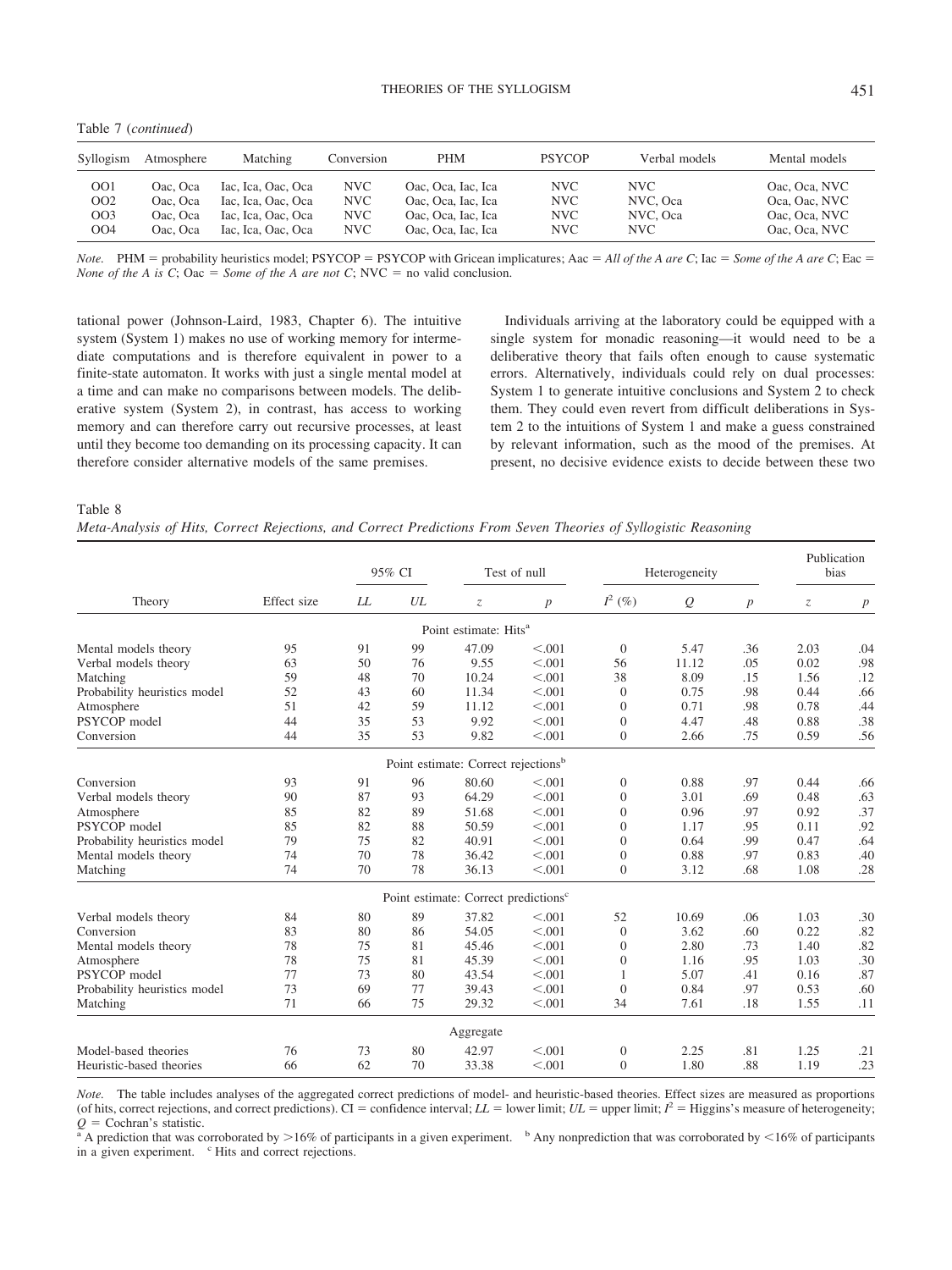alternatives, though dual systems seem plausible because of their evident role in other sorts of higher cognition (e.g., Kahneman & Frederick, 2002). What complicates matters is that the processes of System 2 are imperfect: Individuals can reason in a conscious and deliberate way and still err (see, e.g., Johnson-Laird & Byrne, 1991). Likewise, they err in deliberating about probabilities. Hence, systematic errors are not in themselves definitive cues to the operations of System 1. Perhaps a better guide is the set of responses that individuals make when they have only a brief time to make inferences. Hence, we need studies of the rapid guesses that people make given premises about the properties of individuals.

One such study allowed participants only 10 s in which to respond to each of the 64 pairs of premises (Johnson-Laird & Bara, 1984b, Experiment 1). Many of their responses to the valid responses were correct, and so a better clue to heuristics is likely to be the predominant responses to the 37 invalid syllogisms. The results showed considerable variation in the frequencies of the correct "nothing follows" responses (from 100% down to 15%). The figure of the premises when their mood is held constant had a reliable effect on the proportion of these correct responses: Figure 1, 50%; Figure 2, 57%; Figure 3, 70%; and Figure 4, 86% (Jonckheere test,  $z = 3.32$ ,  $p < .001$ ). This phenomenon makes atmosphere and matching less likely heuristics for System 1, because they have no machinery to explain why figure affects the response that nothing follows. In contrast, the PHM includes the attachment heuristic, which postulates that if the least informative premise has an end term as its subject, it is the subject of the conclusion; otherwise, the end term in the other premise is the subject of the conclusion. It also includes the max-heuristic, which postulates that individuals' confidence in a conclusion is proportional to the informativeness of the most informative premise (the max-premise), and so they will respond that nothing follows if the max-premise has a low informativeness.

Whatever its fundamental mechanism, System 1 needs to extend to rapid inferences from premises, such as

Exactly two of the artists are cartographers.

All the artists are lithographers.

Individuals are likely to guess the following invalid conclusion or its equivalent converse:

Exactly two of the cartographers are lithographers.

A comprehensive account of System 1 accordingly calls for a set of heuristics akin to those of the PHM, and perhaps a system in which individuals generate possible conclusions or perhaps probable conclusions based on mental models (for analogous suggestions about conditional reasoning, see Geiger & Oberauer, 2010; Oaksford & Chater, 2010).

Once individuals have a putative conclusion, they can examine it in a slower, more deliberative way using System 2. Common to logical and set-theoretic accounts is the assumption that individuals are capable of valid deductive reasoning. The two sorts of theory diverge on whether the principles of reasoning are implemented in terms of formal rules of inference or in terms of semantic—that is, model-theoretic—principles of logic (see Jeffrey, 1981). On this point, we argue that monadic reasoning is better explained in semantic terms, and in particular in terms of relations among sets. Such a claim is founded on several arguments.

First, set-theoretic relations generalize to accommodate quantifiers such as *more than half*, which cannot be represented in first-order logic (Barwise & Cooper, 1981; Johnson-Laird, 1983, p. 140). Set-theoretic representations can accommodate them, but they need to go beyond the orthodox use of Euler circles and Venn diagrams, which are likewise inadequate if the theory is to be generalized to inferences from premises containing multiple quantifiers.

Second, two sorts of inference are fundamental in reasoning about sets, and they are an emergent consequence of the iconic representation of sets. One sort of inference is that an individual is a member of a set: for example,

Every composer is a musician. Adams is a composer. : Adams is a musician.

The other sort of inference is that an individual is not a member of a set: for example,

| Every composer is a musician.         |      |
|---------------------------------------|------|
| Koons is not a musician.              |      |
| $\therefore$ Koons is not a composer. | (64) |

Once reasoners can make these inferences about individuals, they can cope in principle with monadic inferences about properties (Johnson-Laird, 2006, Chapter 10). When entities are in a set, they inherit any properties that hold for the complete set. Indeed, given a premise asserting that a property holds for an entire set, another premise based on almost any sort of affirmative quantifier yields a valid inference: for example,

Every composer is a musician. All/most/many/more than half/at least two of the students are composers. Therefore, all/most/many/more than half/at least two of the students are musicians.

The only exceptions are those quantifiers limiting the number of members of a set (i.e., nonmonotone quantifiers). For instance, the following inference is invalid:

Every composer is a musician. Exactly two of the students are composers. Therefore, exactly two of the students are musicians.

A counterexample is one in which a third student is not a composer but is nevertheless a musician, though the premises do yield the valid conclusion that at least some students are musicians.

Likewise, when entities are not in a set, they are not in any of its subsets:

Every composer is a musician. None/few/less than half/no more than two of the students are musicians. Therefore, none/few/less than half/no more than two of the students are composers.

We suspect that Aristotle was aware of these principles. Certainly, the Scholastic logicians were: They argued that at least one premise in a valid inference has to have a distributed middle term. And, of course, the preceding inferences are monotonic except for the valid deduction from *exactly two of the students* (Barwise & Cooper, 1981).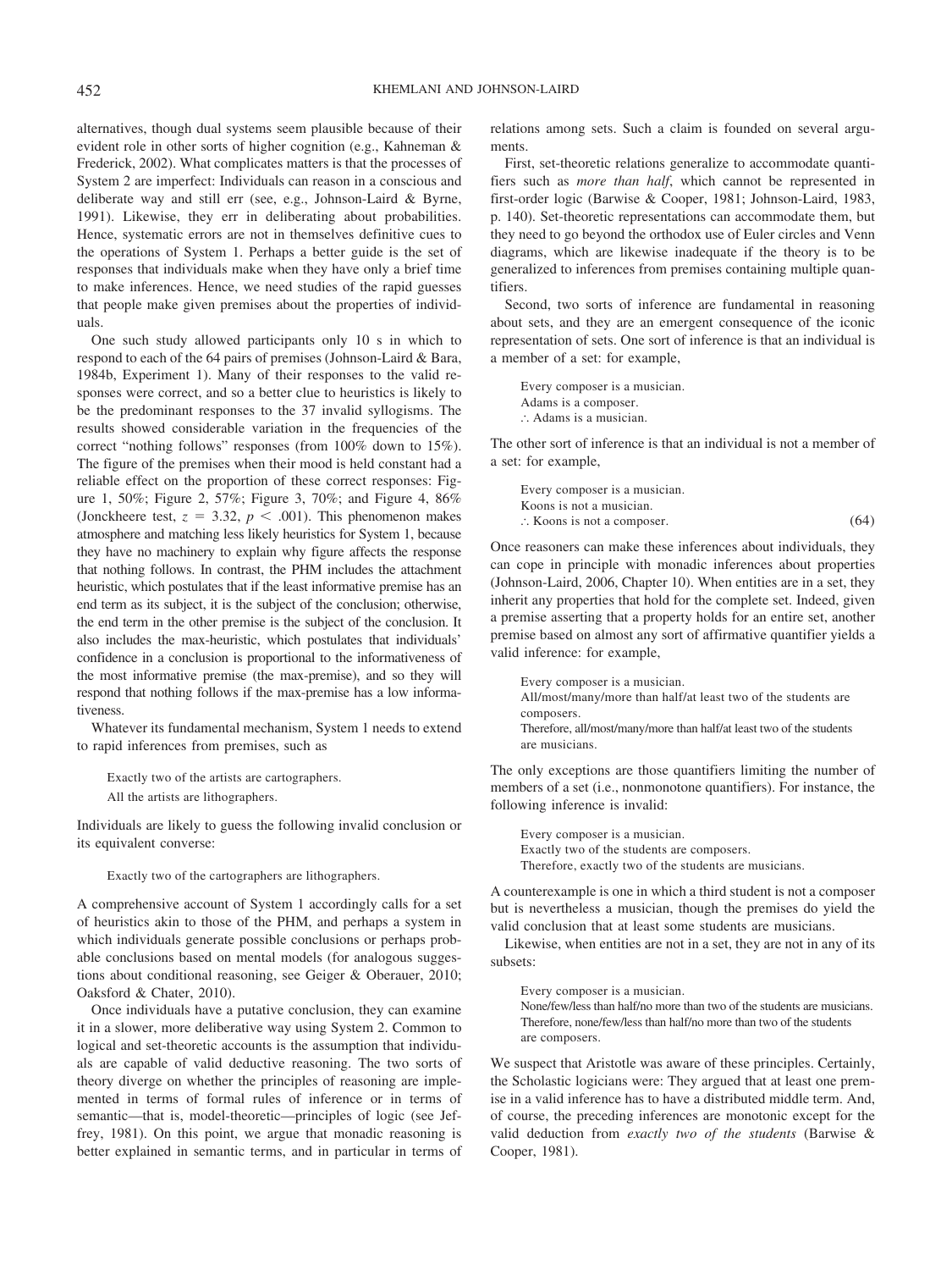Third, another argument for the primacy of sets concerns claims about the membership, not the inclusion, of one set within another. A so-called generic assertion is a common way in which to express such claims, such as *Horses are of varied heights*. Class membership is not transitive, and so the further premise, *Secretariat is horse*, does not yield the inference that Secretariat is of varied heights. Universal quantifiers cannot normally be used for assertions that one set is a member of another (cf. the oddity of *All horses are of varied heights*). The generic assertion calls for a mental model of one set as a member of another (Johnson-Laird, 1983, p. 427).

One major shortcoming of all 12 of the theories of monadic reasoning is their lack of any system that determines how to carry out a given inferential task. As we have shown earlier, monadic assertions enter into a variety of tasks. They include the following, which have all been investigated experimentally:

- the evaluation of a stated conclusion to determine whether, given the premises, it follows that the conclusion is *necessarily* the case;
- the similar task of assessing whether it follows that the conclusion is *possibly* the case;
- the spontaneous formulation of such conclusions from given premises;
- the assessment of whether or not a set of assertions is consistent (i.e., whether they could all be true at the same time);
- the spontaneous formulation of a missing premise, which, taken in conjunction with a given premise, suffices to imply that a given conclusion follows validly;
- given a putative but invalid inference, the formulation of a counterexample that refutes it.

The list is hardly exhaustive, but most individuals have little difficulty in understanding any of these tasks, or in tacitly devising a mental procedure that will carry them out. This ability is largely taken for granted by students of reasoning, and as we have shown, many of the theories in Table 3 are geared to only one or two of these tasks. For several of the theories, we could not discern any obvious way in which their accounts could be extended to some of the tasks on the list (e.g., the evaluation of consistency). And we know of no algorithmic account of how a control system translates verbal instructions and examples into an appropriate procedure for carrying out a required inferential task.

One hundred years ago psychologists had no theory of syllogistic reasoning. Thirty-five years ago they had only heuristic accounts that explained biases and errors, and so the domain appeared to be an excellent test case for cognitive science. There are now 12 sorts of theories of syllogisms and monadic inferences, and so skeptics may well conclude that cognitive science has failed: It yields no consensus about a small, empirically tractable domain of reasoning. Several ways might lead out of the impasse. One way is to argue that all the theories are correct. The obvious retort is that they make inconsistent predictions. But different people develop different strategies, and even the same person may use different strategies on different occasions. Yet, to make a union of all existing theories is simplistic, and the result is likely to yield a small proportion of correct predictions for the data in Table 6. A better way out of the impasse is to frame constraints on a new theory. It will have roots in existing accounts, but it should do a better job than any of them.

A unified theory of monadic reasoning should explain

- the interpretation and mental representation of monadic assertions, including syllogistic premises;
- what the brain computes and how it carries out all inferential tasks with such assertions;
- the differences in difficulty from one inference to another, and common errors;
- how contents affect performance;
- how the ability to reason with monadic assertions develops;
- differences in performance from one person to another, which are likely to reflect the processing capacity of working memory, experience in deductive reasoning tasks, and motivation (these individual differences, however, call for much more research).

The theory should ideally be implemented in a computer program, its predictions for the 64 syllogisms should be clear, and it should outperform all other extant theories. The best guide to the construction of a new theory is likely to be the responses in Table 6 that occurred overall more often than chance. Any theory that can account for all and only those responses is also likely to outperform the theories in the meta-analysis. In a new theory of syllogistic reasoning (Khemlani, Lotstein, & Johnson-Laird, 2011), the present authors have tried to meet the six goals above in an account that combines both heuristics and mental models. However, there are additional constraints on an ideal computational implementation of the theory. In particular, when an individual arrives in the laboratory, a few measures of the individual's abilities not directly related to reasoning should set the parameters of the implementation. It should then make accurate predictions about the individual's performance in the relevant reasoning task. The measures themselves, such as the processing capacity of working memory, or the ability to understand quantifiers, should be based on a causal account of intellectual development. A theory of this sort, which explains differences in the difficulty of inferences, differences in accuracy from one person to another, and differences in their strategies of reasoning, will vindicate the cognitive science of higher cognition.

The choice of syllogisms as a test case may be a mistake—we heed the late Allen Newell's dictum that one cannot play "20 Questions" with nature and win (Newell, 1973). But we remain convinced that a theory of monadic reasoning is a feasible goal for the discipline. Its solution is likely to depend on a corroborated account of three main components: a control system, which maps the description of inferential tasks into appropriate procedures for the deliberative system to carry out; a heuristic system that comes into play at the outset or at a point where individuals find themselves forced to guess; and finally, a deliberative system that is likely to be set-theoretic in nature.

#### **References**

References marked with an asterisk indicate studies included in the meta-analysis.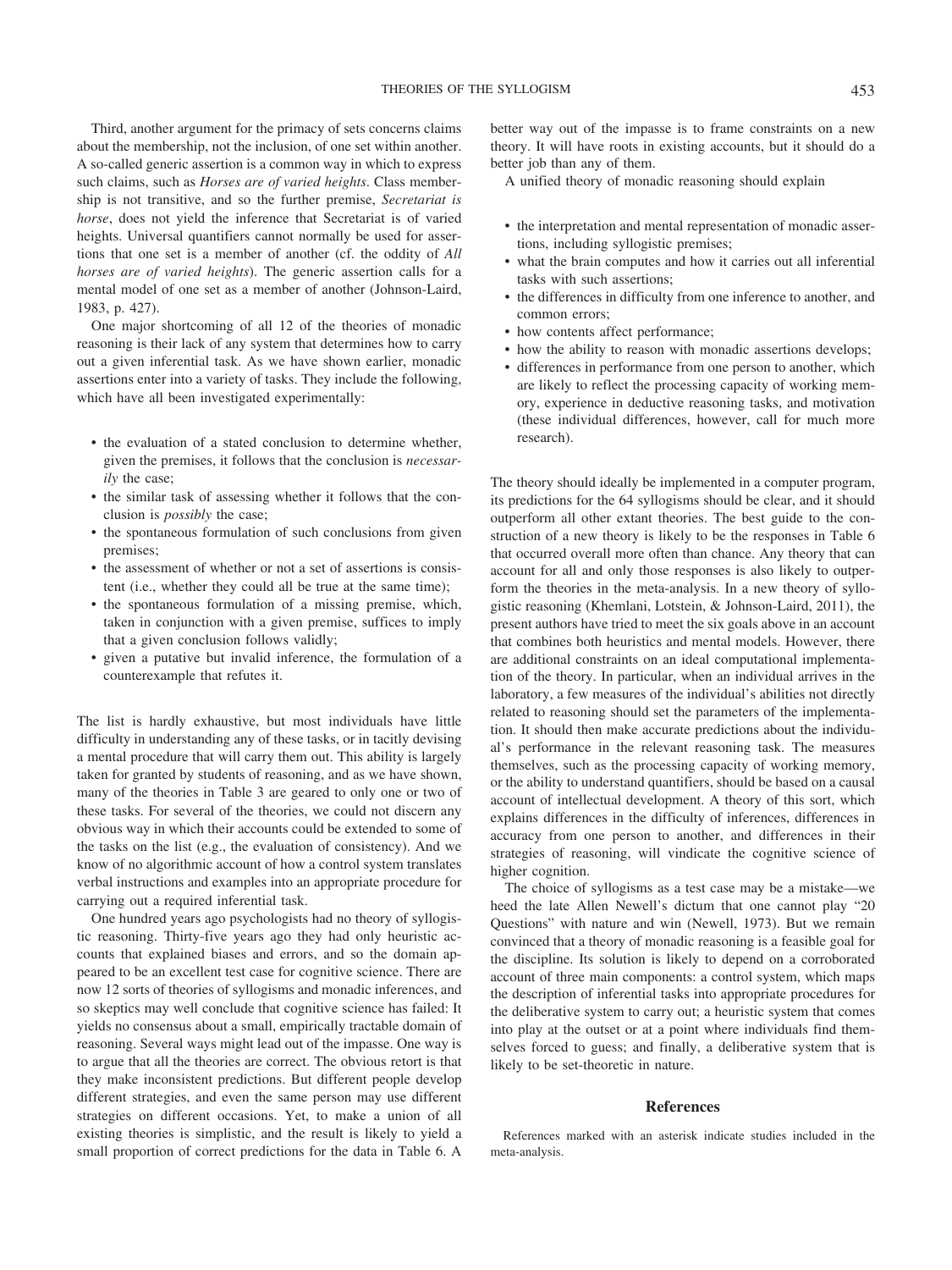- Anderson, J. R. (1990). *The adaptive character of thought.* Hillsdale, NJ: Erlbaum.
- Bacon, A. M., Handley, S. J., & Newstead, S. E. (2003). Individual differences in strategies for syllogistic reasoning. *Thinking & Reasoning, 9,* 133–168. doi:10.1080/13546780343000196
- Baddeley, A. D., Eysenck, M. W., & Anderson, M. C. (2009). *Memory.* Hove, England: Psychology Press.
- Ball, L. J., Philips, P., Wade, C. N., & Quayle, J. D. (2006). Effects of belief and logic on syllogistic reasoning: Eye-movement evidence for selective processing models. *Experimental Psychology, 53,* 77–86. doi: 10.1027/1618-3169.53.1.77
- Ball, L. J., & Quayle, J. D. (2009). Phonological and visual distinctiveness effects in syllogistic reasoning: Implications for mental models theory. *Memory & Cognition, 37,* 759–768. doi:10.3758/MC.37.6.759
- \*Bara, B. G., Bucciarelli, M., & Johnson-Laird, P. N. (1995). The development of syllogistic reasoning. *American Journal of Psychology, 108,* 157–193. doi:10.2307/1423127
- Barnes, J. (Ed.). (1984). *The complete works of Aristotle* (Vol. 1). Princeton, NJ: Princeton University Press.
- Barwise, J. (1993). Everyday reasoning and logical inference. *Behavioral and Brain Sciences, 16,* 337–338. doi:10.1017/S0140525X00030314
- Barwise, J., & Cooper, R. (1981). Generalized quantifiers and natural language. *Linguistics and Philosophy, 4,* 159–219. doi:10.1007/ BF00350139
- Barwise, J., & Etchemendy, J. (1994). *Hyperproof.* Stanford, CA: CSLI.
- Begg, I., & Denny, J. P. (1969). Empirical reconciliation of atmosphere and conversion interpretations of syllogistic reasoning. *Journal of Experimental Psychology, 81,* 351–354. doi:10.1037/h0027770
- Beth, E. W., & Piaget, J. (1966). *Mathematical epistemology and psychology.* Dordrecht, the Netherlands: Reidel.
- Bonnefon, J.-F. (2004). Reinstatement, floating conclusions, and the credulity of mental model theory. *Cognitive Science, 28,* 621–631. doi: 10.1207/s15516709cog2804\_6
- Boolos, G. (1984). On "syllogistic inference." *Cognition, 17,* 181–182. doi:10.1016/0010-0277(84)90018-0
- Braine, M. D. S. (1998). Steps toward a mental-predicate logic. In M. D. S. Braine & D. P. O'Brien (Eds.), *Mental logic* (pp. 273–331). Mahwah, NJ: Erlbaum.
- Braine, M. D. S., & Rumain, B. (1983). Logical reasoning. In J. H. Flavell & E. M. Markman (Eds.), *Carmichael's handbook of child psychology, Vol. 3. Cognitive development* (4th ed., pp. 263–339). New York, NY: Wiley.
- Bucciarelli, M., & Johnson-Laird, P. N. (1999). Strategies in syllogistic reasoning. *Cognitive Science, 23,* 247–303. doi:10.1207/ s15516709cog2303\_1
- Ceraso, J., & Provitera, A. (1971). Sources of error in syllogistic reasoning. *Cognitive Psychology, 2,* 400–410. doi:10.1016/0010-0285(71)90023-5
- Chapman, L. J., & Chapman, J. P. (1959). Atmosphere effect re-examined. *Journal of Experimental Psychology, 58,* 220–226. doi:10.1037/ h0041961
- Chater, N., & Oaksford, M. (1999). The probability heuristics model of syllogistic reasoning. *Cognitive Psychology, 38,* 191–258. doi:10.1006/ cogp.1998.0696
- Cherubini, P., Garnham, A., Oakhill, J., & Morley, E. (1998). Can any ostrich fly? Some new data on belief bias in syllogistic reasoning. *Cognition, 69,* 179–218. doi:10.1016/S0010-0277(98)00064-X
- Chomsky, N. (1965). *Aspects of the theory of syntax.* Cambridge, MA: MIT Press.
- Clark, H. H. (1974). Semantics and comprehension. In T. A. Sebeok (Ed.), *Current trends in linguistics* (Vol. 12, pp. 1291–1428). The Hague, the Netherlands: Mouton.
- Cochran, W. G. (1954). The combination of estimates from different experiments. *Biometrics, 10,* 101–129. doi:10.2307/3001666
- Cohen, M. R., & Nagel, E. (1934). *An introduction to logic and scientific method.* London, England: Routledge & Kegan Paul.
- Dias, M., Roazzi, A., & Harris, P. L. (2005). Reasoning from unfamiliar premises: A study with unschooled adults. *Psychological Science, 16,* 550–554. doi:10.1111/j.0956-7976.2005.01573.x
- Dickstein, L. S. (1978). Error processes in syllogistic reasoning. *Memory & Cognition, 6,* 537–543. doi:10.3758/BF03198242
- Edwards, A. W. F. (2004). *Cogwheels of the mind: The story of Venn diagrams.* Baltimore, MD: Johns Hopkins University Press.
- Egger, M., Davey Smith, G., Schneider, M., & Minder, C. (1997). Bias in meta-analysis detected by a simple, graphical test. *British Medical Journal, 315,* 629–634. doi:10.1136/bmj.315.7109.629
- Erickson, J. R. (1974). A set analysis theory of behavior in formal syllogistic reasoning tasks. In R. Solso (Ed.), *Loyola symposium on cognition* (Vol. 2, pp. 305–330). Hillsdale, NJ: Erlbaum.
- Evans, J. St. B. T. (2003). In two minds: Dual process accounts of reasoning. *Trends in Cognitive Sciences, 7,* 454–459. doi:10.1016/ j.tics.2003.08.012
- Evans, J. St. B. T., Barston, J. L., & Pollard, P. (1983). On the conflict between logic and belief in syllogistic reasoning. *Memory & Cognition, 11,* 295–306. doi:10.3758/BF03196976
- Evans, J. St. B. T., Handley, S. J., Harper, C. N. J., & Johnson-Laird, P. N. (1999). Reasoning about necessity and possibility: A test of the mental model theory of deduction. *Journal of Experimental Psychology: Learning, Memory, and Cognition, 25,* 1495–1513. doi:10.1037/0278- 7393.25.6.1495
- Ford, M. (1995). Two modes of mental representation and problem solution in syllogistic reasoning. *Cognition, 54,* 1–71. doi:10.1016/0010- 0277(94)00625-U
- Galotti, K. M., Baron, J., & Sabini, J. P. (1986). Individual differences in syllogistic reasoning: Deduction rules or mental models? *Journal of Experimental Psychology: General, 115,* 16–25. doi:10.1037/0096- 3445.115.1.16
- Garey, M. R., & Johnson, D. S. (1979). *Computers and intractability: A guide to the theory of NP-completeness.* San Francisco, CA: Freeman.
- Garnham, A., & Oakhill, J. V. (2005). Accounting for belief bias in a mental model framework: Comment on Klauer, Musch, and Naumer (2000). *Psychological Review, 112,* 509–517. doi:10.1037/0033- 295X.112.2.509
- Geach, P. (1962). *Reference and generality: An examination of some medieval and modern theories.* Ithaca, NY: Cornell University Press.
- Geiger, S. M., & Oberauer, K. (2010). Towards a reconciliation of mental model theory and probabilistic theories of conditionals. In M. Oaksford & N. Chater (Eds.), *Cognition and conditionals: Probability and logic in human thinking* (pp. 289–307). Oxford, England: Oxford University Press.
- Geurts, B. (2003). Reasoning with quantifiers. *Cognition, 86,* 223–251. doi:10.1016/S0010-0277(02)00180-4
- Geurts, B., & van der Slik, F. (2005). Monotonicity and processing load. *Journal of Semantics, 22,* 97–117. doi:10.1093/jos/ffh018
- Gigerenzer, G., & Goldstein, D. G. (1996). Reasoning the fast and frugal way: Models of bounded rationality. *Psychological Review, 103,* 650– 669. doi:10.1037/0033-295X.103.4.650
- Gilhooly, K. J. (2004). Working memory and reasoning. In J. P. Leighton & R. J. Sternberg (Eds.), *The nature of reasoning* (pp. 49–77). Cambridge, England: Cambridge University Press.
- Gilhooly, K. J., Logie, R. H., & Wynn, V. (1999). Syllogistic reasoning tasks, working memory, and skill. *European Journal of Cognitive Psychology, 11,* 473–498. doi:10.1080/095414499382264
- Gilinsky, A. S., & Judd, B. B. (1994). Working memory and bias in reasoning across the life span. *Psychology and Aging, 9,* 356–371. doi:10.1037/0882-7974.9.3.356
- Goel, V., Buchel, C., Frith, C., Dolan, R. J. (2000). Dissociation of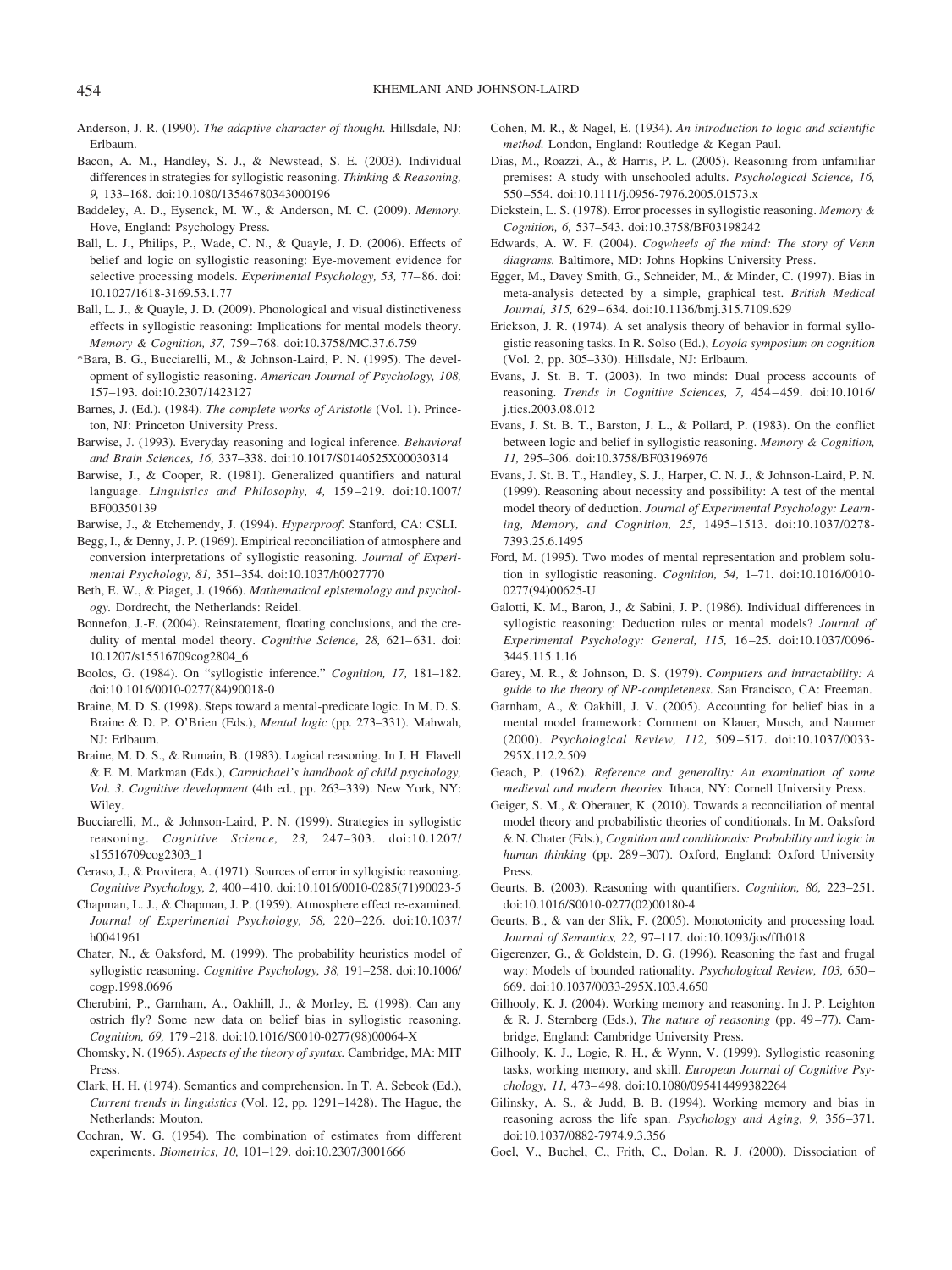mechanisms underlying syllogistic reasoning. *NeuroImage, 12,* 504– 514. doi:10.1006/nimg.2000.0636

- Grice, P. (1975). Logic and conversation. In P. Cole & J. Morgan (Eds.), *Syntax and semantics: Vol. 3: Speech acts* (pp. 41–58). New York, NY: Academic Press.
- Guyote, M. J., & Sternberg, R. J. (1981). A transitive-chain theory of syllogistic reasoning. *Cognitive Psychology, 13,* 461–525. doi:10.1016/ 0010-0285(81)90018-9
- Hardman, D. K., & Payne, S. J. (1995). Problem difficulty and response format in syllogistic reasoning. *Quarterly Journal of Experimental Psychology: Human Experimental Psychology, 48A,* 945–975.
- Hertwig, R., Ortmann, A., & Gigerenzer, G. (1997). Deductive competence: A desert devoid of content and context. *Current Psychology of Cognition, 16,* 102–107.
- Higgins, J. P. T., & Thompson, S. G. (2002). Quantifying heterogeneity in a meta-analysis. *Statistics in Medicine, 21,* 1539–1558. doi:10.1002/ sim.1186
- Hollander, M. A., Gelman, S. A., & Star, J. (2002). Children's interpretation of generic noun phrases. *Developmental Psychology, 38,* 883–894. doi:10.1037/0012-1649.38.6.883
- Inhelder, B., & Piaget, J. (1964). *The early growth of logic in the child.* London, England: Routledge & Kegan Paul.
- Jeffrey, R. (1981). *Formal logic: Its scope and limits* (2nd ed.). New York, NY: McGraw-Hill.
- Johnson-Laird, P. N. (1970). The interpretation of quantified sentences. In G. B. Flores D'Arcais & W. J. M. Levelt (Eds.), *Advances in psycholinguistics* (pp. 347–372). Amsterdam, the Netherlands: North-Holland.
- Johnson-Laird, P. N. (1975). Models of deduction. In R. Falmagne (Ed.), *Reasoning: Representation and process* (pp. 7–54). Springdale, NJ: Erlbaum.
- Johnson-Laird, P. N. (1983). *Mental models.* Cambridge, MA: Harvard University Press.
- Johnson-Laird, P. N. (2002). Peirce, logic diagrams, and the elementary operations of reasoning. *Thinking & Reasoning, 8,* 69–95. doi:10.1080/ 13546780143000099
- Johnson-Laird, P. N. (2006). *How we reason.* Oxford, England: Oxford University Press.
- Johnson-Laird, P. N. (2010). Mental models and human reasoning. *Proceedings of the National Academy of Sciences of the United States of America, 107,* 18243–18250. doi:10.1073/pnas.1012933107
- Johnson-Laird, P. N., & Bara, B. G. (1984a). Logical expertise as a cause of error: A reply to Boolos. *Cognition, 17,* 183–184. doi:10.1016/0010- 0277(84)90019-2
- \*Johnson-Laird, P. N., & Bara, B. G. (1984b). Syllogistic inference. *Cognition, 16,* 1–61. doi:10.1016/0010-0277(84)90035-0
- Johnson-Laird, P. N., & Byrne, R. M. J. (1989). *Only* reasoning. *Journal of Memory and Language, 28,* 313–330. doi:10.1016/0749- 596X(89)90036-3
- Johnson-Laird, P. N., & Byrne, R. M. J. (1991). *Deduction.* Hillsdale, NJ: Erlbaum.
- Johnson-Laird, P. N., & Hasson, U. (2003). Counterexamples in sentential reasoning. *Memory & Cognition, 31,* 1105–1113. doi:10.3758/ BF03196131
- Johnson-Laird, P. N., Legrenzi, P., Girotto, P., & Legrenzi, M. S. (2000). Illusions in reasoning about consistency. *Science, 288,* 531–532. doi: 10.1126/science.288.5465.531
- Johnson-Laird, P. N., Mancini, F., & Gangemi, A. (2006). A hyper emotion theory of psychological illnesses. *Psychological Review, 113,* 822–841. doi:10.1037/0033-295X.113.4.822
- Johnson-Laird, P. N., Oakhill, J., & Bull, D. (1986). Children's syllogistic reasoning. *Quarterly Journal of Experimental Psychology: Human Experimental Psychology, 38A,* 35–58.
- Johnson-Laird, P. N., & Savary, F. (1999). Illusory inferences: A novel

class of erroneous deductions. *Cognition, 71,* 191–229. doi:10.1016/ S0010-0277(99)00015-3

- \*Johnson-Laird, P. N., & Steedman, M. J. (1978). The psychology of syllogisms. *Cognitive Psychology, 10,* 64–99. doi:10.1016/0010- 0285(78)90019-1
- Kahneman, D. (2011). *Thinking, fast and slow.* New York, NY: Farrar, Straus & Giroux.
- Kahneman, D., & Frederick, S. (2002). Representativeness revisited: Attribute substitution in intuitive judgment. In T. Gilovich, D. Griffin, & D. Kahneman (Eds.), *Heuristics and biases: The psychology of intuitive judgment* (pp. 49–81). New York, NY: Cambridge University Press.
- Khemlani, S., & Johnson-Laird, P. N. (2009). Disjunctive illusory inferences and how to eliminate them. *Memory & Cognition, 37,* 615–623. doi:10.3758/MC.37.5.615
- Khemlani, S., Leslie, S.-J., & Glucksberg, S. (2008). Syllogistic reasoning with generic premises: The generic overgeneralization effect. In B. C. Love, K. McRae, & V. M. Sloutsky (Eds.), *Proceedings of the 30th Annual Conference of the Cognitive Science Society* (pp. 619–624). Austin, TX: Cognitive Science Society.
- Khemlani, S., Lotstein, M., & Johnson-Laird, P. N. (2012). *A unified theory of syllogistic reasoning.* Manuscript submitted for publication.
- Khemlani, S., Orenes, I., & Johnson-Laird, P. N. (in press). Negation: A theory of its meaning, representation, and use. *Journal of Cognitive Psychology.*
- Klauer, K. C., Musch, J., & Naumer, B. (2000). On belief bias in syllogistic reasoning. *Psychological Review, 107,* 852–884. doi:10.1037/0033- 295X.107.4.852
- Kneale, W., & Kneale, M. (1962). *The development of logic.* Oxford, England: Oxford University Press.
- Kroger, J. K., Nystrom, L. E., Cohen, J. D., & Johnson-Laird, P. N. (2008). Distinct neural substrates for deductive and mathematical processing. *Brain Research, 1243,* 86–103. doi:10.1016/j.brainres.2008.07.128
- Kunze, N., Khemlani, S., Lotstein, M., & Johnson-Laird, P. N. (2010). Illusions of consistency in quantified assertions. In S. Ohlsson & R. Catrambone (Eds.), *Proceedings of the 32nd Annual Conference of the Cognitive Science Society* (pp. 2028–2032). Austin, TX: Cognitive Science Society.
- Lee, N. Y. L., Goodwin, G. P., & Johnson-Laird, P. N. (2008). The psychological problem of Sudoku. *Thinking & Reasoning, 14,* 342–364. doi:10.1080/13546780802236308
- Makinson, D. (1969). Remarks on the concept of distribution in traditional logic. *Nouˆs, 3,* 103–108. doi:10.2307/2216161
- Mazzocco, A., Legrenzi, P., & Roncato, S. (1974). Syllogistic inference: The failure of the atmosphere effect and the conversion hypothesis. *Italian Journal of Psychology, 2,* 157–172.
- Montague, R. (1974). *Formal philosophy: Selected papers.* New Haven, CT: Yale University Press.
- Moxey, L. M., & Sanford, A. J. (2000). Communicating quantities: A review of psycholinguistic evidence of how expressions determine perspectives. *Applied Cognitive Psychology, 14,* 237–255. doi:10.1002/ (SICI)1099-0720(200005/06)14:3<237::AID-ACP641>3.0.CO;2-R
- Moxey, L. M., Sanford, A. J., & Dawydiak, E. J. (2001). Denials as controllers of negative quantifier focus. *Journal of Memory and Language, 44,* 427–442. doi:10.1006/jmla.2000.2736
- Neimark, E. D., & Chapman, R. H. (1975). Development of the comprehension of logical quantifiers. In R. J. Falmagne (Ed.), *Reasoning: Representation and process in children and adults* (pp. 135–151). Hillsdale, NJ: Erlbaum.
- Neth, H., & Johnson-Laird, P. N. (1999). The search for counterexamples in human reasoning. In M. Hahn & S. C. Stoness (Eds.), *Proceedings of the Twenty First Annual Conference of the Cognitive Science Society* (p. 806). Austin, TX: Cognitive Science Society.
- Newell, A. (1973). You can't play 20 questions with nature and win. In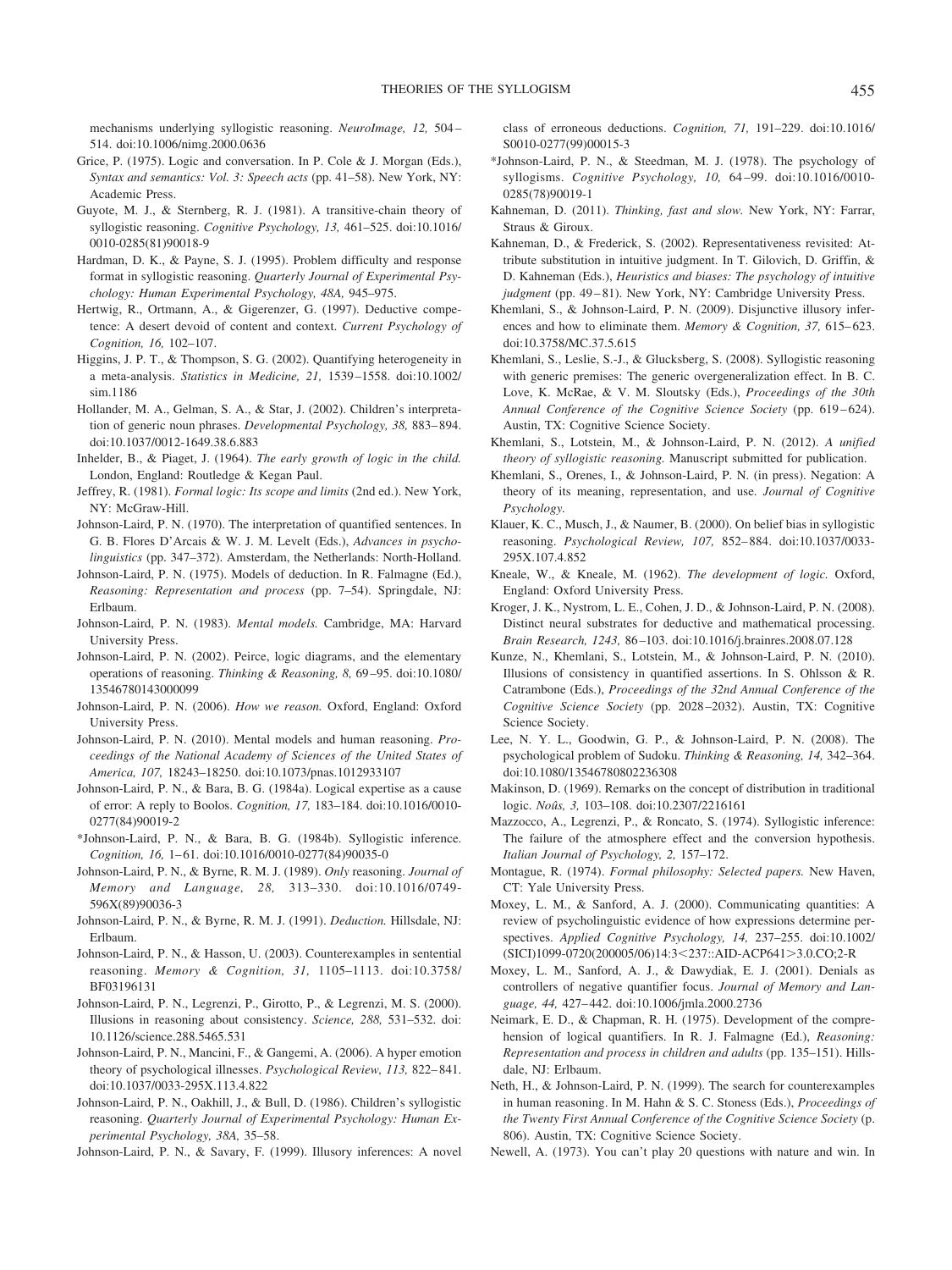W. G. Chase (Ed.), *Visual information processing* (pp. 283–308). New York, NY: Academic Press.

- Newell, A. (1981). Reasoning, problem solving and decision processes: The problem space as a fundamental category. In R. Nickerson (Ed.), *Attention and Performance VIII* (pp. 693–718). Hillsdale, NJ: Erlbaum.
- Newell, A., & Simon, H. A. (1972). *Human problem solving.* Englewood Cliffs, NJ: Prentice Hall.
- Newstead, S. E. (1989). Interpretational errors in syllogistic reasoning. *Journal of Memory and Language, 28,* 78–91. doi:10.1016/0749- 596X(89)90029-6
- Newstead, S. E. (1995). Gricean implicatures and syllogistic reasoning. *Journal of Memory and Language, 34,* 644–664. doi:10.1006/ jmla.1995.1029
- Newstead, S. E. (2003). Can natural language semantics explain syllogistic reasoning? *Cognition, 90,* 193–199. doi:10.1016/S0010-0277(03)00117-3
- Newstead, S. E., & Griggs, R. A. (1983). Drawing inferences from quantified statements: A study of the square of opposition. *Journal of Verbal Learning and Verbal Behavior, 22,* 535–546. doi:10.1016/S0022- 5371(83)90328-6
- Newstead, S. E., Handley, S. J., & Buck, E. (1999). Falsifying mental models: Testing the predictions of theories of syllogistic reasoning. *Memory & Cognition, 27,* 344–354. doi:10.3758/BF03211418
- Newstead, S. E., Pollard, P., Evans, J. St. B. T., & Allen, J. L. (1992). The source of belief bias effects in syllogistic reasoning. *Cognition, 45,* 257–284. doi:10.1016/0010-0277(92)90019-E
- Oakhill, J., & Garnham, A. (1993). On theories of belief bias in syllogistic reasoning. *Cognition, 46,* 87–92. doi:10.1016/0010-0277(93)90023-O
- Oakhill, J. V., & Johnson-Laird, P. N. (1985). The effects of belief on the spontaneous production of syllogistic conclusions. *Quarterly Journal of Experimental Psychology: Human Experimental Psychology: Human Experimental Psychology, 37A,* 553–569.
- Oakhill, J., Johnson-Laird, P. N., & Garnham, A. (1989). Believability and syllogistic reasoning. *Cognition, 31,* 117–140. doi:10.1016/0010- 0277(89)90020-6
- Oaksford, M., & Chater, N. (1996). Rational explanation of the selection task. *Psychological Review, 103,* 381–391. doi:10.1037/0033- 295X.103.2.381
- Oaksford, M., & Chater, N. (2001). The probabilistic approach to human reasoning. *Trends in Cognitive Sciences, 5,* 349–357. doi:10.1016/ S1364-6613(00)01699-5
- Oaksford, M., & Chater, N. (2010). Conditional inference and constraint satisfaction: Reconciling mental models and the probabilistic approach. In M. Oaksford & N. Chater (Eds.), *Cognition and conditionals: Probability and logic in human thinking* (pp. 309–333). Oxford, England: Oxford University Press.
- Oberauer, K., Hörnig, R., Weidenfeld, A., & Wilhelm, O. (2005). Effects of directionality in deductive reasoning: II. Premise integration and conclusion evaluation. *Quarterly Journal of Experimental Psychology: Human Experimental Psychology, 58A,* 1225–1247. doi:10.1080/ 02724980443000566
- Oberauer, K., & Wilhelm, O. (2000). Effects of directionality in deductive reasoning: I. The comprehension of single relational premises. *Journal of Experimental Psychology: Learning, Memory, and Cognition, 26,* 1702–1712. doi:10.1037/0278-7393.26.6.1702
- Partee, B. (1975). Montague grammar and transformational grammar. *Linguistic Inquiry, 6,* 203–300.
- Partee, B. H. (1979). Semantics—Mathematics or psychology? In R. Bäuerle, U. Egli, & A. von Stechow (Eds.), *Semantics from different points of view* (pp. 1–14). Berlin, Germany: Springer-Verlag. doi: 10.1007/978-3-642-67458-7\_1
- Pascal, B. (1966). *Pensées* (A. J. Krailsheimer, Trans.). Harmondsworth, England: Penguin. (Original work published 1670)
- Peirce, C. S. (1958). *Collected papers of Charles Sanders Peirce* (C.

Hartshorne, P. Weiss, & A. Burks, Eds.). Cambridge, MA: Harvard University Press.

- Peters, S., & Westerståhl, D. (2006). *Quantifiers in language and logic.* Oxford, England: Oxford University Press.
- Politzer, G. (2004). Some precursors of current theories of syllogistic reasoning. In K. Manktelow & M. C. Chung (Eds.), *Psychology of reasoning: Theoretical and historical perspectives* (pp. 213–240). Hove, England: Psychology Press.
- Politzer, G. (2007). The psychological reality of classical quantifier entailment properties. *Journal of Semantics, 24,* 331–343. doi:10.1093/jos/ ffm012
- Politzer, G., Van der Henst, J. B., Luche, C. D., & Noveck, I. A. (2006). The interpretation of classically quantified sentences: A set-theoretic approach. *Cognitive Science, 30,* 691–723. doi:10.1207/ s15516709cog0000\_75
- Polk, T. A., & Newell, A. (1995). Deduction as verbal reasoning. *Psychological Review, 102,* 533–566. doi:10.1037/0033-295X.102.3.533
- Ragni, M. (2003). An arrangement calculus, its complexity and algorithmic properties. *Lecture Notes in Computer Science, 2821,* 580–590. doi: 10.1007/978-3-540-39451-8\_42
- R Development Core Team. (2011). *R: A language and environment for statistical computing.* Vienna, Austria: R Foundation for Statistical Computing.
- Revlin, R., Leirer, V., Yopp, H., & Yopp, R. (1980). The belief-bias effect in formal reasoning: The influence of knowledge on logic. *Memory & Cognition, 8,* 584–592. doi:10.3758/BF03213778
- Revlis, R. (1975). Two models of syllogistic reasoning: Feature selection and conversion. *Journal of Verbal Learning and Verbal Behavior, 14,* 180–195. doi:10.1016/S0022-5371(75)80064-8
- Rips, L. J. (1994). *The psychology of proof: Deductive reasoning in human thinking.* Cambridge, MA: MIT Press.
- Rips, L. J. (2002). Reasoning. In D. Medin (Ed.), *Stevens' Handbook of Experimental Psychology: Vol. 2. Memory and cognitive processes* (3rd ed., pp. 317–362). New York, NY: Wiley.
- \*Roberts, M. J., Newstead, S. E., & Griggs, R. A. (2001). Quantifier interpretation and syllogistic reasoning. *Thinking & Reasoning, 7,* 173– 204. doi:10.1080/13546780143000008
- Sells, S. B. (1936). The atmosphere effect: An experimental study of reasoning. *Archives of Psychology, 29*(Whole No. 200).
- Shannon, C. E., & Weaver, W. (1949). *The mathematical theory of communication.* Urbana: University of Illinois Press.
- Shin, S.-J. (1992). A semantic analysis of inference involving Venn diagrams. In N. H. Narayanan (Ed.), *AAAI spring symposium on reasoning with diagrammatic representations* (pp. 85–90). Stanford, CA: Stanford University.
- Sloman, S. A. (1996). The empirical case for two systems of reasoning. *Psychological Bulletin, 119,* 3–22. doi:10.1037/0033-2909.119.1.3
- Stanovich, K. E. (1999). *Who is rational? Studies of individual differences in reasoning.* Mahwah, NJ: Erlbaum.
- Stenning, K., & Cox, R. (2006). Reconnecting interpretation to reasoning through individual differences. *Quarterly Journal of Experimental Psychology, 59,* 1454–1483. doi:10.1080/17470210500198759
- Stenning, K., & van Lambalgen, M. (2008). *Human reasoning and cognitive science.* Cambridge, MA: MIT Press.
- Stenning, K., & Yule, P. (1997). Image and language in human reasoning: A syllogistic illustration. *Cognitive Psychology, 34,* 109–159. doi: 10.1006/cogp.1997.0665
- Störring, G. (1908). Experimentelle Untersuchungen über einfache Schlussprozesse [Experimental investigations of simple inference processes]. *Archiv für die gesamte Psychologie, 11, 1-27.*
- Strawson, P. F. (1952). *Introduction to logical theory.* New York, NY: Wiley.
- Tardif, T., Gelman, S. A., Fu, X., & Zhu, L. (2011). Acquisition of generic